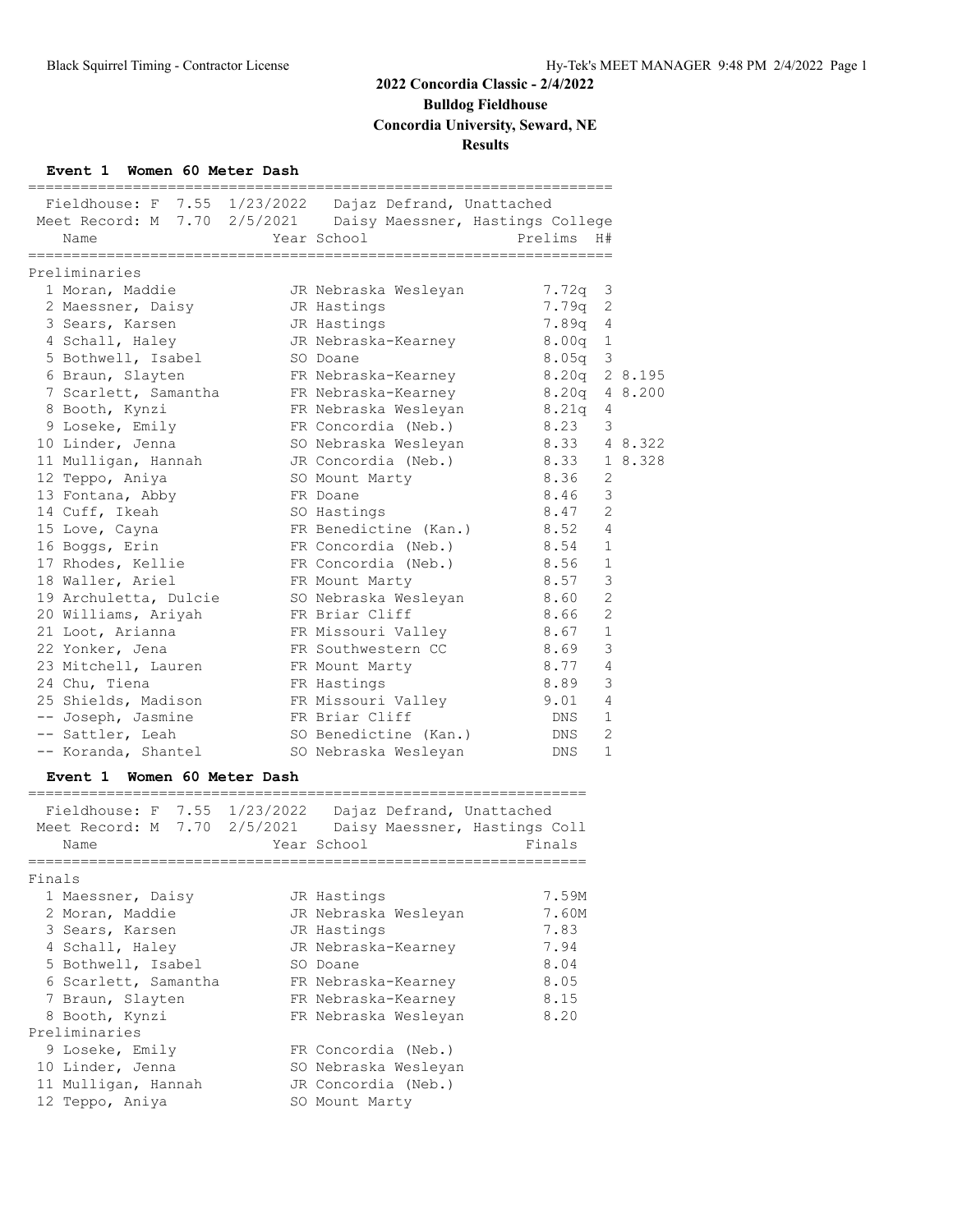**Bulldog Fieldhouse**

#### **Concordia University, Seward, NE**

#### **Results**

#### **....Event 1 Women 60 Meter Dash**

| 13 Fontana, Abby      | FR Doane              |
|-----------------------|-----------------------|
| 14 Cuff, Ikeah        | SO Hastings           |
| 15 Love, Cayna        | FR Benedictine (Kan.) |
| 16 Boggs, Erin        | FR Concordia (Neb.)   |
| 17 Rhodes, Kellie     | FR Concordia (Neb.)   |
| 18 Waller, Ariel      | FR Mount Marty        |
| 19 Archuletta, Dulcie | SO Nebraska Wesleyan  |
| 20 Williams, Ariyah   | FR Briar Cliff        |
| 21 Loot, Arianna      | FR Missouri Valley    |
| 22 Yonker, Jena       | FR Southwestern CC    |
| 23 Mitchell, Lauren   | FR Mount Marty        |
| 24 Chu, Tiena         | FR Hastings           |
| 25 Shields, Madison   | FR Missouri Valley    |
| -- Joseph, Jasmine    | FR Briar Cliff        |
| -- Sattler, Leah      | SO Benedictine (Kan.) |
| -- Koranda, Shantel   | SO Nebraska Wesleyan  |

#### **Event 2 Men 60 Meter Dash**

===================================================================

| Fieldhouse: F 6.71 1/29/2011 Brijesh Lawrence, Doane College<br>Meet Record: M 6.71 1/29/2011<br>Name | Brijesh Lawrence, Doane College<br>Year School | Prelims<br>H#           |         |
|-------------------------------------------------------------------------------------------------------|------------------------------------------------|-------------------------|---------|
|                                                                                                       |                                                |                         |         |
| 1 Jnofinn, Marcus                                                                                     | SO Mount Marty                                 | 6.88q<br>1              |         |
| 2 Archer, Dominic                                                                                     | FR Briar Cliff                                 | 7.03q<br>7              |         |
| 3 Moore, Jadae                                                                                        | FR Doane                                       | 7.08q<br>4              |         |
| 4 Kotey, Ryan                                                                                         | SO Briar Cliff                                 | 3<br>7.09q              |         |
| 5 George, Wilton                                                                                      | SO Briar Cliff                                 | $\overline{c}$<br>7.10q |         |
| 6 Vincent, Christopher                                                                                | FR Doane                                       | 7.12q 7 7.114           |         |
| 7 Herrera, Kylan                                                                                      | JR Nebraska-Kearney                            | $7.12q$ 3 7.120         |         |
| 8 Caplinger, Blue                                                                                     | FR Benedictine (Kan.)                          | 7.15q<br>$\mathbf{1}$   |         |
| 9 Wokutch, Ryan                                                                                       | FR Concordia (Neb.)                            | 7.23<br>7               |         |
| 10 Shoemaker, Carson                                                                                  | FR Doane                                       | 3<br>7.26               |         |
| 11 Domkpo, Ingrid                                                                                     | FR Nebraska-Kearney                            | 5<br>7.27               |         |
| 12 Winter, Matt                                                                                       | SR Nebraska Wesleyan                           | 7.28<br>4               |         |
| 13 Armatys, William                                                                                   | FR Nebraska-Kearney                            | 7.30<br>4               |         |
| 14 Schleis, Mason                                                                                     | JR Mount Marty                                 | 7.31<br>$\mathbf{1}$    |         |
| 15 Harland, Wyatt                                                                                     | FR Hastings                                    | $\overline{7}$<br>7.34  |         |
| 16 Janish, Tulsa                                                                                      | JR Briar Cliff                                 | 5<br>7.35               |         |
| 17 Payne, Jeremiah                                                                                    | FR Doane                                       | 3<br>7.36               |         |
| 18 Cooper, Reuben                                                                                     | FR Southwestern CC                             | 6<br>7.37               |         |
| 19 Stevenson, Kaleel                                                                                  | FR York (Neb.)                                 | $\mathbf{2}$<br>7.38    |         |
| 20 Fosler, Jon                                                                                        | FR Concordia (Neb.)                            | $\overline{2}$<br>7.41  |         |
| 21 Black, Emmett                                                                                      | SO Doane                                       | 7.43                    | 2 7.423 |
| 22 Norton, Jordan                                                                                     | FR York (Neb.)                                 | 7.43                    | 3 7.429 |
| 23 Harrison, Lyndon                                                                                   | SR Mount Marty                                 | 7<br>7.46               |         |
| 24 Spangler, Colby                                                                                    | FR Nebraska-Kearney                            | 7.49<br>4               |         |
| 25 Camacho, Anselmo                                                                                   | FR Hastings                                    | $\mathbf{2}$<br>7.50    |         |
| 26 Heese, Jackson                                                                                     | FR Nebraska Wesleyan                           | 6<br>7.52               |         |
| 27 Atikpohou, Kodjo                                                                                   | SO Nebraska Wesleyan                           | 5<br>7.53               |         |
| 28 Marks, Anthony                                                                                     | FR Southwestern CC                             | $\overline{4}$<br>7.54  |         |
| 29 Eurek, Jackson                                                                                     | FR Doane                                       | 7.56<br>$\mathbf{1}$    |         |
| 30 Harkins, Ramon                                                                                     | FR Briar Cliff                                 | 3<br>7.59               |         |
| 31 Gregorgio, Vinicius                                                                                | SO Briar Cliff                                 | 6<br>7.62               |         |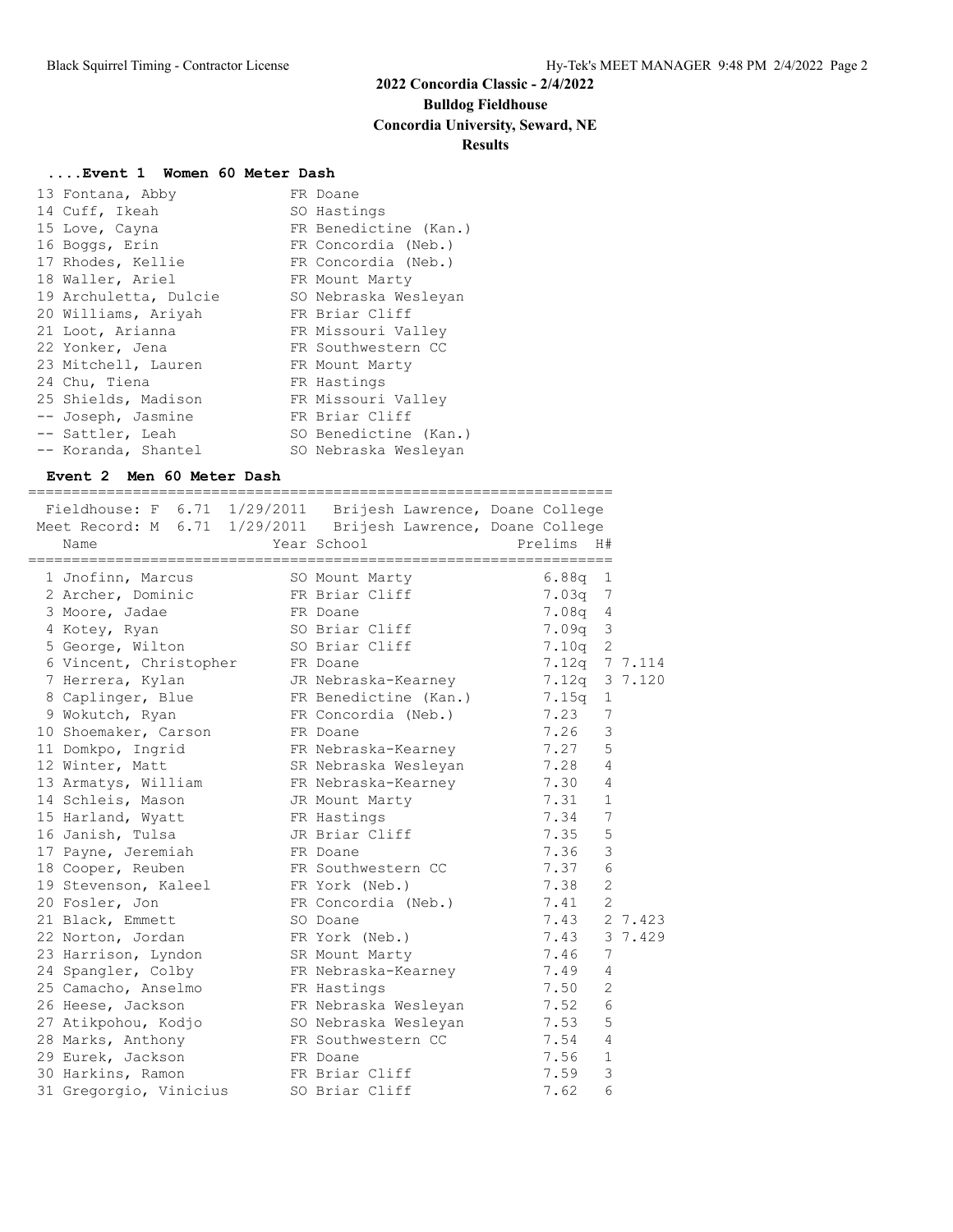## **Bulldog Fieldhouse**

#### **Concordia University, Seward, NE**

#### **Results**

#### **....Event 2 Men 60 Meter Dash**

| 32 Wiebelhaus, Seth   | SR Mount Marty        | 7.63       | 5              |
|-----------------------|-----------------------|------------|----------------|
| 33 Emann, Bailey      | JR Missouri Valley    | 7.67       | 6 7.661        |
| 34 Caruso, Matthew    | FR Concordia (Neb.)   | 7.67       | 5 7.662        |
| 35 French, Jacob      | FR Southwestern CC    | 7.68       | 7              |
| 36 Jonas, Tanner      | FR Nebraska-Kearney   | 7.71       | 7              |
| 37 Winger, Alexander  | SO Benedictine (Kan.) | 7.79       | 4              |
| 38 breen, Robert      | SO Briar Cliff        | 7.80       | $\overline{2}$ |
| 39 Moreno, Francisco  | SO Briar Cliff        | 7.96       | $\overline{2}$ |
| 40 Morris, Eli        | FR Southwestern CC    | 8.04       | $\mathbf{1}$   |
| 41 Pham, Wesley       | JR Nebraska Wesleyan  | 8.06       | 6              |
| 42 Biven, Keegan      | SO Doane              | 8.39       | 5              |
| -- Schmidt, Cole      | JR Hastings           | DNS        | 5              |
| -- Hure, Roland       | SO Southwestern CC    | DNS        | 6              |
| -- Knisley, Lane      | JR Hastings           | DNS.       | 3              |
| -- Cunningham, Justin | FR Southwestern CC    | DNS.       | 6              |
| -- Todd, Devin        | FR Briar Cliff        | <b>DNS</b> | 1              |

#### **Event 2 Men 60 Meter Dash**

================================================================

|        |                        | Fieldhouse: F 6.71 1/29/2011 Brijesh Lawrence, Doane Colle  |        |
|--------|------------------------|-------------------------------------------------------------|--------|
|        |                        | Meet Record: M 6.71 1/29/2011 Brijesh Lawrence, Doane Colle |        |
|        | Name                   | Year School                                                 | Finals |
| Finals |                        |                                                             |        |
|        | 1 Jnofinn, Marcus      | SO Mount Marty                                              | 6.81   |
|        | 2 Kotey, Ryan          | SO Briar Cliff                                              | 7.03   |
|        | 3 Moore, Jadae         | FR Doane                                                    | 7.05   |
|        | 4 Vincent, Christopher | FR Doane                                                    | 7.06   |
|        | 5 Caplinger, Blue      | FR Benedictine (Kan.)                                       | 7.08   |
|        | 6 Herrera, Kylan       | JR Nebraska-Kearney                                         | 7.10   |
|        | 7 George, Wilton       | SO Briar Cliff                                              | 7.17   |
|        | -- Archer, Dominic     | FR Briar Cliff                                              | FS     |
|        | Preliminaries          |                                                             |        |
|        | 9 Wokutch, Ryan        | FR Concordia (Neb.)                                         |        |
|        | 10 Shoemaker, Carson   | FR Doane                                                    |        |
|        | 11 Domkpo, Ingrid      | FR Nebraska-Kearney                                         |        |
|        | 12 Winter, Matt        | SR Nebraska Wesleyan                                        |        |
|        | 13 Armatys, William    | FR Nebraska-Kearney                                         |        |
|        | 14 Schleis, Mason      | JR Mount Marty                                              |        |
|        | 15 Harland, Wyatt      | FR Hastings                                                 |        |
|        | 16 Janish, Tulsa       | JR Briar Cliff                                              |        |
|        | 17 Payne, Jeremiah     | FR Doane                                                    |        |
|        | 18 Cooper, Reuben      | FR Southwestern CC                                          |        |
|        | 19 Stevenson, Kaleel   | FR York (Neb.)                                              |        |
|        | 20 Fosler, Jon         | FR Concordia (Neb.)                                         |        |
|        | 21 Black, Emmett       | SO Doane                                                    |        |
|        | 22 Norton, Jordan      | FR York (Neb.)                                              |        |
|        | 23 Harrison, Lyndon    | SR Mount Marty                                              |        |
|        | 24 Spangler, Colby     | FR Nebraska-Kearney                                         |        |
|        | 25 Camacho, Anselmo    | FR Hastings                                                 |        |
|        | 26 Heese, Jackson      | FR Nebraska Wesleyan                                        |        |
|        | 27 Atikpohou, Kodjo    | SO Nebraska Wesleyan                                        |        |
|        | 28 Marks, Anthony      | FR Southwestern CC                                          |        |
|        | 29 Eurek, Jackson      | FR Doane                                                    |        |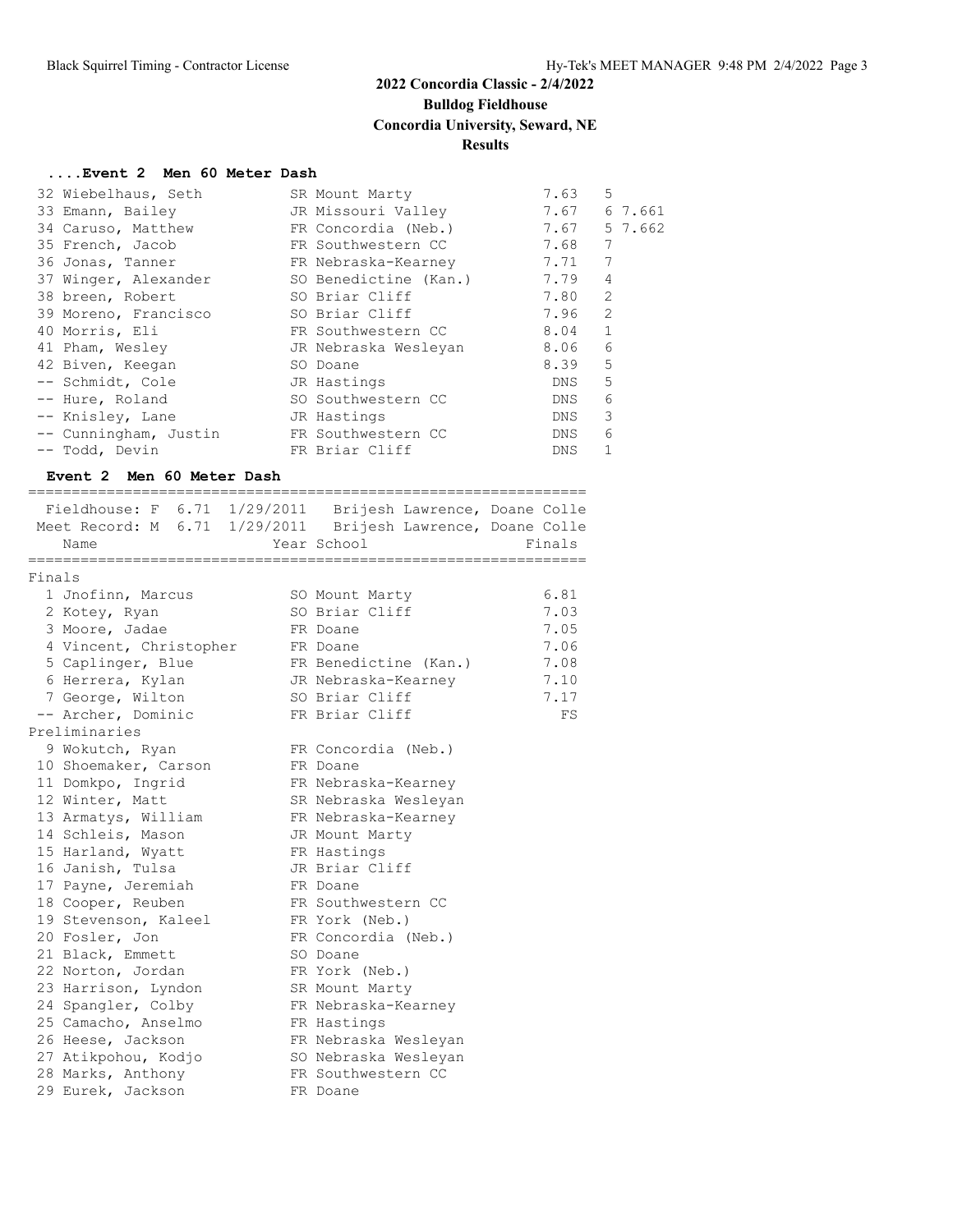**Bulldog Fieldhouse**

#### **Concordia University, Seward, NE**

#### **Results**

#### **....Event 2 Men 60 Meter Dash**

| 30 Harkins, Ramon      | FR Briar Cliff        |
|------------------------|-----------------------|
| 31 Gregorgio, Vinicius | SO Briar Cliff        |
| 32 Wiebelhaus, Seth    | SR Mount Marty        |
| 33 Emann, Bailey       | JR Missouri Valley    |
| 34 Caruso, Matthew     | FR Concordia (Neb.)   |
| 35 French, Jacob       | FR Southwestern CC    |
| 36 Jonas, Tanner       | FR Nebraska-Kearney   |
| 37 Winger, Alexander   | SO Benedictine (Kan.) |
| 38 breen, Robert       | SO Briar Cliff        |
| 39 Moreno, Francisco   | SO Briar Cliff        |
| 40 Morris, Eli         | FR Southwestern CC    |
| 41 Pham, Wesley        | JR Nebraska Wesleyan  |
| 42 Biven, Keegan       | SO Doane              |
| -- Schmidt, Cole       | JR Hastings           |
| -- Hure, Roland        | SO Southwestern CC    |
| -- Knisley, Lane       | JR Hastings           |
| -- Cunningham, Justin  | FR Southwestern CC    |
| -- Todd, Devin         | FR Briar Cliff        |

#### **Event 3 Women 200 Meter Dash**

| Fieldhouse: F 24.75 2/21/2015 Neeia Cooperwood, Morningside     |                              |                |                |
|-----------------------------------------------------------------|------------------------------|----------------|----------------|
| Meet Record: M 25.40 1/30/2020 Amy Braimbridge, McPherson Colle |                              |                |                |
| Name                                                            | Year School                  | Finals H#      |                |
| Finals                                                          |                              |                |                |
| 1 Sears, Karsen                                                 | JR Hastings                  | 26.30          | 8              |
| 2 Clark, Elianna                                                | SR Mount Marty               | 26.59          | 8              |
| 3 Geary, Breanne                                                | SO Nebraska Wesleyan 26.71   |                | 7              |
| 4 Loseke, Emily                                                 | FR Concordia (Neb.)          | 26.95          | 7              |
| 5 Schall, Haley                                                 | JR Nebraska-Kearney          | 27.02          | 6              |
| 6 Davis, Calli                                                  | SO Mount Marty               | 27.13          | 8              |
| 7 Vereen, Kiana                                                 | FR Briar Cliff               | 27.15          | 5              |
| 8 Teppo, Aniya                                                  | SO Mount Marty               | 27.33          | 7              |
| 9 Stodden, Lindsey                                              | FR Nebraska-Kearney          | 27.34          | 7              |
| 10 Hourigan, Keeley                                             | FR Nebraska Wesleyan         | 27.52          | 5              |
| 11 Thompson, Shu'ron                                            | SO Missouri Valley 27.54     |                | 5              |
| 12 Burtzlaff, Lexa                                              | FR Mount Marty               | 27.57          | 5              |
| 13 Salters, Isabelle                                            | FR Concordia (Neb.) 27.60    |                | 3              |
| 14 Worlow, Bailee                                               | FR Hastings                  | 27.66          | 3              |
| 15 Watts, Jane                                                  | FR Missouri Valley           | 27.73          | 6              |
| 16 Ewing, Savanah                                               | FR Missouri Valley 27.91     |                | $\overline{4}$ |
| 17 Janzen, Sydney                                               | SO Nebraska Wesleyan 27.94 4 |                |                |
| 18 Massier, Grace                                               | FR Southwestern CC           | 28.21 1 28.203 |                |
| 19 Linder, Jenna                                                | SO Nebraska Wesleyan         | 28.21 2 28.210 |                |
| 20 Fontana, Abby                                                | FR Doane                     | 28.25          | 3              |
| 21 Rhodes, Kellie                                               | FR Concordia (Neb.) 28.32    |                | $\overline{4}$ |
| 22 McCoy, Anna                                                  | FR Concordia (Neb.) 28.38    |                | $\overline{2}$ |
| 23 Dalton, Ellen                                                | SO Nebraska Wesleyan 28.39   |                | 4              |
| 24 Leisegang, Susannah                                          | FR Benedictine (Kan.)        | 29.03          | $\mathbf{1}$   |
| 25 Mohr, McKenna                                                | FR Mount Marty               | 29.07 3 29.061 |                |
| 26 Archuletta, Dulcie                                           | SO Nebraska Wesleyan 29.07   |                | 2 29.069       |
| 27 Mitchell, Lauren                                             | FR Mount Marty               | 29.16          | 1              |
| 28 Berry, Raylee                                                | SO York (Neb.)               | 29.30          | $\overline{2}$ |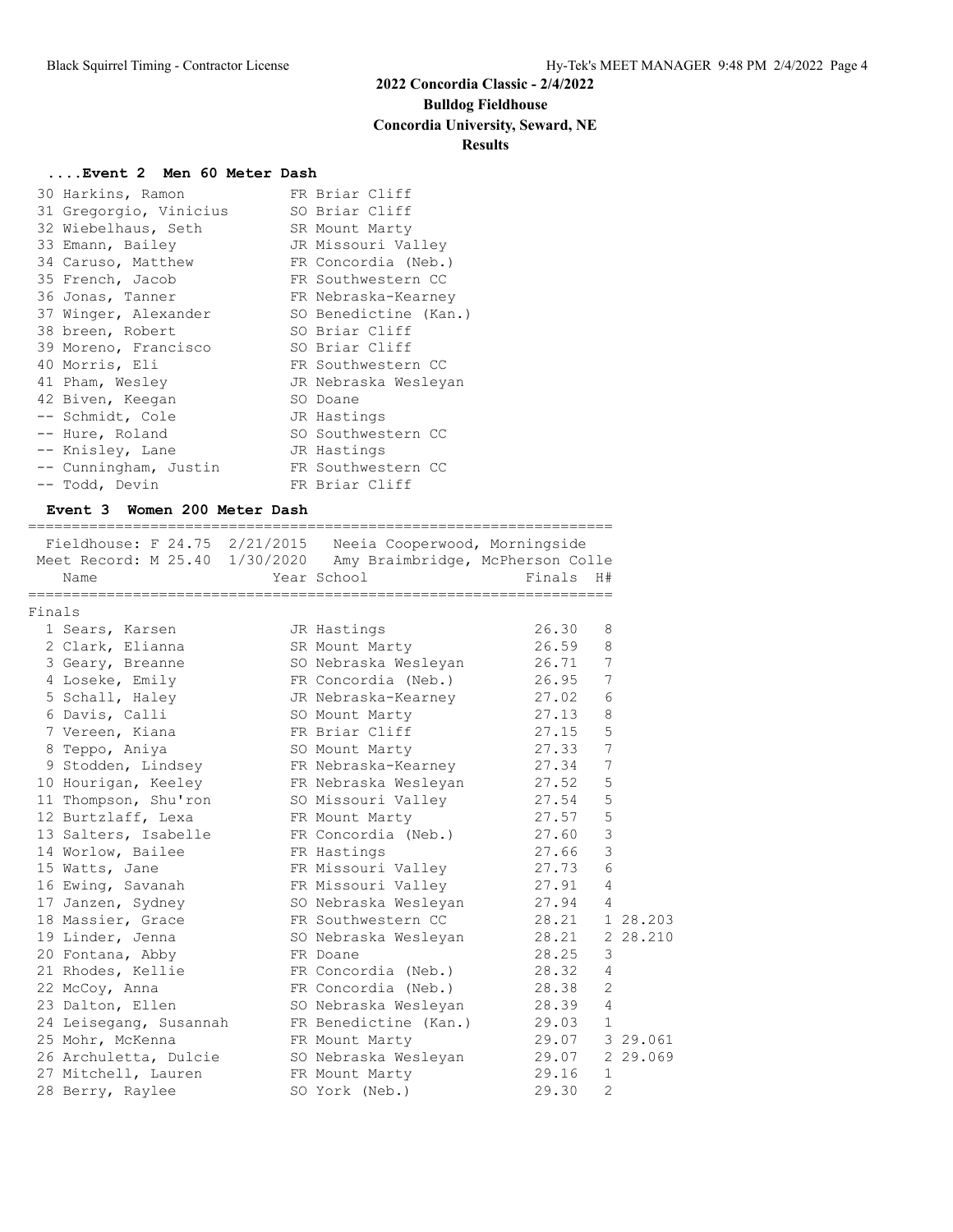## **2022 Concordia Classic - 2/4/2022 Bulldog Fieldhouse Concordia University, Seward, NE**

#### **Results**

#### **....Event 3 Women 200 Meter Dash**

| 29 Carr, Sadie           | JR York (Neb.)        | 29.33      | 5            |
|--------------------------|-----------------------|------------|--------------|
| 30 Nielsen, Brooklyn     | FR Mount Marty        | 29.64      | $\mathbf{1}$ |
| 31 Goebel, Alaina        | SO Benedictine (Kan.) | 29.70      | 2            |
| 32 Cihak, Jacey          | FR Mount Marty        | 29.86      | $\mathbf{1}$ |
| 33 Beske, Mattia         | SO York (Neb.)        | 33.26      | $\mathbf{1}$ |
| -- Dillan, Kamrie        | FR York (Neb.)        | DNS.       | 6            |
| -- Dinkler, Makayla      | FR York (Neb.)        | DNS.       | 4            |
| -- Mulligan, Hannah      | JR Concordia (Neb.)   | <b>DNS</b> | 6            |
| -- Espinosa, Faith       | FR Concordia (Neb.)   | DNS.       | 2            |
| -- Joseph, Jasmine       | FR Briar Cliff        | <b>DNS</b> | 3            |
| -- Wilson, Julyah        | JR Hastings           | <b>SCR</b> |              |
| -- Bumbace-Kuehl, Tianna | SO Mount Marty        | SCR        |              |

#### **Event 4 Men 200 Meter Dash**

| Fieldhouse: F 21.81 1/28/2012 Brijesh Lawrence, Doane College<br>Meet Record: M 21.81 1/28/2012  Brijesh Lawrence, Doane College<br>Name | Year School                 | ========================<br>Finals | H#          |
|------------------------------------------------------------------------------------------------------------------------------------------|-----------------------------|------------------------------------|-------------|
| 1 Kotey, Ryan                                                                                                                            | SO Briar Cliff              | 22.35                              | 11          |
| 2 Moore, Jadae                                                                                                                           | FR Doane                    | 22.46<br>10                        |             |
| 3 Christenson, Ben                                                                                                                       | JR Nebraska Wesleyan        | 22.75 9                            |             |
| 4 McKee, Taven                                                                                                                           | SR Mount Marty              | 22.83<br>11                        |             |
| 5 Strong Jr., Clarence                                                                                                                   | FR Missouri Valley 22.86 9  |                                    |             |
| 6 Davis, Luke                                                                                                                            | FR Doane                    | 22.98                              | 10          |
| 7 Mahoney, Andrew                                                                                                                        | FR Doane                    | 23.07 7                            |             |
| 8 Wokutch, Ryan                                                                                                                          | FR Concordia (Neb.)         | 23.15                              | 8           |
| 9 Archer, Dominic                                                                                                                        | FR Briar Cliff              | 23.24 8                            |             |
| 10 Janish, Tulsa                                                                                                                         | JR Briar Cliff              | 23.32<br>11                        |             |
| 11 Hodson, Anthony                                                                                                                       | FR York (Neb.)              | 23.33<br>$\overline{7}$            |             |
| 12 Brass, Brock                                                                                                                          | FR Nebraska-Kearney 23.44   | 10                                 |             |
| 13 Norton, Jordan                                                                                                                        | FR York (Neb.)              | 23.49 8 23.487                     |             |
| 14 Santaella, Zxavy                                                                                                                      | FR York (Neb.)              | 23.49 5 23.488                     |             |
| 15 Farmer, Kameron                                                                                                                       | SO Concordia (Neb.) 23.57 6 |                                    |             |
| 16 Maynard, Jack                                                                                                                         | FR Missouri Valley 23.62 9  |                                    |             |
| 17 Nauert, Austin                                                                                                                        | FR Nebraska Wesleyan        | 23.69 4                            |             |
| 18 Gathright, Jacob                                                                                                                      | FR Benedictine (Kan.)       | 23.70 7 23.699                     |             |
| 19 Merrifield, Alex                                                                                                                      | SR Benedictine (Kan.)       | 23.70                              | 10 23.700   |
| 20 Payne, Jeremiah                                                                                                                       | FR Doane                    | 23.77                              | 6           |
| 21 Vernet, Lohan                                                                                                                         | FR Missouri Valley          | 23.99                              | 6           |
| 22 Ochoa, Osiel                                                                                                                          | FR Briar Cliff              | 24.02                              | $\mathbf 1$ |
| 23 Black, Emmett                                                                                                                         | SO Doane                    | 24.05                              | 9           |
| 24 Shoemaker, Carson                                                                                                                     | FR Doane                    | 24.06                              | 1           |
| 25 Heese, Jackson                                                                                                                        | FR Nebraska Wesleyan        | 24.14                              | 5           |
| 26 Stevenson, Kaleel                                                                                                                     | FR York (Neb.)              | 24.18                              | 5           |
| 27 Smith, Shane                                                                                                                          | JR Hastings                 | 24.35                              | 6           |
| 28 Harkins, Ramon                                                                                                                        | FR Briar Cliff              | 24.38                              | 6           |
| 29 Camacho, Anselmo                                                                                                                      | FR Hastings                 | 24.44                              | 4           |
| 30 Myers, Trystin                                                                                                                        | SO Nebraska Wesleyan 24.50  |                                    | 4           |
| 31 Ridder, Joe                                                                                                                           | FR Nebraska Wesleyan 24.54  |                                    | 3           |
| 32 Emann, Bailey                                                                                                                         | JR Missouri Valley          | 24.57 4                            |             |
| 33 Gregorgio, Vinicius                                                                                                                   | SO Briar Cliff              | 24.76                              | 5           |
| 34 Fosler, Jon                                                                                                                           | FR Concordia (Neb.)         | 24.80                              | 3           |
| 35 Winger, Alexander                                                                                                                     | SO Benedictine (Kan.)       | 24.85                              | 3           |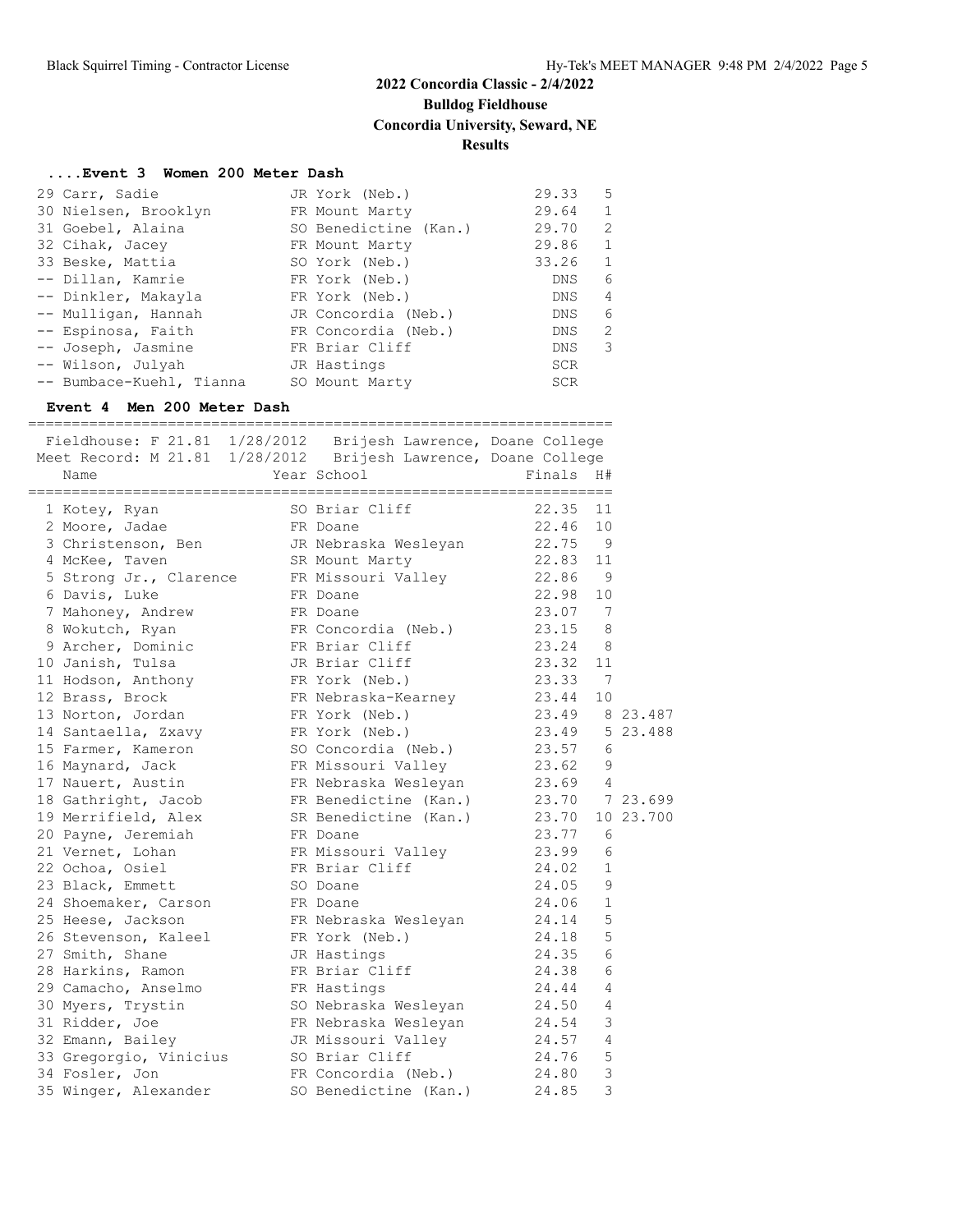## **2022 Concordia Classic - 2/4/2022 Bulldog Fieldhouse Concordia University, Seward, NE Results**

#### **....Event 4 Men 200 Meter Dash**

| 36 Liegl, Jack       | FR Nebraska Wesleyan | 24.90 | 1              |
|----------------------|----------------------|-------|----------------|
| 37 Meisel, Austin    | JR Concordia (Neb.)  | 24.96 | 3              |
| 38 French, Jacob     | FR Southwestern CC   | 25.31 | 5              |
| 39 Eurek, Jackson    | FR Doane             | 25.46 | 5              |
| 40 Fallas, Andres    | FR Doane             | 25.54 | $\mathbf{1}$   |
| 41 breen, Robert     | SO Briar Cliff       | 25.70 | 3              |
| 42 Morris, Eli       | FR Southwestern CC   | 26.21 | 2              |
| 43 Moreno, Francisco | SO Briar Cliff       | 26.23 | $\overline{2}$ |
| 44 Pham, Wesley      | JR Nebraska Wesleyan | 26.62 | 2              |
| 45 Perkins, Leland   | FR Southwestern CC   | 27.20 | $\overline{2}$ |
| 46 Sassman, Caleb    | FR Briar Cliff       | 27.50 | $\mathbf{1}$   |
| -- George, Wilton    | SO Briar Cliff       | DNS   | 11             |
| -- Marks, Anthony    | FR Southwestern CC   | DNS   | 4              |
| -- Todd, Devin       | FR Briar Cliff       | DNS   | 2              |
| -- Anderson, Damond  | SR Briar Cliff       | DNS   | 3              |
| -- Ned, Alex         | SO Hastings          | DNS   | $\mathbf{1}$   |
| -- davalos, leonardo | SO Briar Cliff       | DNS   | $\mathfrak{D}$ |
| -- Harland, Wyatt    | FR Hastings          | DNS   | 7              |
| -- Heqdahl, Isaac    | SO Mount Marty       | DNS   | 4              |
| -- Etherton, Eli     | SO Nebraska Wesleyan | DNS   | 8              |
| -- Howard, Deontae   | FR Mount Marty       | DNS   | 7              |

#### **Event 5 Women 400 Meter Dash**

| =======                                 | Fieldhouse: F 56.32 2/21/2015 Neeia Cooperwood, Morningside<br>Meet Record: M 56.76 2/1/2014 Ashton Nibert, Northwest Missour |         |                |
|-----------------------------------------|-------------------------------------------------------------------------------------------------------------------------------|---------|----------------|
| Name                                    | Year School                                                                                                                   | Finals  | H#             |
| 1 Hilger, Isabella<br>26.950 (26.950)   | SO Nebraska Wesleyan<br>58.723 (31.774)                                                                                       | 58.73   | 5              |
| 2 Pingel, Annika<br>27.499 (27.499)     | JR Doane<br>59.455 (31.956)                                                                                                   | 59.46   | 5              |
| 3 Messbarger, Nicole<br>27.089 (27.089) | FR Nebraska-Kearney<br>59.846 (32.757)                                                                                        | 59.85   | 5              |
| 4 Clark, Elianna<br>28.089 (28.089)     | SR Mount Marty<br>$1:01.545$ (33.456)                                                                                         | 1:01.55 | $\overline{4}$ |
| 5 Davis, Calli<br>28.644 (28.644)       | SO Mount Marty<br>$1:01.698$ $(33.055)$                                                                                       | 1:01.70 | 5              |
| 6 Oberg, Grace<br>29.805 (29.805)       | FR Concordia (Neb.)<br>$1:02.778$ (32.974)                                                                                    | 1:02.78 | 4              |
| 7 Warren, Kourtney<br>29.680 (29.680)   | FR Friends<br>$1:03.201$ $(33.522)$                                                                                           | 1:03.21 | 5              |
| 8 Vereen, Kiana<br>29.031 (29.031)      | FR Briar Cliff<br>1:04.510(35.480)                                                                                            | 1:04.51 | 3              |
| 9 Worlow, Bailee<br>30.644 (30.644)     | FR Hastings<br>1:04.573(33.930)                                                                                               | 1:04.58 | 3              |
| 10 Werts, Lainey<br>30.834 (30.834)     | FR Concordia (Neb.)<br>1:04.710(33.876)                                                                                       | 1:04.71 | 3              |
| 11 Kollars, Diana<br>29.545 (29.545)    | FR Hastings<br>$1:05.213$ $(35.668)$                                                                                          | 1:05.22 | $\mathbf{1}$   |
| 12 Love, Cayna<br>29.859 (29.859)       | FR Benedictine (Kan.)<br>$1:05.425$ (35.566)                                                                                  | 1:05.43 | $\overline{2}$ |
| 13 Mohr, McKenna<br>30.491 (30.491)     | FR Mount Marty<br>$1:05.542$ (35.052)                                                                                         | 1:05.55 | 3              |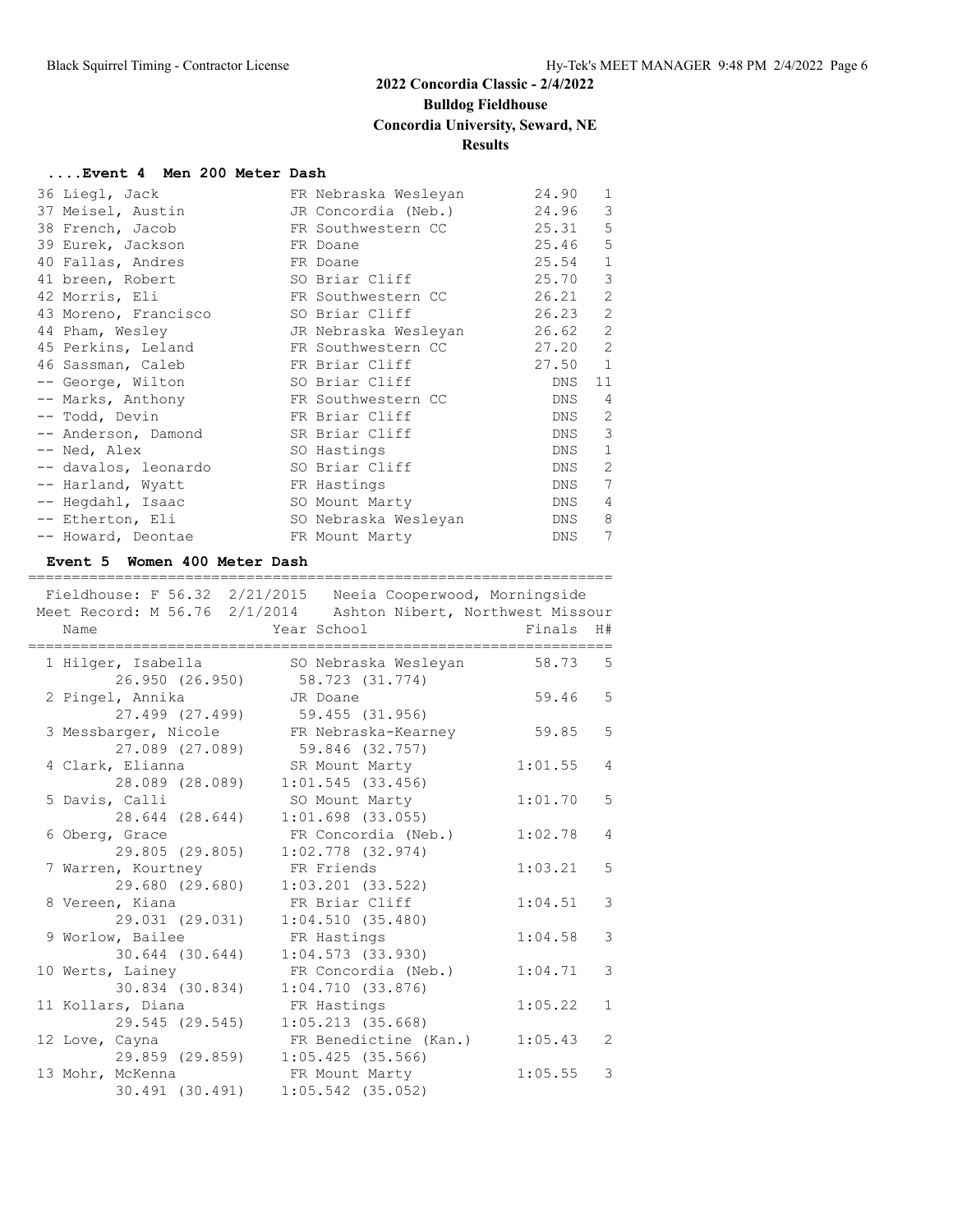## **Bulldog Fieldhouse**

## **Concordia University, Seward, NE**

#### **Results**

#### **....Event 5 Women 400 Meter Dash**

| 14 Massier, Grace                   | FR Southwestern CC                           | 1:05.64 | 2              |
|-------------------------------------|----------------------------------------------|---------|----------------|
| 31.633 (31.633)                     | $1:05.634$ $(34.001)$                        |         |                |
| 15 Zoubek, Jacee                    | FR Doane                                     | 1:06.48 | 3              |
| 30.201 (30.201)                     | 1:06.475(36.275)                             |         |                |
| 16 Sattler, Leah                    | SO Benedictine (Kan.)                        | 1:06.58 | 2              |
| 32.821 (32.821)                     | $1:06.579$ (33.759)                          |         |                |
| 17 Ortiz, Selema                    | FR Friends                                   | 1:07.15 | 4              |
| 31.372 (31.372)                     | 1:07.150(35.779)                             |         |                |
|                                     | 18 Leisegang, Susannah FR Benedictine (Kan.) | 1:07.22 | 2              |
| 30.466 (30.466)                     | 1:07.215(36.750)                             |         |                |
| 19 Goebel, Alaina                   | SO Benedictine (Kan.)                        | 1:10.08 | 3              |
| 31.456 (31.456)                     | $1:10.074$ (38.619)                          |         |                |
| 20 Day, Avery                       | FR Nebraska-Kearney                          | 1:11.57 | $\mathbf{1}$   |
| 32.533 (32.533)                     | $1:11.562$ (39.029)                          |         |                |
| 21 Pross, Pluma                     | SO Briar Cliff                               | 1:12.21 | 2              |
| 33.765 (33.765)                     | 1:12.210(38.445)                             |         |                |
| 22 Weber, Lexi                      | SO Briar Cliff                               | 1:14.71 | $\mathbf{1}$   |
|                                     | 32.261 (32.261) 1:14.701 (42.440)            |         |                |
| -- Doren, Maddison FR Mount Marty   |                                              | DNS     | 4              |
| -- Castillo, Cecilia FR York (Neb.) |                                              | DNS     | 2              |
| -- George, Ashinee                  | SO Mount Marty                               | DNS     | $\overline{4}$ |
| -- Maxey, Rhys                      | FR Hastings                                  | SCR     |                |

#### **Event 6 Men 400 Meter Dash**

| ============<br>Fieldhouse: F 47.73 2/8/2019 Mason Held, York College<br>Meet Record: M 49.00 1/29/2016 CJ Muller, Concordia Univ |                                         |        |                |
|-----------------------------------------------------------------------------------------------------------------------------------|-----------------------------------------|--------|----------------|
| Name                                                                                                                              | Year School                             | Finals | H#             |
| 1 Paul, Paul<br>23.126 (23.126)                                                                                                   | SR Mount Marty<br>49.100 (25.975)       | 49.10  | -5             |
| 2 Dickinson, Kyle<br>22.992 (22.992)                                                                                              | JR Nebraska Wesleyan<br>49.159 (26.168) | 49.16  | 5              |
| 3 Angok, Malual<br>23.604 (23.604)                                                                                                | FR Mount Marty<br>52,008 (28,404)       | 52.01  | 4              |
| 4 Stuever, Avery<br>25.846 (25.846)                                                                                               | JR Friends<br>52.060 (26.215)           | 52.06  | 5              |
| 5 Terrell, Aaron<br>24.939 (24.939)                                                                                               | FR Friends<br>52.084 (27.145)           | 52.09  | 5              |
| 6 Hodson, Anthony<br>25.135(25.135)                                                                                               | FR York (Neb.)<br>52.246 (27.111)       | 52.25  | 3              |
| 7 Vrtiska, Rudy<br>24.082 (24.082)                                                                                                | JR Nebraska Wesleyan<br>52.279 (28.198) | 52.28  | $\overline{4}$ |
| 8 Schmidt, Ethan<br>24.617 (24.617)                                                                                               | SO Nebraska Wesleyan<br>52.429 (27.813) | 52.43  | 4              |
| 9 Lammers, Grant<br>24.555 (24.555)                                                                                               | JR Concordia (Neb.)<br>52.593 (28.038)  | 52.60  | 4              |
| 10 Case, Matthew<br>24.686 (24.686) 52.988 (28.302)                                                                               | SO Doane                                | 52.99  | 3              |
| 11 Ochoa, Osiel<br>25.346 (25.346)                                                                                                | FR Briar Cliff<br>53.037 (27.692)       | 53.04  | 3              |
| 12 Hartzler, Connor<br>24.864 (24.864)                                                                                            | FR Hastings<br>53.122 (28.259)          | 53.13  | 2              |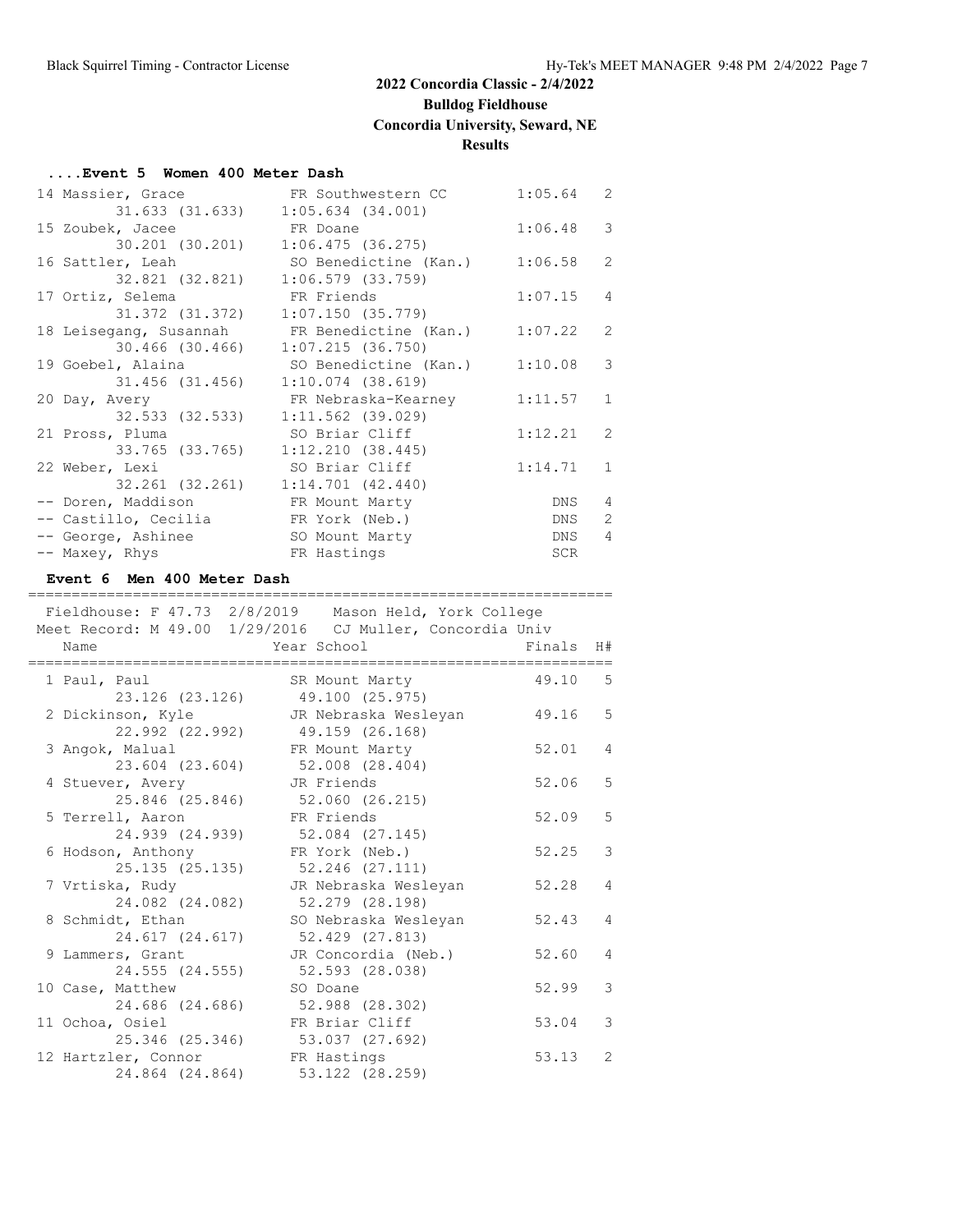## **Bulldog Fieldhouse**

**Concordia University, Seward, NE**

#### **Results**

#### **....Event 6 Men 400 Meter Dash**

| 13 Santaella, Zxavy | FR York (Neb.)        | 53.19      | 3              |
|---------------------|-----------------------|------------|----------------|
| 25.612 (25.612)     | 53.181 (27.569)       |            |                |
| 14 Farmer, Kameron  | SO Concordia (Neb.)   | 53.33      | $\overline{2}$ |
| 24.896 (24.896)     | 53.326 (28.430)       |            |                |
| 15 Archer, Dominic  | FR Briar Cliff        | 53.57      | $\overline{2}$ |
| 23.831 (23.831)     | 53.569 (29.738)       |            |                |
| 16 Fleming, Paxon   | FR Briar Cliff        | 53.84      | 4              |
| 25.513 (25.513)     | 53.837 (28.325)       |            |                |
| 17 Powers, Connor   | FR Concordia (Neb.)   | 54.11      | 3              |
| 25.119 (25.119)     | 54.102 (28.984)       |            |                |
| 18 Merrifield, Alex | SR Benedictine (Kan.) | 54.76      | 4              |
| 25.335 (25.335)     | 54.758 (29.424)       |            |                |
| 19 Freiberg, Marc   | SO Concordia (Neb.)   | 55.60      | $\overline{2}$ |
| 26.086 (26.086)     | 55.595 (29.509)       |            |                |
| 20 Torres, Anthony  | FR Friends            | 55.76      | 2              |
| 26.328 (26.328)     | 55.751 (29.423)       |            |                |
| 21 Smith, Shane     | JR Hastings           | 56.00      | $\overline{2}$ |
| 25.621 (25.621)     | 55.998 (30.378)       |            |                |
| 22 Belden, Jarod    | SO York (Neb.)        | 56.52      | $\mathbf{1}$   |
| 27.009 (27.009)     | 56.514 (29.505)       |            |                |
| 23 Perkins, Leland  | FR Southwestern CC    | 57.96      | $\mathbf{1}$   |
| 26.803 (26.803)     | 57.954 (31.151)       |            |                |
| 24 Martinez, Reid   | FR Hastings           | 58.24      | $\mathbf{1}$   |
| 27.530 (27.530)     | 58.232 (30.702)       |            |                |
| 25 Rubio, Diego     | FR York (Neb.)        | 1:00.51    | $\mathbf{1}$   |
| 27.970 (27.970)     | 1:00.505(32.536)      |            |                |
| 26 Sassman, Caleb   | FR Briar Cliff        | 1:03.28    | $\mathbf{1}$   |
| 29.729 (29.729)     | $1:03.276$ (33.548)   |            |                |
| -- Fofana, Ahmed    | FR Southwestern CC    | DNS        | 5              |
| -- Benson, Calvin   | FR Benedictine (Kan.) | <b>DNS</b> | 3              |

#### **Event 7 Women 600 Meter Run**

|                                  | Fieldhouse: F 1:31.98 2/15/2015 Alexis Boyd, Northwest Missour                                                |                                |
|----------------------------------|---------------------------------------------------------------------------------------------------------------|--------------------------------|
| Meet Record: M 1:34.43 1/27/2018 |                                                                                                               | Kaylee Jones, Nebraska Wesleya |
| Name                             | Year School and School                                                                                        | Finals H#                      |
|                                  |                                                                                                               |                                |
| 1 Ambuul, Alison                 | FR Benedictine (Kan.) 1:36.52 3                                                                               |                                |
| 28.600 (28.600)                  | $1:01.384$ (32.785) $1:36.520$ (35.136)                                                                       |                                |
| 2 Roh, Rebekah                   | JR Nebraska-Kearney                                                                                           | $1:36.99$ 3                    |
| 28.518 (28.518)                  | $1:00.595$ (32.077) 1:36.986 (36.391)                                                                         |                                |
| 3 Donley, Aubry                  | SO Friends                                                                                                    | $1:42.17$ 3                    |
| 31.546 (31.546)                  | $1:05.322$ (33.777) $1:42.170$ (36.848)                                                                       |                                |
| 4 Tarn, Sarah                    | FR Friends and the state of the state of the state of the state of the state of the state of the state of the | $1:43.59$ 2                    |
| 31.759 (31.759)                  | $1:08.107$ (36.349) $1:43.589$ (35.482)                                                                       |                                |
| 5 Wurtenberger, Ashley           | SR Benedictine (Kan.) 1:43.62 2                                                                               |                                |
| 31.461 (31.461)                  | $1:07.561$ (36.100)                                                                                           | 1:43.611(36.050)               |
| 6 Gonzales, Kayli                | FR Friends                                                                                                    | $1:44.64$ 2                    |
| 32.008 (32.008)                  | $1:07.055$ (35.047)                                                                                           | $1:44.638$ (37.584)            |
| 7 Walters, Rachel                | SO Doane                                                                                                      | $1:44.79$ 2                    |
| 32.216 (32.216)                  | $1:08,211$ (35.995) $1:44,781$ (36.571)                                                                       |                                |
| 8 Griffin, Chantaya              | JR St. Mary (Neb.)                                                                                            | $1:46.38$ 3                    |
| 28.947 (28.947)                  | $1:03.956$ (35.009)                                                                                           | 1:46.376(42.421)               |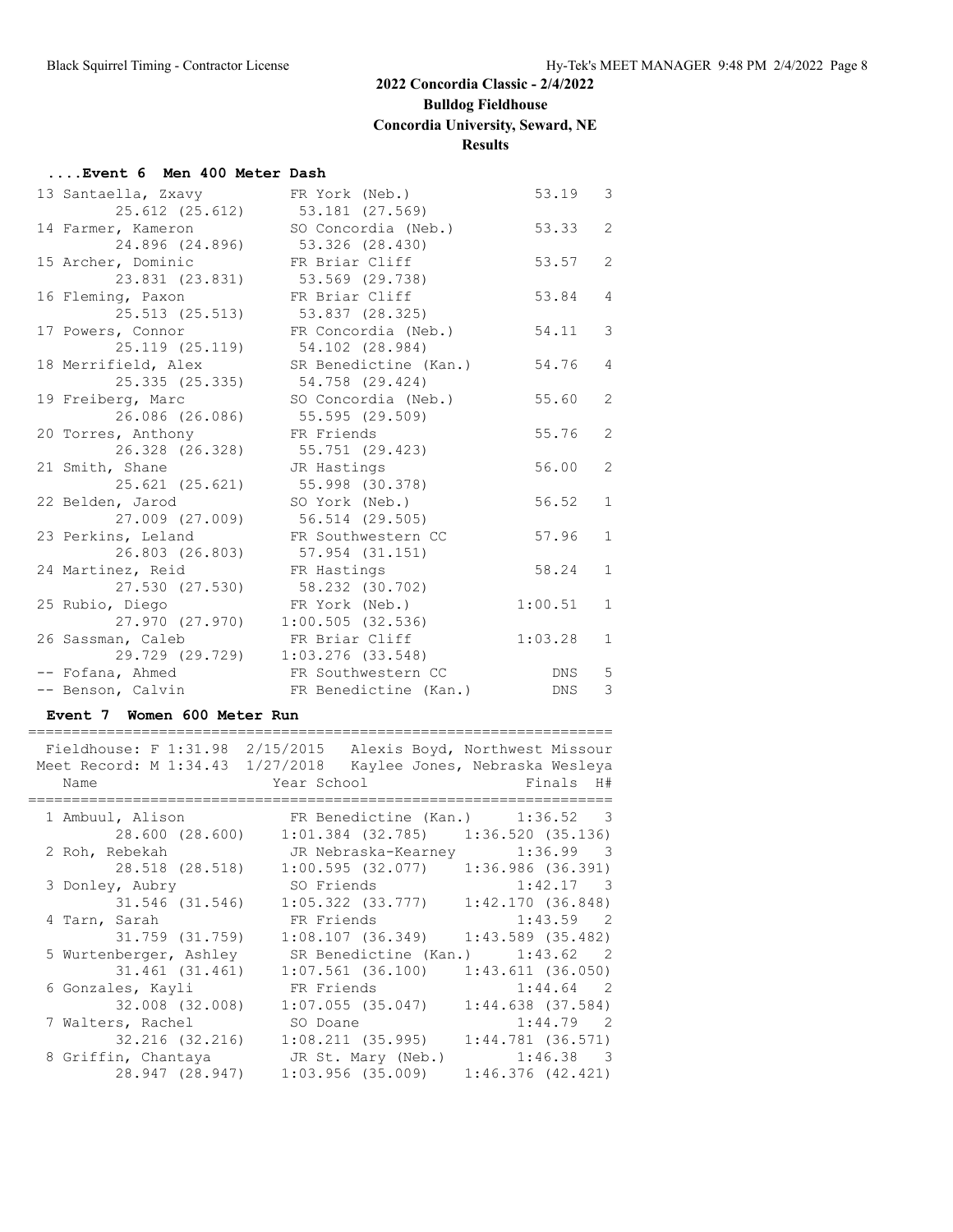**Bulldog Fieldhouse**

**Concordia University, Seward, NE**

#### **Results**

#### **....Event 7 Women 600 Meter Run**

| 9 Felten, Sarah          | FR Bellevue                           | $1:50.22$ 1         |
|--------------------------|---------------------------------------|---------------------|
|                          | 34.181 (34.181) 1:11.931 (37.750)     | $1:50.217$ (38.286) |
| 10 Siefken, Lauren       | FR Doane                              | $1:50.47$ 1         |
| 33.410 (33.410)          | 1:10.827(37.417)                      | 1:50.470(39.644)    |
| 11 Johnson, Emily        | FR Mount Marty                        | $1:50.58$ 1         |
| 33.902 (33.902)          | $1:10.994$ (37.093)                   | $1:50.574$ (39.580) |
| 12 Ada, Lauren           | FR Concordia (Neb.)                   | $1:51.31$ 1         |
| 33.842 (33.842)          | $1:11.772$ (37.930)                   | $1:51.307$ (39.535) |
| 13 Cihak, Jacey          | FR Mount Marty                        | $1:52.01$ 1         |
| 31.242 (31.242)          | $1:10.542$ (39.300) 1:52.006 (41.465) |                     |
| -- Hayden, Lorelei       | SO Bellevue                           | DNS<br>-1           |
| -- Weichel, Kailey       | JR Concordia (Neb.)                   | -2<br>DNS           |
| -- Rice, Rylee           | FR Doane                              | -2<br>DNS           |
| -- Bauer, Keri           | FR Concordia (Neb.)                   | SCR                 |
| -- Bumbace-Kuehl, Tianna | SO Mount Marty                        | SCR                 |

#### **Event 8 Men 600 Meter Run**

=================================================================== Fieldhouse: F 1:20.04 1/28/2012 Edwin Ronoh, Doane College Meet Record: M 1:20.04 1/28/2012 Edwin Ronoh, Doane College<br>Name Year School Finals H# Name **Year School** Finals H# =================================================================== 1 Simons, Nathan JR Mount Marty 1:22.02 5 25.280 (25.280) 52.577 (27.297) 1:22.018 (29.441) 2 Anderson, Gabe SO Nebraska Wesleyan 1:23.12 5 25.491 (25.491) 53.711 (28.220) 1:23.113 (29.402) 3 Van Hemert, Jesse SO Mount Marty 1:23.25 5 25.573 (25.573) 54.039 (28.466) 1:23.243 (29.205) 4 Clausen, Brian SO Hastings 1:23.88 5 25.744 (25.744) 53.490 (27.747) 1:23.871 (30.381) 5 Eckhardt, Landon FR Nebraska-Kearney 1:24.41 4 26.750 (26.750) 54.899 (28.150) 1:24.403 (29.505) 6 Rogge, Daniel SO Benedictine (Kan.) 1:24.67 4 26.987 (26.987) 55.386 (28.400) 1:24.667 (29.282) 7 Tasler, Jordan SO Doane 1:24.92 4 26.909 (26.909) 55.142 (28.233) 1:24.913 (29.772) 8 Plante, Sam FR Concordia (Neb.) 1:25.17 4 27.353 (27.353) 55.681 (28.328) 1:25.162 (29.482) 9 Menke, Maccoy SO Concordia (Neb.) 1:26.83 4 27.176 (27.176) 55.666 (28.490) 1:26.827 (31.162) 10 Ebert, Trace SO Doane 1:27.09 3 26.048 (26.048) 54.726 (28.679) 1:27.088 (32.362) 11 Cozzi, Avery FR Benedictine (Kan.) 1:28.30 3 27.173 (27.173) 56.110 (28.938) 1:28.299 (32.190) 12 Gray, Cameron SO Concordia (Neb.) 1:28.72 3 26.584 (26.584) 56.446 (29.862) 1:28.712 (32.266) 13 Wheatley, Myles FR Doane 1:28.78 2 26.670 (26.670) 56.987 (30.318) 1:28.778 (31.791) 14 Rawicki, Joseph JR Benedictine (Kan.) 1:29.33 5 26.183 (26.183) 56.223 (30.040) 1:29.330 (33.108) 15 Wenz, Will FR Doane 1:29.67 2 26.700 (26.700) 57.696 (30.996) 1:29.666 (31.970) 16 Gonzalez, Jayden FR Hastings 1:30.27 2 26.055 (26.055) 55.307 (29.253) 1:30.265 (34.959)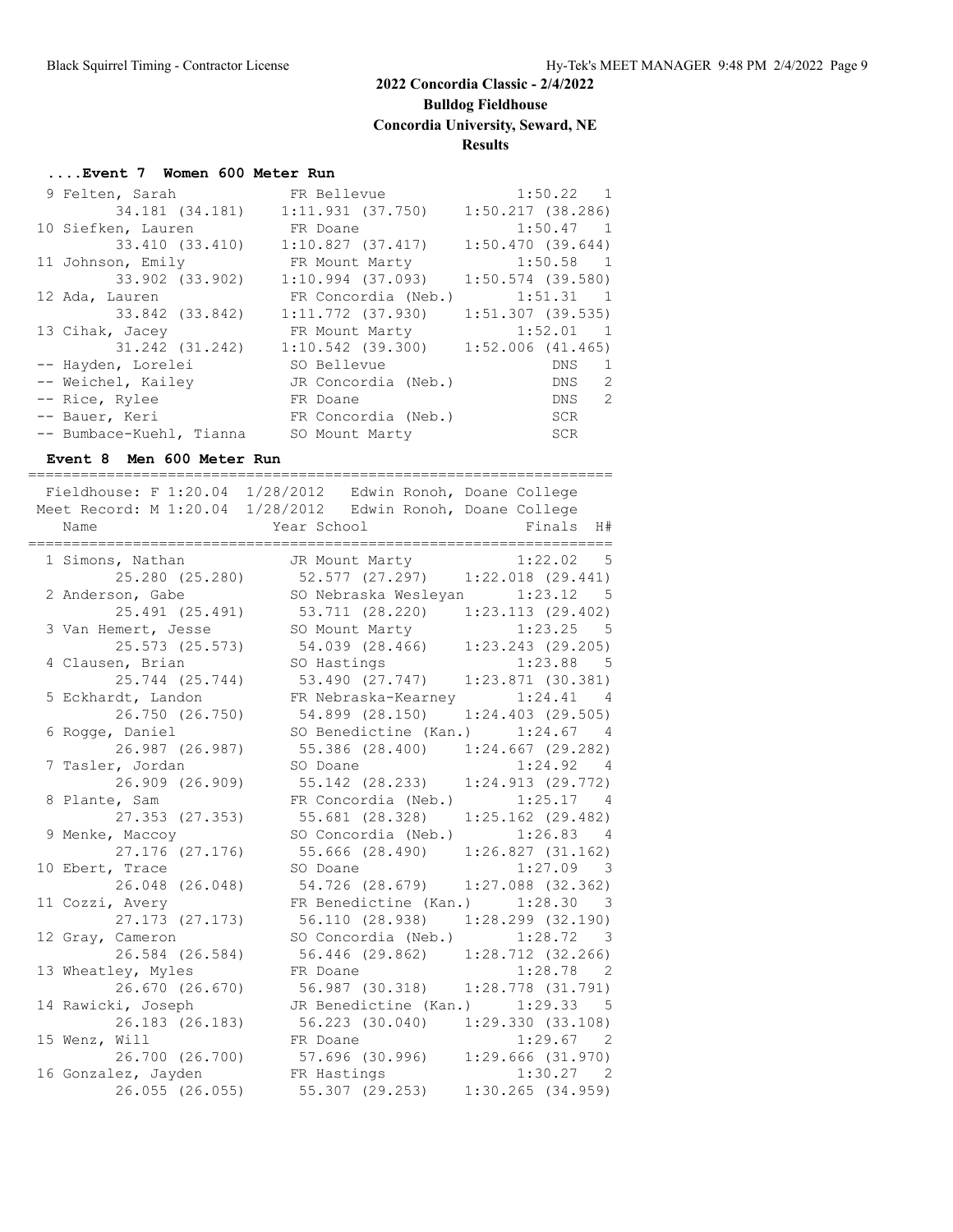## **2022 Concordia Classic - 2/4/2022 Bulldog Fieldhouse Concordia University, Seward, NE**

#### **Results**

#### **....Event 8 Men 600 Meter Run**

| 17 Escalona-Rodriquez, Rodr FR Missouri Valley |                     | $1:30.37$ 1           |
|------------------------------------------------|---------------------|-----------------------|
| 25.331 (25.331)                                | 55.298 (29.968)     | $1:30.362$ $(35.065)$ |
| 18 Reynolds, JP                                | SR Concordia (Neb.) | 1:30.40 1             |
| 27.580 (27.580)                                | 57.156 (29.576)     | $1:30.394$ $(33.239)$ |
| 19 Dawes, John                                 | FR Doane            | 1:32.22 1             |
| 28.549 (28.549)                                | 59.178 (30.630)     | $1:32.212$ $(33.035)$ |
| 20 Hegdahl, Isaac                              | SO Mount Marty      | $1:32.26$ 3           |
| 26.539 (26.539)                                | 56.152 (29.613)     | $1:32.258$ (36.106)   |
| 21 Meyer, Teagan                               | FR Concordia (Neb.) | 1:32.72 1             |
| 29.056 (29.056)                                | 1:00.325(31.270)    | 1:32.717(32.392)      |
| 22 Celiento, Lorenzo                           | SO Missouri Valley  | $1:33.03$ 2           |
| 26.890 (26.890)                                | 58.086 (31.196)     | 1:33.025(34.940)      |
| 23 Bates, Alex                                 | FR Southwestern CC  | $1:45.09$ 1           |
| 31.894 (31.894)                                | 1:06.671(34.777)    | $1:45.082$ $(38.412)$ |
| 24 Mount, Logan                                | SO Friends          | $1:57.72$ 2           |
| 26.186 (26.186)                                | 1:16.111(49.925)    | $1:57.719$ $(41.608)$ |
| -- Baker, Adam                                 | SO Doane            | DNS 3                 |

#### **Event 9 Women 800 Meter Run**

| Name                 | Fieldhouse: F 2:11.03 1/29/2016 Kimberly Wood, Concordia Univ<br>Meet Record: M 2:11.03 1/29/2016 Kimberly Wood, Concordia Univ<br>Year School | Finals H#                 |
|----------------------|------------------------------------------------------------------------------------------------------------------------------------------------|---------------------------|
|                      |                                                                                                                                                |                           |
| 1 Janzen, Reagan     | JR Nebraska Wesleyan 2:15.57 3                                                                                                                 |                           |
|                      | $32.697$ (32.697) 1:06.680 (33.983) 1:41.082 (34.403)                                                                                          |                           |
| 2 Graham, Autumn     | m, Autumn FR Nebraska-Kearney 2:24.45 3<br>33.327 (33.327) 1:09.227 (35.900) 1:46.206 (36.980)                                                 |                           |
|                      |                                                                                                                                                |                           |
|                      | 3 Carlson, Kyla KR Nebraska-Kearney 2:25.88 3                                                                                                  |                           |
|                      | 33.127 (33.127) 1:09.042 (35.915) 1:46.592 (37.550)                                                                                            |                           |
| 4 Bracker, Shelby    | FR Nebraska-Kearney 2:28.61                                                                                                                    | $\overline{\phantom{a}}$  |
| 33.956 (33.956)      | $1:10.274$ (36.319) $1:49.624$ (39.350)                                                                                                        |                           |
| 5 Zarybnicky, Claire | SR Benedictine (Kan.) 2:31.40 3                                                                                                                |                           |
| 33.906 (33.906)      | $1:10.227$ (36.322) $1:50.277$ (40.050)                                                                                                        |                           |
| 6 Eby, Jayden        | JR Hastings                                                                                                                                    | $2:33.94$ 2               |
|                      | 34.962 (34.962) 1:13.846 (38.885) 1:54.418 (40.572)                                                                                            |                           |
| 7 Dingler, Claire    | FR Friends                                                                                                                                     | 2:34.63 3                 |
| 33.144 (33.144)      | $1:09.266$ (36.122) $1:49.658$ (40.393)                                                                                                        |                           |
| 8 Poulson, Zailee    | FR Hastings                                                                                                                                    | 2:34.93 2                 |
|                      | $35.218$ (35.218) $1:14.172$ (38.954)                                                                                                          | 1:54.835(40.664)          |
| 9 Dehart, Hannah     | FR York (Neb.)                                                                                                                                 | 2:35.32 2                 |
| 36.156 (36.156)      | $1:14.762$ (38.606)                                                                                                                            | $1:55.116$ (40.355)       |
| 10 Velarde, Cecilia  | FR Hastings                                                                                                                                    | 2:35.78<br>$\overline{1}$ |
| 36.221 (36.221)      | $1:14.722$ $(38.501)$                                                                                                                          | $1:55.760$ $(41.038)$     |
| 11 Batenhorst, Elena | FR Concordia (Neb.)                                                                                                                            | $2:36.36$ 2               |
| 37.188 (37.188)      | $1:15.726$ (38.539)                                                                                                                            | $1:57.482$ (41.756)       |
| 12 Ortiz, Selema     | FR Friends                                                                                                                                     | 2:38.32 2                 |
|                      | 35.388 (35.388) 1:14.668 (39.280)                                                                                                              | 1:56.613(41.945)          |
| 13 Koza, Reagan      | SO Nebraska Wesleyan                                                                                                                           | $2:38.47$ 2               |
| 35.586 (35.586)      | $1:14.589$ (39.004) $1:55.914$ (41.325)                                                                                                        |                           |
| 14 Logan, Elizabeth  | Elizabeth SO York (Neb.) 2:41.29 2<br>36.911 (36.911) 1:15.302 (38.391) 1:56.963 (41.661)                                                      |                           |
|                      |                                                                                                                                                |                           |
|                      | 15 Fischer, Jordyn FR Mount Marty 2:41.86 1<br>39.262 (39.262) 1:19.732 (40.470) 2:02.465 (42.734)                                             |                           |
|                      |                                                                                                                                                |                           |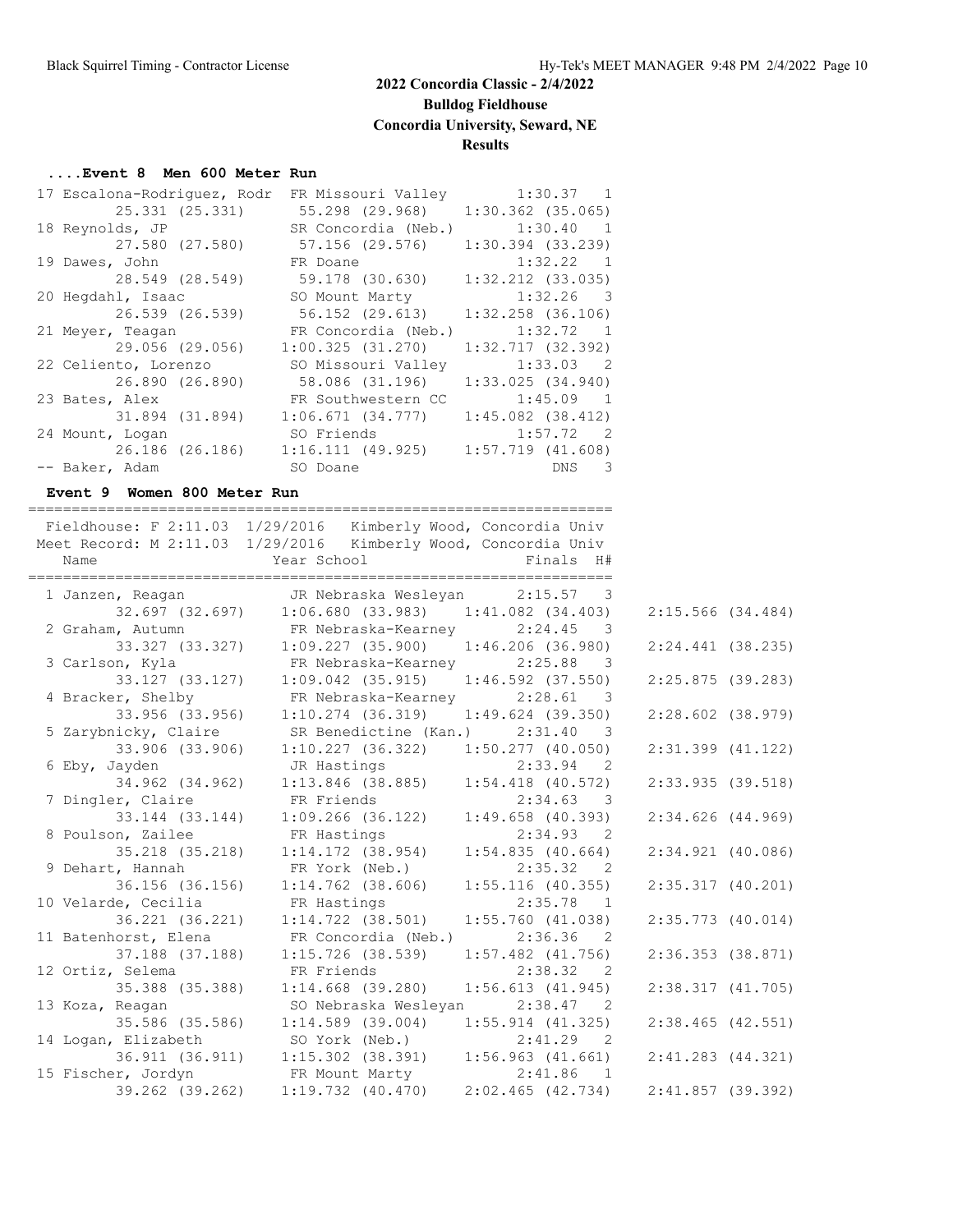**Bulldog Fieldhouse**

**Concordia University, Seward, NE**

#### **Results**

#### **....Event 9 Women 800 Meter Run**

| 16 DiPentino, Tristyn<br>38.580 (38.580)                       | FR Hastings<br>1:17.890(39.310)                                   | 2:43.31 1<br>2:00.637(42.748)                              | 2:43.310(42.674)      |  |
|----------------------------------------------------------------|-------------------------------------------------------------------|------------------------------------------------------------|-----------------------|--|
| 17 Chaparro Belloc, Cynthia FR Hastings                        |                                                                   | 2:43.97 1                                                  |                       |  |
| 37.853 (37.853)<br>18 Plock, Aly                               | $1:17.028$ (39.175)<br>FR Doane                                   | $1:59.798$ $(42.770)$<br>$2:45.79$ 2                       | $2:43.968$ $(44.170)$ |  |
| 36.766 (36.766)                                                | 1:16.373(39.607)                                                  | 1:59.777(43.405)                                           | $2:45.782$ (46.005)   |  |
| 19 Carr, Timberly                                              | FR York (Neb.)                                                    | 2:48.01<br>$\overline{1}$                                  |                       |  |
| 37.190 (37.190)                                                | 1:17.720(40.531)                                                  | $2:02.825$ (45.105)                                        | $2:48.001$ (45.176)   |  |
| 20 Eisenhauer, Bree                                            | SO Mount Marty                                                    | 3:06.83 1                                                  |                       |  |
| 41.633 (41.633)                                                | $1:29.345$ $(47.713)$                                             | 2:19.642 (50.297)                                          | $3:06.826$ (47.185)   |  |
| 21 Pross, Pluma                                                | SO Briar Cliff                                                    | 3:13.31<br>$\overline{\phantom{1}}$                        |                       |  |
| 43.301 (43.301)                                                | 1:32.350(49.049)                                                  | 2:23.716(51.367)                                           | $3:13.305$ (49.589)   |  |
| -- Heritage, Kylahn                                            | SO Concordia (Neb.)                                               | DNF<br>$\overline{\phantom{a}}$                            |                       |  |
|                                                                | 33.446 (33.446) $1:08.811$ (35.365) $1:46.779$ (37.969)           |                                                            |                       |  |
| -- Marsh, McKenna                                              |                                                                   | 3                                                          |                       |  |
| -- Tweton, Jaiden                                              |                                                                   | DNS<br>פותח<br>2<br>DNS                                    |                       |  |
| -- Warren, Kourtney                                            | SO Nebraska Wesleyan<br>FR Concordia (Neb.)<br>FR Friends         | DNS<br>3                                                   |                       |  |
| -- Weber, Lexi                                                 | SO Briar Cliff                                                    | DNS<br>1                                                   |                       |  |
| -- Feig, Caroline                                              | SO Bellevue                                                       | DNS<br>$\mathbf{1}$                                        |                       |  |
| -- Haecker, Rylee                                              | FR Concordia (Neb.)                                               | SCR                                                        |                       |  |
|                                                                |                                                                   |                                                            |                       |  |
| Event 10 Men 800 Meter Run                                     |                                                                   |                                                            |                       |  |
| Fieldhouse: F 1:50.27 2/10/2017 Decano Cronin, Fort Hays State |                                                                   |                                                            |                       |  |
| Meet Record: M 1:54.04 2/1/2014 Paul Pape, Nebraska-Kearney    |                                                                   |                                                            |                       |  |
| Name                                                           | Year School                                                       | Finals H#                                                  |                       |  |
|                                                                |                                                                   |                                                            |                       |  |
|                                                                |                                                                   |                                                            |                       |  |
|                                                                |                                                                   |                                                            |                       |  |
| 1 Lenners, Garrett SO Nebraska Wesleyan 1:54.26 2              | 28.332 (28.332) 56.505 (28.174) 1:25.718 (29.214)                 |                                                            | $1:54.252$ $(28.535)$ |  |
| 2 Wheelock, Aidan                                              | SO Doane                                                          | 1:57.60<br>$\overline{\phantom{0}}^2$                      |                       |  |
|                                                                | 28.475 (28.475) 56.757 (28.282) 1:26.590 (29.834)                 |                                                            | 1:57.600(31.010)      |  |
| 3 Taubenheim, Tyler                                            |                                                                   | $1:58.25$ 2                                                |                       |  |
| 29.147 (29.147)                                                | JR Nebraska Wesleyan                                              |                                                            | $1:58.242$ (30.898)   |  |
| 4 Schlunsen, Mason                                             | 57.615 (28.468) 1:27.344 (29.730)<br>SR Mount Marty 1:58.98 2     |                                                            |                       |  |
|                                                                | 28.737 (28.737) 57.487 (28.750) 1:27.687 (30.201)                 |                                                            | 1:58.973(31.286)      |  |
| 5 Amaro, Robert                                                | SO Briar Cliff                                                    | 2:01.62<br>$\mathbf{1}$                                    |                       |  |
| 30.711 (30.711)                                                | 1:01.010 (30.299) 1:32.241 (31.232)                               |                                                            | $2:01.611$ (29.370)   |  |
| 6 Kenney, Javier                                               | SO Nebraska Wesleyan                                              | 2:02.50 2                                                  |                       |  |
| 29.434 (29.434)                                                |                                                                   |                                                            | $2:02.494$ $(33.377)$ |  |
| 7 Norton, Robert                                               | 58.470 (29.036) 1:29.117 (30.648)<br>FR Southwestern CC 2:03.52 2 |                                                            |                       |  |
| 29.567 (29.567)                                                | 58.951 (29.385)                                                   | 1:30.341 (31.390)                                          | $2:03.511$ (33.170)   |  |
| 8 Anglemyer, Logan                                             | SO Friends                                                        | 2:05.74<br>$\overline{\phantom{0}}^2$                      |                       |  |
| 29.793 (29.793)                                                | 59.675 (29.882)                                                   | 1:32.435(32.760)                                           | 2:05.738 (33.304)     |  |
| 9 Ortiz, Daniel                                                | SO Doane                                                          | 2:06.17<br>$\overline{1}$                                  |                       |  |
| 30.458 (30.458)                                                | $1:00.322$ (29.865)                                               | $1:32.724$ $(32.402)$                                      | 2:06.170(33.446)      |  |
| 10 Stuever, Avery                                              | JR Friends                                                        | 2:07.98<br>$\overline{\phantom{0}}^2$                      |                       |  |
| 30.964 (30.964)                                                | $1:02.954$ (31.990)                                               | $1:36.018$ $(33.065)$                                      | $2:07.971$ (31.953)   |  |
| 11 Ideker, Caden                                               | JR Mount Marty                                                    | 2:08.13<br>$\overline{\phantom{0}}^2$                      |                       |  |
| 30.029 (30.029)                                                | 1:00.113(30.085)                                                  | 1:33.408 (33.295)                                          | 2:08.127(34.720)      |  |
| 12 Leinen, Ethan                                               | FR York (Neb.)                                                    | 2:09.27<br>$\blacksquare$                                  |                       |  |
| 32.116 (32.116)                                                | $1:02.903$ (30.787)                                               | $1:35.602$ (32.700)                                        | $2:09.264$ (33.662)   |  |
| 13 Kropuenske, Nathaniel<br>31.921 (31.921)                    | SO Mount Marty<br>$1:02.856$ (30.935)                             | 2:09.33<br>$\overline{\phantom{1}}$<br>$1:35.542$ (32.687) | 2:09.326 (33.785)     |  |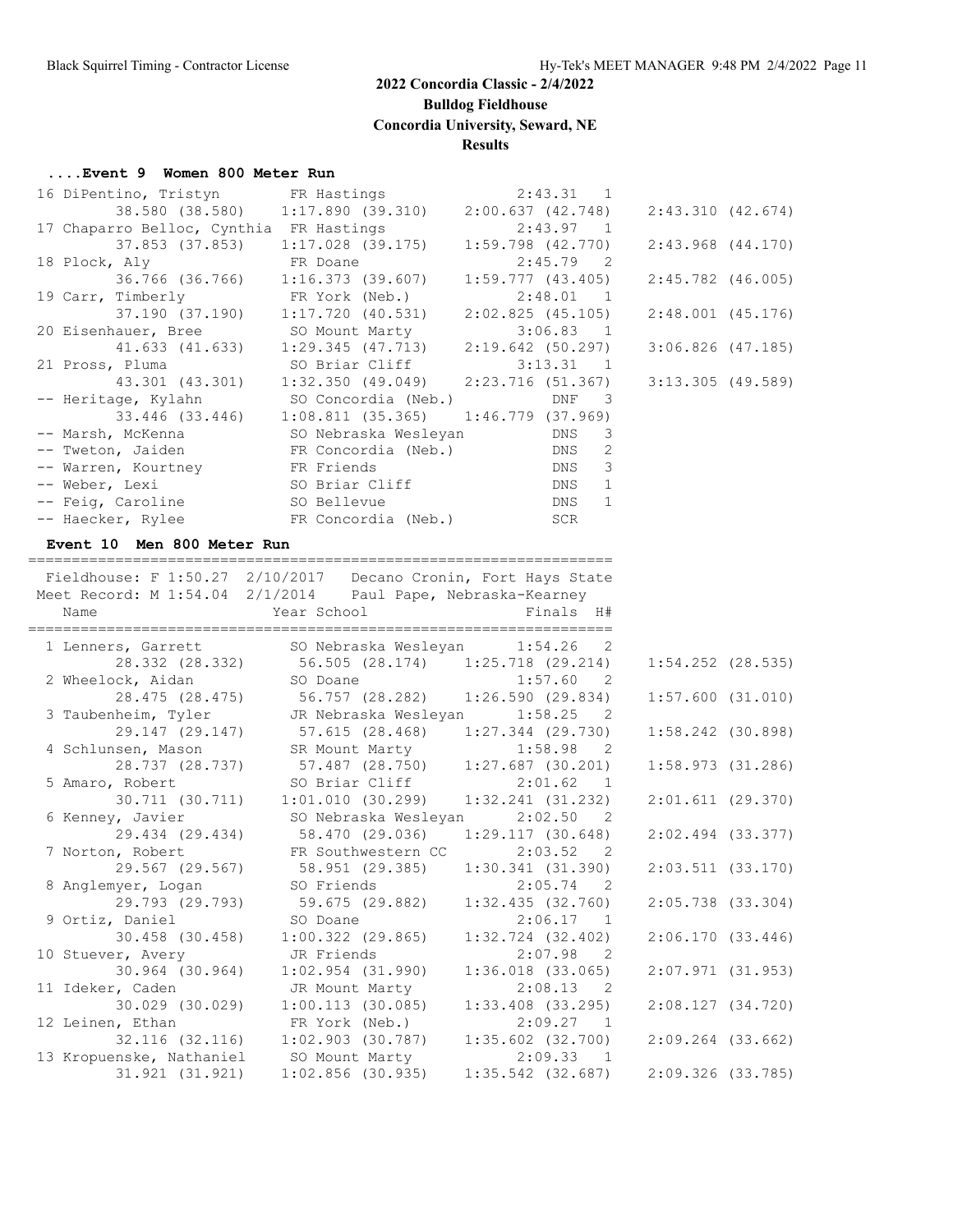**Bulldog Fieldhouse**

**Concordia University, Seward, NE**

#### **Results**

#### **....Event 10 Men 800 Meter Run**

| 14 Erickson, Alfonso |                      | SR Mount Marty 2:09.70 1                |                     |  |
|----------------------|----------------------|-----------------------------------------|---------------------|--|
| 32.641 (32.641)      |                      | $1:03.751$ (31.110) $1:36.905$ (33.155) | 2:09.691(32.786)    |  |
| 15 Bolke, Max        | SO Nebraska Wesleyan | $2:10.18$ 1                             |                     |  |
| 32.599 (32.599)      | 1:04.113(31.515)     | $1:37.232$ $(33.120)$                   | 2:10.177 (32.945)   |  |
| 16 Newton, Aaron     | JR Bellevue          | 2:15.30 1                               |                     |  |
| 32.750 (32.750)      | $1:04.746$ (31.997)  | 1:39.718 (34.972)                       | $2:15.292$ (35.575) |  |
| 17 Torres, Anthony   | FR Friends 2:16.16 1 |                                         |                     |  |
| 32.835 (32.835)      | 1:04.776(31.942)     | 1:39.273(34.497)                        | 2:16.154 (36.881)   |  |
| 18 Schroeder, Conrad | FR Southwestern CC   | $2:18.01$ 1                             |                     |  |
| 32.667 (32.667)      |                      | $1:04.356$ (31.689) 1:39.006 (34.650)   | 2:18.001 (38.995)   |  |
| -- Louviere, Masen   | SO Nebraska-Kearney  | DNF 2                                   |                     |  |
| 28.903 (28.903)      | 56.971 (28.068)      |                                         |                     |  |

#### **Event 11 Women 1000 Meter Run**

| ------------------------------------- | ___________________________                                                                                                 |
|---------------------------------------|-----------------------------------------------------------------------------------------------------------------------------|
|                                       | Fieldhouse: F 2:55.08 1/31/2015 Marissa Bongers, Unattached<br>Meet Record: M 2:55.08 1/31/2015 Marissa Bongers, Unattached |
|                                       | 1 Geesaman, Maria <i>JR York (Neb.)</i> 3:04.68 2                                                                           |
|                                       | 35.641 (35.641) 1:14.054 (38.413) 1:52.019 (37.965)                                                                         |
| $3:04.679$ (35.089)                   |                                                                                                                             |
|                                       |                                                                                                                             |
|                                       | 2 Gurrola, Aileen SR Friends 3:04.90 2<br>35.262 (35.262) 1:13.261 (37.999) 1:51.261 (38.000)                               |
| 3:04.896(40.966)                      |                                                                                                                             |
|                                       | 3 Gerken, Madison FR Hastings 3:05.55 2                                                                                     |
|                                       | 35.711 (35.711) 1:13.913 (38.203) 1:51.991 (38.078)                                                                         |
| $3:05.547$ (35.420)                   |                                                                                                                             |
|                                       | 4 Reiman, Grace 6 FR Concordia (Neb.) 3:06.28 2                                                                             |
|                                       | 35.551 (35.551)  1:13.715 (38.164)  1:51.567 (37.853)                                                                       |
| $3:06.271$ $(37.301)$                 |                                                                                                                             |
|                                       |                                                                                                                             |
|                                       | 5 Giles, Caroline 5 SO Friends 3:07.00 1<br>35.460 (35.460) 1:13.822 (38.362) 1:52.175 (38.354) 2:29.918 (37.743)           |
| $3:06.999$ $(37.081)$                 |                                                                                                                             |
|                                       | 6 Donley, Aubry 50 Friends 3:07.37 2                                                                                        |
|                                       | 35.311 (35.311) 1:13.470 (38.159) 1:51.881 (38.411) 2:30.528 (38.648)                                                       |
| $3:07.361$ (36.834)                   |                                                                                                                             |
|                                       | 7 Cobo, Caroline         JR Benedictine (Kan.)     3:08.35   2                                                              |
|                                       | 35.893 (35.893)    1:14.341 (38.448)    1:51.717 (37.377)                                                                   |
| 3:08.349(41.441)                      |                                                                                                                             |
|                                       | 8 Larsen, Camryn SR Nebraska Wesleyan 3:09.19 2                                                                             |
| 35.446 (35.446)                       | $1:13.453$ (38.007) $1:51.782$ (38.330)                                                                                     |
| 3:09.181(39.201)                      |                                                                                                                             |
|                                       | 9 Golus, Jilee FR Hastings 3:13.62 2<br>36.140 (36.140) 1:15.117 (38.978) 1:55.182 (40.065)                                 |
|                                       |                                                                                                                             |
| 3:13.620(38.606)                      |                                                                                                                             |
|                                       | 10 Anderson, Hannah SO Nebraska-Kearney 3:15.30 2                                                                           |
| 35.460 (35.460)                       | $1:13.948$ (38.489) $1:53.888$ (39.940) $2:37.512$ (43.625)                                                                 |
| 3:15.300(37.788)                      |                                                                                                                             |
|                                       | 11 Guerra, Isabella JR Benedictine (Kan.) 3:16.07 2 3:16.062                                                                |
|                                       | 35.881 (35.881) 1:14.166 (38.286) 1:52.280 (38.114) 2:28.955 (36.675)                                                       |
| $3:16.062$ $(47.108)$                 |                                                                                                                             |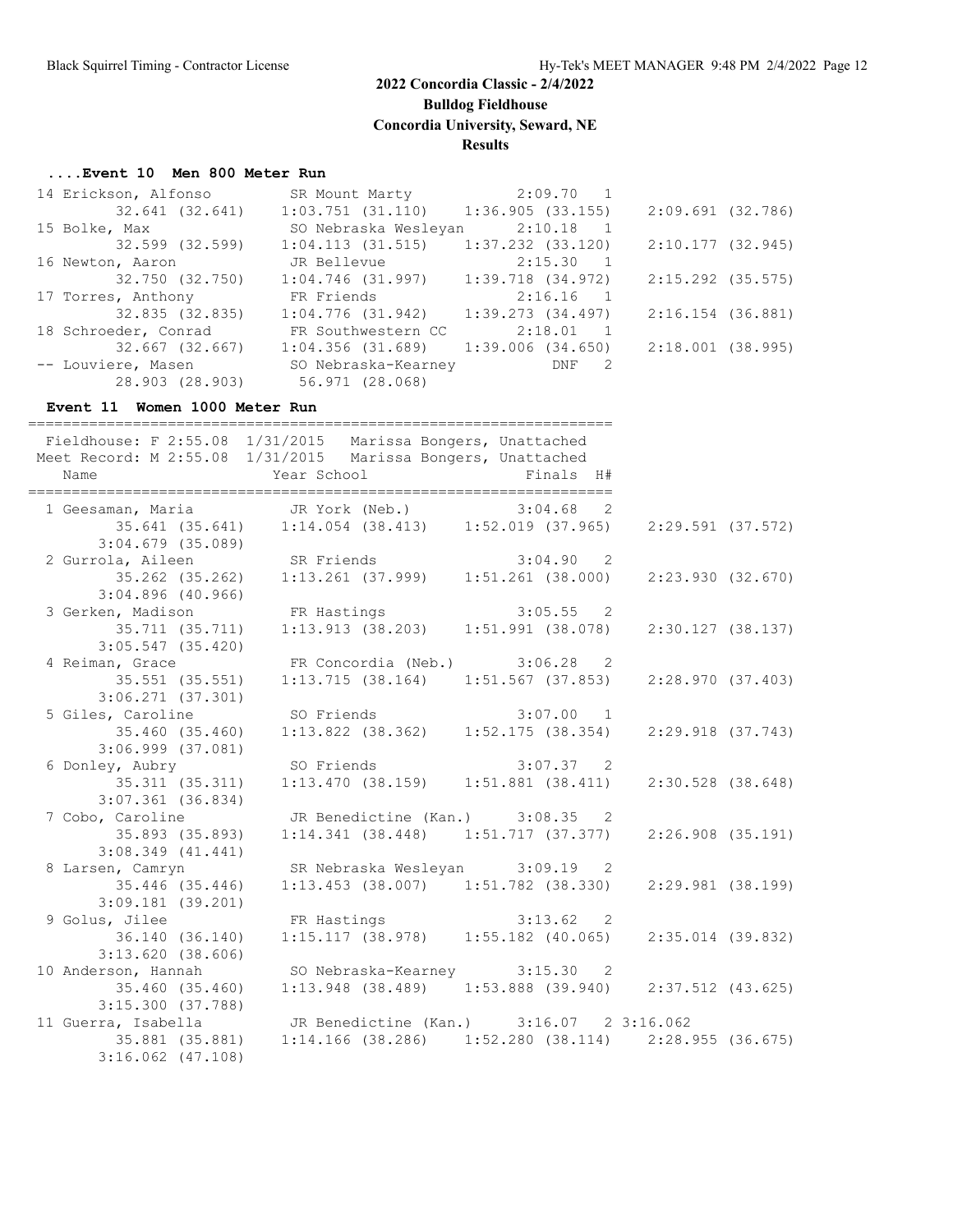**Bulldog Fieldhouse**

**Concordia University, Seward, NE**

#### **Results**

#### **....Event 11 Women 1000 Meter Run**

| 12 Gonzales, Kayli    | FR Friends                              | 3:16.07 1 3:16.064                      |                       |  |
|-----------------------|-----------------------------------------|-----------------------------------------|-----------------------|--|
| 36.313 (36.313)       | $1:15.028$ (38.715)                     | $1:56.024$ (40.997) $2:37.810$ (41.786) |                       |  |
| $3:16.064$ (38.254)   |                                         |                                         |                       |  |
| 13 Richmond, Kaia     | FR Concordia (Neb.) 3:17.68 1           |                                         |                       |  |
| 36.580 (36.580)       | $1:15.308$ (38.728) $1:56.361$ (41.054) |                                         | $2:38.413$ (42.052)   |  |
| $3:17.677$ (39.265)   |                                         |                                         |                       |  |
| 14 Hinkson, Landry    | FR Hastings                             | $3:18.26$ 1                             |                       |  |
| 37.508 (37.508)       | 1:16.701(39.194)                        | $1:57.046$ (40.345)                     | 2:38.878 (41.832)     |  |
| 3:18.259 (39.382)     |                                         |                                         |                       |  |
| 15 Nix, Katelyn       | FR Concordia (Neb.) 3:19.65 1           |                                         |                       |  |
| 37.204 (37.204)       | $1:16.419$ (39.215) $1:57.212$ (40.794) |                                         | $2:39.475$ (42.264)   |  |
| $3:19.649$ (40.175)   |                                         |                                         |                       |  |
| 16 O'Connor, Mary     | FR Benedictine (Kan.) 3:20.08 2         |                                         |                       |  |
| 36.716 (36.716)       | $1:15.277$ (38.562) $1:55.645$ (40.368) |                                         | $2:37.306$ $(41.661)$ |  |
| $3:20.076$ $(42.771)$ |                                         |                                         |                       |  |
| 17 McLaughlin, Julia  | FR Benedictine (Kan.) 3:21.47           | $\overline{2}$                          |                       |  |
| 36.126 (36.126)       | $1:14.689$ (38.563) 1:55.155 (40.466)   |                                         | 2:34.711 (39.557)     |  |
| $3:21.463$ (46.752)   |                                         |                                         |                       |  |
| 18 Pennekamp, Grace   | FR Concordia (Neb.) $3:23.24$ 1         |                                         |                       |  |
| 38.103 (38.103)       | $1:18.243$ (40.140) $1:59.950$ (41.708) |                                         | $2:42.882$ (42.932)   |  |
| $3:23.235$ (40.354)   |                                         |                                         |                       |  |
| 19 Rathke, Aubrey     | FR Concordia (Neb.) 3:24.94             | $\overline{1}$                          |                       |  |
| 37.917 (37.917)       | $1:17.935$ (40.019) $1:59.673$ (41.738) |                                         | $2:42.569$ (42.897)   |  |
| $3:24.931$ $(42.362)$ |                                         |                                         |                       |  |
| 20 Smith, Tatiana     | JR Benedictine (Kan.) 3:25.50 2         |                                         |                       |  |
| 36.598 (36.598)       | $1:15.008$ (38.410) $1:55.369$ (40.361) |                                         | 2:38.736 (43.368)     |  |
| $3:25.493$ (46.757)   |                                         |                                         |                       |  |
| 21 Willour, Emma      | FR Friends                              | $3:30.76$ 1                             |                       |  |
| 37.712 (37.712)       | $1:20.080$ (42.369) $2:05.073$ (44.993) |                                         | 2:48.571(43.499)      |  |
| $3:30.758$ (42.187)   |                                         |                                         |                       |  |
| 22 Trainor, Kiah      | SO Mount Marty 3:34.18 1                |                                         |                       |  |
| 38.367 (38.367)       | $1:18.852$ (40.485) $2:03.228$ (44.376) |                                         | $2:49.593$ (46.365)   |  |
| 3:34.180(44.588)      |                                         |                                         |                       |  |
| 23 Hobbs, Alisiara    | SO Bellevue                             | 3:34.50 1                               |                       |  |
| 38.698 (38.698)       | 1:19.521(40.824)                        | $2:04.229$ $(44.709)$                   | $2:50.151$ (45.922)   |  |
| $3:34.492$ $(44.341)$ |                                         |                                         |                       |  |
| 24 Blanka, Maren      | SO Friends                              | $3:49.86$ 1                             |                       |  |
| 38.538 (38.538)       | $1:21.053$ $(42.515)$                   | 2:08.537(47.485)                        | $2:59.891$ (51.355)   |  |
| $3:49.859$ (49.969)   |                                         |                                         |                       |  |
| 25 Gissler, Peyton    | FR Concordia (Neb.) 3:51.87 1           |                                         |                       |  |
| 40.024 (40.024)       | $1:25.259$ (45.235) $2:14.611$ (49.352) |                                         | $3:04.217$ (49.606)   |  |
| $3:51.864$ (47.648)   |                                         |                                         |                       |  |
| 26 Arellano, Jessica  | FR Missouri Valley 4:09.50 1            |                                         |                       |  |
| 40.799 (40.799)       | 1:27.495(46.697)                        | 2:20.870(53.375)                        | 3:16.176 (55.306)     |  |
| $4:09.498$ $(53.322)$ |                                         |                                         |                       |  |
|                       |                                         |                                         |                       |  |

**Event 12 Men 1000 Meter Run**

| Fieldhouse: F 2:27.79 2/12/2011 |             | Edwin Ronoh, Doane College                                     |
|---------------------------------|-------------|----------------------------------------------------------------|
|                                 |             | Meet Record: M 2:29.92 1/25/2019 Cole Willis, Nebraska-Kearney |
| Name                            | Year School | Finals H#                                                      |
|                                 |             |                                                                |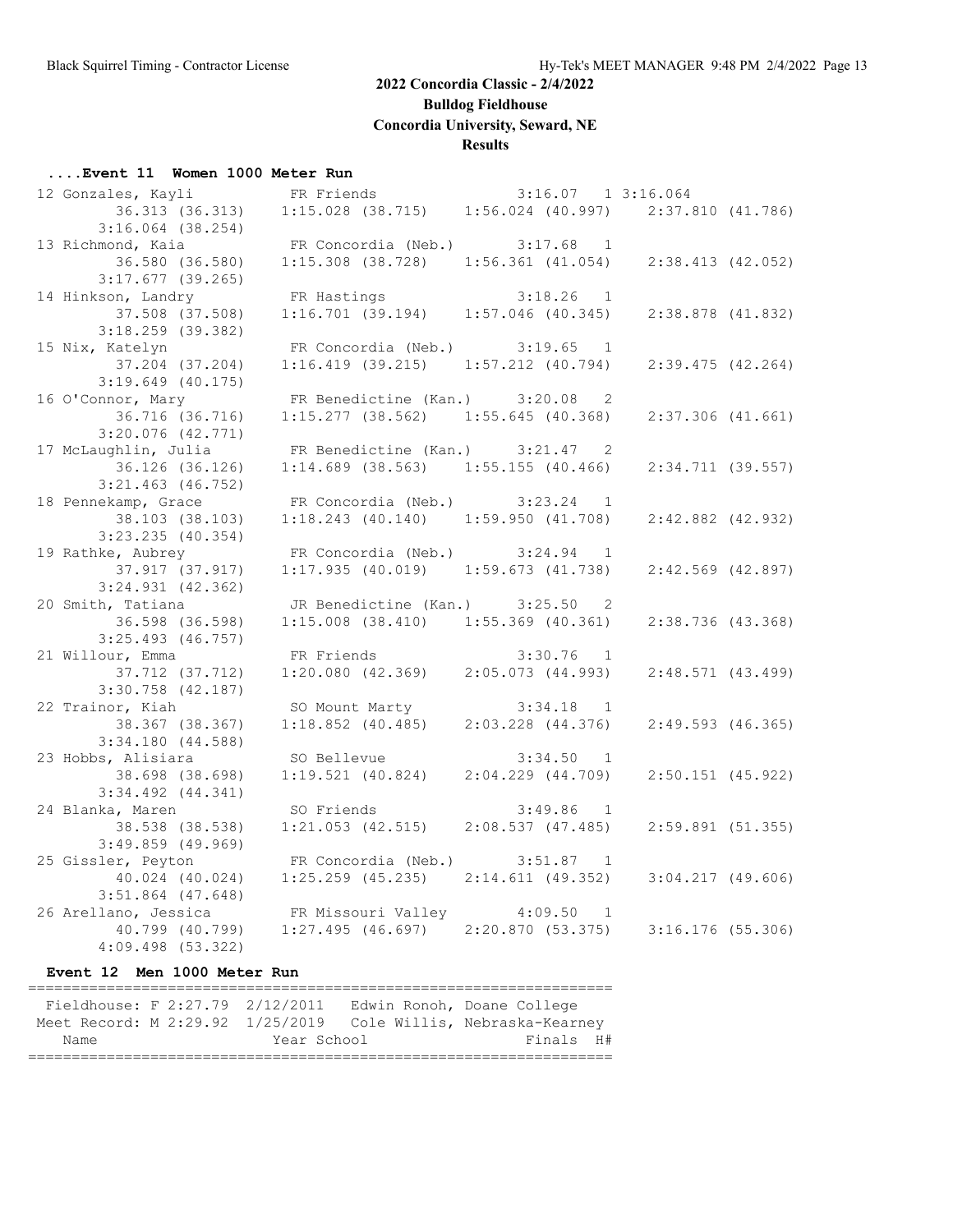**Bulldog Fieldhouse**

**Concordia University, Seward, NE**

#### **Results**

#### **....Event 12 Men 1000 Meter Run**

| 1 Dockweiler, Kalen SO Doane |                                         | 2:31.41 2                                                       |                       |  |
|------------------------------|-----------------------------------------|-----------------------------------------------------------------|-----------------------|--|
| 29.290 (29.290)              |                                         | $1:00.347$ (31.058) $1:30.818$ (30.471)                         | $2:01.260$ (30.442)   |  |
| $2:31.406$ (30.146)          |                                         |                                                                 |                       |  |
| 2 Mannella, David            | SO Benedictine (Kan.) 2:33.04 2         |                                                                 |                       |  |
| 29.095 (29.095)              |                                         |                                                                 |                       |  |
|                              |                                         | $1:00.306$ (31.212) $1:31.187$ (30.881)                         | 2:02.327(31.140)      |  |
| 2:33.036 (30.709)            |                                         |                                                                 |                       |  |
| 3 Jacobson, Eli              | FR Friends                              | 2:35.54 2                                                       |                       |  |
| 29.389 (29.389)              | $1:00.543$ (31.155)                     | 1:32.136(31.594)                                                | $2:04.981$ (32.845)   |  |
| $2:35.536$ (30.555)          |                                         |                                                                 |                       |  |
| 4 Kellerman, Khobi           |                                         | SO Missouri Valley 2:36.85 2                                    |                       |  |
| 29.482 (29.482)              | 1:00.519(31.037)                        | $1:31.487$ (30.969)                                             | 2:03.311(31.825)      |  |
| 2:36.850(33.539)             |                                         |                                                                 |                       |  |
| 5 Willweber, Micah           | FR Concordia (Neb.) 2:41.05 2           |                                                                 |                       |  |
|                              |                                         | $1:00.991$ (30.805) $1:33.435$ (32.445)                         |                       |  |
| 30.186 (30.186)              |                                         |                                                                 | 2:06.485(33.050)      |  |
| $2:41.043$ (34.559)          |                                         |                                                                 |                       |  |
| 6 Evans, Ryan                |                                         | FR Doane 2:41.61 2<br>1:00.771 (30.860) 1:33.041 (32.270)       |                       |  |
| 29.911 (29.911)              |                                         |                                                                 | $2:06.959$ $(33.919)$ |  |
| $2:41.606$ (34.647)          |                                         |                                                                 |                       |  |
| 7 Vidas, Liam                | FR Mount Marty                          |                                                                 |                       |  |
| 29.620 (29.620)              |                                         | FR Mount Marty 2:45.50 2<br>1:01.301 (31.682) 1:34.995 (33.694) | $2:11.104$ (36.110)   |  |
| $2:45.499$ (34.395)          |                                         |                                                                 |                       |  |
| 8 Ochsner, Aaron             | FR Hastings                             | $2:46.83$ 1                                                     |                       |  |
|                              |                                         |                                                                 |                       |  |
| 28.668 (28.668)              | 1:00.080(31.413)                        | $1:35.188$ (35.108)                                             | $2:13.121$ (37.934)   |  |
| $2:46.828$ $(33.707)$        |                                         |                                                                 |                       |  |
| 9 Standley, Nathan           | SO Friends                              | $2:48.45$ 1                                                     |                       |  |
| 29.727 (29.727)              | $1:03.674$ (33.947)                     | $1:39.374$ $(35.701)$                                           | $2:16.216$ (36.842)   |  |
| 2:48.445(32.230)             |                                         |                                                                 |                       |  |
| 10 Krick, Anthony            | JR Nebraska Wesleyan 2:49.23 1          |                                                                 |                       |  |
| 31.623 (31.623)              |                                         | $1:03.829$ (32.206) $1:38.172$ (34.344)                         | 2:14.319 (36.148)     |  |
| 2:49.224 (34.905)            |                                         |                                                                 |                       |  |
|                              |                                         |                                                                 |                       |  |
| 11 Johnson, Zach             |                                         | SO Concordia (Neb.) 2:49.76 2                                   |                       |  |
| 30.253 (30.253)              |                                         | $1:02.436$ (32.184) $1:37.019$ (34.583)                         | 2:14.915(37.896)      |  |
| 2:49.753(34.839)             |                                         |                                                                 |                       |  |
| 12 Coppinger, Justus         | SO York (Neb.) 2:50.24 1                |                                                                 |                       |  |
| 31.885 (31.885)              | $1:05.900$ (34.015) $1:41.196$ (35.296) |                                                                 | 2:17.010(35.815)      |  |
| $2:50.239$ (33.229)          |                                         |                                                                 |                       |  |
| 13 Harmon, Nate              | JR Doane                                | 2:52.12 1                                                       |                       |  |
| 32.049 (32.049)              |                                         | $1:05.069$ (33.021) $1:39.981$ (34.912)                         | $2:16.056$ (36.075)   |  |
| $2:52.119$ (36.064)          |                                         |                                                                 |                       |  |
| 14 Espinoza, Aaron           | FR Friends 2:53.80 1                    |                                                                 |                       |  |
|                              |                                         |                                                                 |                       |  |
| 28.368 (28.368)              | 59.929 (31.561)                         | 1:35.141(35.213)                                                | 2:13.749 (38.609)     |  |
| $2:53.793$ (40.044)          |                                         |                                                                 |                       |  |
| 15 Nolan, Kenny              | JR Briar Cliff                          | 3:04.07 1                                                       |                       |  |
| 33.851 (33.851)              | 1:09.540(35.690)                        | 1:46.949(37.410)                                                | 2:25.600(38.651)      |  |
| $3:04.061$ $(38.461)$        |                                         |                                                                 |                       |  |
| 16 Matney, RJ                | SO Doane                                | 3:06.60<br>$\overline{1}$                                       |                       |  |
| 32.289 (32.289)              | $1:05.664$ (33.376)                     | 1:43.980(38.316)                                                | $2:25.182$ $(41.202)$ |  |
| $3:06.594$ $(41.413)$        |                                         |                                                                 |                       |  |
|                              | FR Friends                              | 3:08.83 1                                                       |                       |  |
| 17 Boldt, Dillon             |                                         |                                                                 |                       |  |
| 31.285 (31.285)              | $1:05.936$ $(34.651)$                   | 1:45.639(39.703)                                                | $2:27.902$ $(42.264)$ |  |
| $3:08.829$ (40.927)          |                                         |                                                                 |                       |  |
| -- Bolton, Josiah            | SO Friends                              | DNF<br>$\overline{\phantom{0}}^2$                               |                       |  |
| 29.567 (29.567)              | 1:00.840(31.273)                        | $1:33.721$ $(32.881)$                                           |                       |  |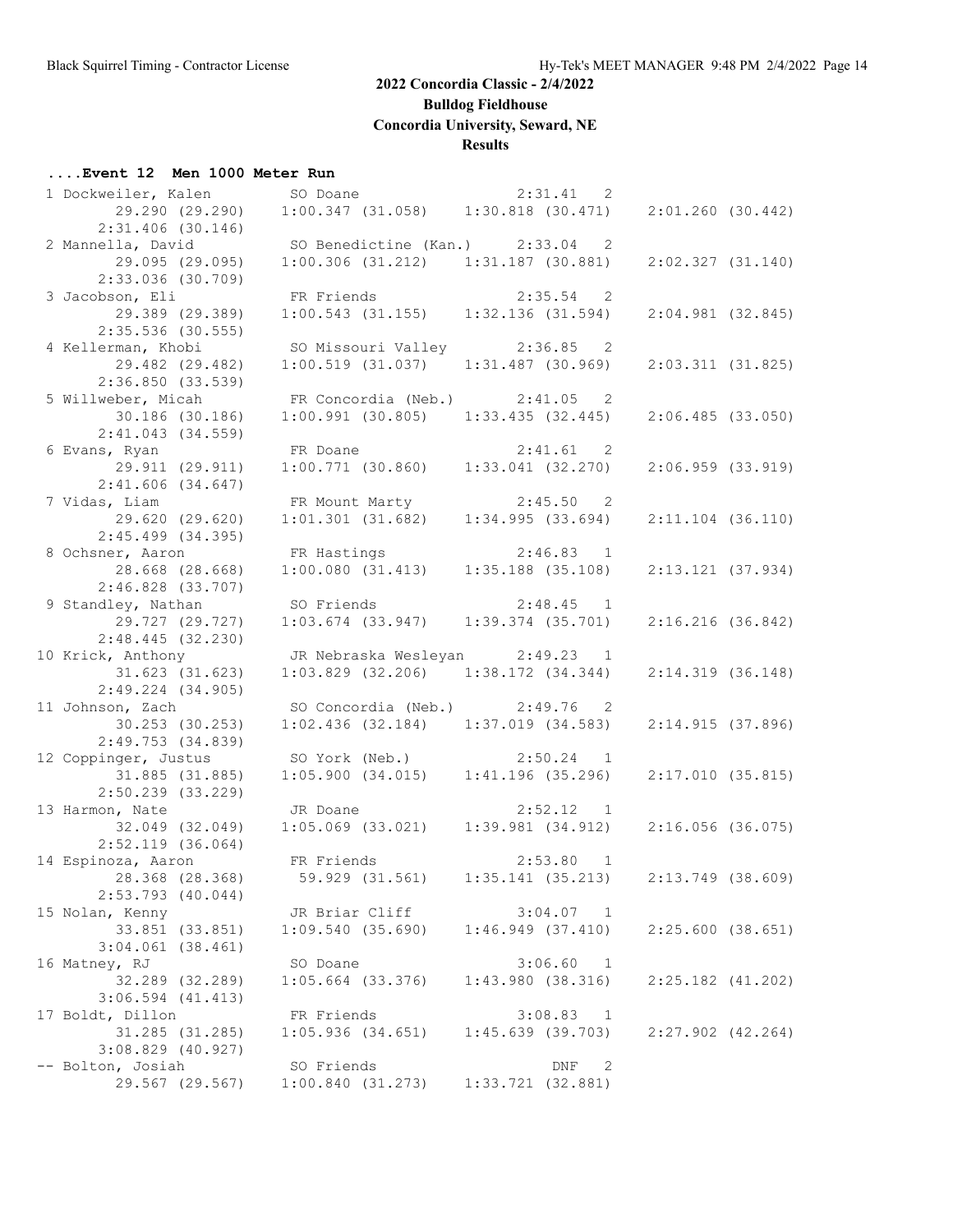**Bulldog Fieldhouse**

**Concordia University, Seward, NE**

## **Results**

#### **Event 13 Women 1 Mile Run**

|                       | __________________________________                                   |                                       |                       |
|-----------------------|----------------------------------------------------------------------|---------------------------------------|-----------------------|
|                       | Fieldhouse: F 5:01.28 2/21/2015 Kimberly Wood, Concordia Univ        |                                       |                       |
|                       | Meet Record: M 5:07.60 1/31/2015 Kimberly Wood, Concordia Univ       |                                       |                       |
| Name                  | Year School                                                          | Finals H#                             |                       |
|                       |                                                                      |                                       |                       |
| 1 Alstrom, Baylee     |                                                                      |                                       |                       |
| 40.900 (40.900)       | JR Nebraska-Kearney 5:12.21 2<br>1:19.298 (38.399) 1:56.948 (37.650) |                                       | $2:36.016$ (39.068)   |
| $3:15.489$ (39.474)   | $3:54.884$ (39.395) $4:34.750$ (39.866)                              |                                       | $5:12.206$ (37.456)   |
| 2 Heritage, Kylahn    | SO Concordia (Neb.)                                                  | 5:14.17<br>$\overline{2}$             |                       |
| 41.108 (41.108)       | $1:20.062$ (38.954) $1:58.234$ (38.173)                              |                                       | $2:38.047$ (39.813)   |
| $3:18.102$ (40.055)   | $3:58.718$ (40.617) $4:38.428$ (39.710)                              |                                       | $5:14.165$ (35.737)   |
| 3 Thomas, Gabby       | SO Nebraska Wesleyan                                                 | $5:15.74$ 2                           |                       |
|                       | $1:19.759$ (38.898)                                                  |                                       |                       |
| 40.862 (40.862)       |                                                                      | $1:58.635$ (38.876)                   | $2:38.502$ (39.867)   |
| $3:18.539$ (40.038)   | $3:59.344$ (40.805)                                                  | $4:38.844$ (39.500)                   | 5:15.732 (36.888)     |
| 4 Pollan, Hannah      | SO Nebraska-Kearney                                                  | 5:27.27<br>$\overline{2}$             |                       |
| 41.089 (41.089)       | 1:19.520(38.431)                                                     | 1:58.171(38.651)                      | $2:38.612$ (40.442)   |
| $3:20.998$ (42.386)   | $4:03.647$ (42.649) $4:46.761$ (43.115)                              |                                       | $5:27.267$ (40.506)   |
| 5 Frasher, Allie      | SO Nebraska-Kearney                                                  | 5:28.91<br>$\overline{\phantom{0}}^2$ |                       |
| 41.417 (41.417)       | $1:20.211$ (38.794) $1:58.925$ (38.715)                              |                                       | $2:39.207$ (40.282)   |
| $3:21.221$ $(42.015)$ | $4:04.210$ $(42.990)$ $4:47.470$ $(43.260)$                          |                                       | 5:28.907(41.438)      |
| 6 Kaschinske, Rhaya   | FR Concordia (Neb.)                                                  | $5:33.69$ 2                           |                       |
| 41.447 (41.447)       | $1:22.076$ (40.630)                                                  | 2:04.375(42.300)                      | $2:46.794$ $(42.420)$ |
| $3:28.237$ $(41.444)$ | $4:10.858$ $(42.621)$                                                | $4:53.297$ $(42.439)$                 | $5:33.683$ (40.387)   |
| 7 Poggioli, Kayla     | FR Nebraska-Kearney                                                  | 5:36.37 2                             |                       |
| 41.737 (41.737)       | $1:22.348$ $(40.612)$                                                | $2:05.238$ $(42.890)$                 | $2:47.542$ $(42.304)$ |
| 3:30.430(42.889)      | 4:14.036(43.606)                                                     | $4:56.672$ $(42.637)$                 | $5:36.361$ (39.689)   |
| 8 Korus, Allyson      | FR Nebraska-Kearney                                                  | 5:36.49<br>$\overline{2}$             |                       |
| 41.766 (41.766)       | $1:22.415$ (40.650)                                                  | $2:05.054$ $(42.640)$                 | $2:47.308$ $(42.255)$ |
| 3:30.036 (42.728)     | $4:13.777$ (43.742) $4:57.410$ (43.633)                              |                                       | $5:36.482$ (39.072)   |
| 9 Williamson, Faith   | FR Concordia (Neb.) 5:47.88                                          | $\overline{1}$                        |                       |
|                       | 1:19.575(41.400)                                                     | 2:03.327 (43.753)                     | $2:49.401$ (46.074)   |
| 38.175 (38.175)       |                                                                      |                                       |                       |
| $3:36.452$ (47.052)   | $4:23.541$ (47.089)                                                  | 5:08.855(45.315)                      | $5:47.880$ (39.025)   |
| 10 Willour, Emma      | FR Friends                                                           | 5:50.52<br>$\overline{2}$             |                       |
| 41.312 (41.312)       | $1:21.977$ (40.665) $2:05.801$ (43.825)                              |                                       | $2:52.219$ $(46.419)$ |
| $3:38.237$ (46.019)   | 4:24.395(46.158)                                                     | $5:09.602$ $(45.207)$                 | $5:50.517$ (40.915)   |
| 11 Congrove, Savannah | JR Hastings                                                          | 6:00.49<br>$\overline{1}$             |                       |
| 44.406 (44.406)       | $1:28.804$ $(44.399)$                                                | 2:13.620(44.816)                      | $3:00.351$ (46.731)   |
| $3:45.917$ (45.567)   | 4:32.275(46.358)                                                     | $5:17.902$ (45.628)                   | $6:00.486$ (42.584)   |
| 12 Blakely, Genna     | FR Nebraska Wesleyan                                                 | 6:05.10<br>$\overline{1}$             |                       |
| 44.079 (44.079)       | $1:28.226$ $(44.147)$                                                | $2:13.322$ (45.097)                   | $3:00.064$ $(46.742)$ |
| 3:45.782 (45.719)     | $4:32.124$ $(46.342)$                                                | $5:19.069$ (46.945)                   | $6:05.095$ (46.026)   |
| 13 Hobbs, Alisiara    | SO Bellevue                                                          | 6:10.27 1                             |                       |
| 44.639 (44.639)       | $1:28.818$ $(44.180)$                                                | $2:13.908$ (45.090)                   | $3:00.649$ $(46.741)$ |
| $3:46.872$ (46.224)   | $4:34.652$ (47.780)                                                  | $5:23.882$ (49.230)                   | $6:10.265$ (46.384)   |
| 14 Blanka, Maren      | SO Friends                                                           | 6:18.06<br>$\mathbf{1}$               |                       |
| 44.896 (44.896)       | $1:29.288$ $(44.393)$                                                | $2:14.372$ (45.084)                   | $3:01.127$ (46.755)   |
| 3:48.245(47.119)      | $4:38.365$ (50.120)                                                  | 5:29.911(51.546)                      | $6:18.056$ $(48.145)$ |
| 15 Slama, Kate        | JR Nebraska Wesleyan                                                 | 6:19.68<br>$\overline{\phantom{0}}$   |                       |
| 45.466 (45.466)       | $1:30.816$ (45.350)                                                  | 2:17.947(47.131)                      | $3:06.121$ $(48.175)$ |
|                       |                                                                      |                                       |                       |
| $3:54.177$ (48.057)   | $4:42.966$ $(48.789)$                                                | $5:33.461$ (50.495)                   | $6:19.677$ $(46.216)$ |
| 16 Mundt, Hannah      | SO Concordia (Neb.)                                                  | 6:25.87<br>$\overline{1}$             |                       |
| 45.362 (45.362)       | $1:30.391$ $(45.030)$                                                | $2:17.409$ (47.019)                   | $3:06.041$ $(48.632)$ |
| $3:55.862$ (49.822)   | $4:46.589$ (50.727)                                                  | $5:37.529$ (50.940)                   | $6:25.869$ $(48.340)$ |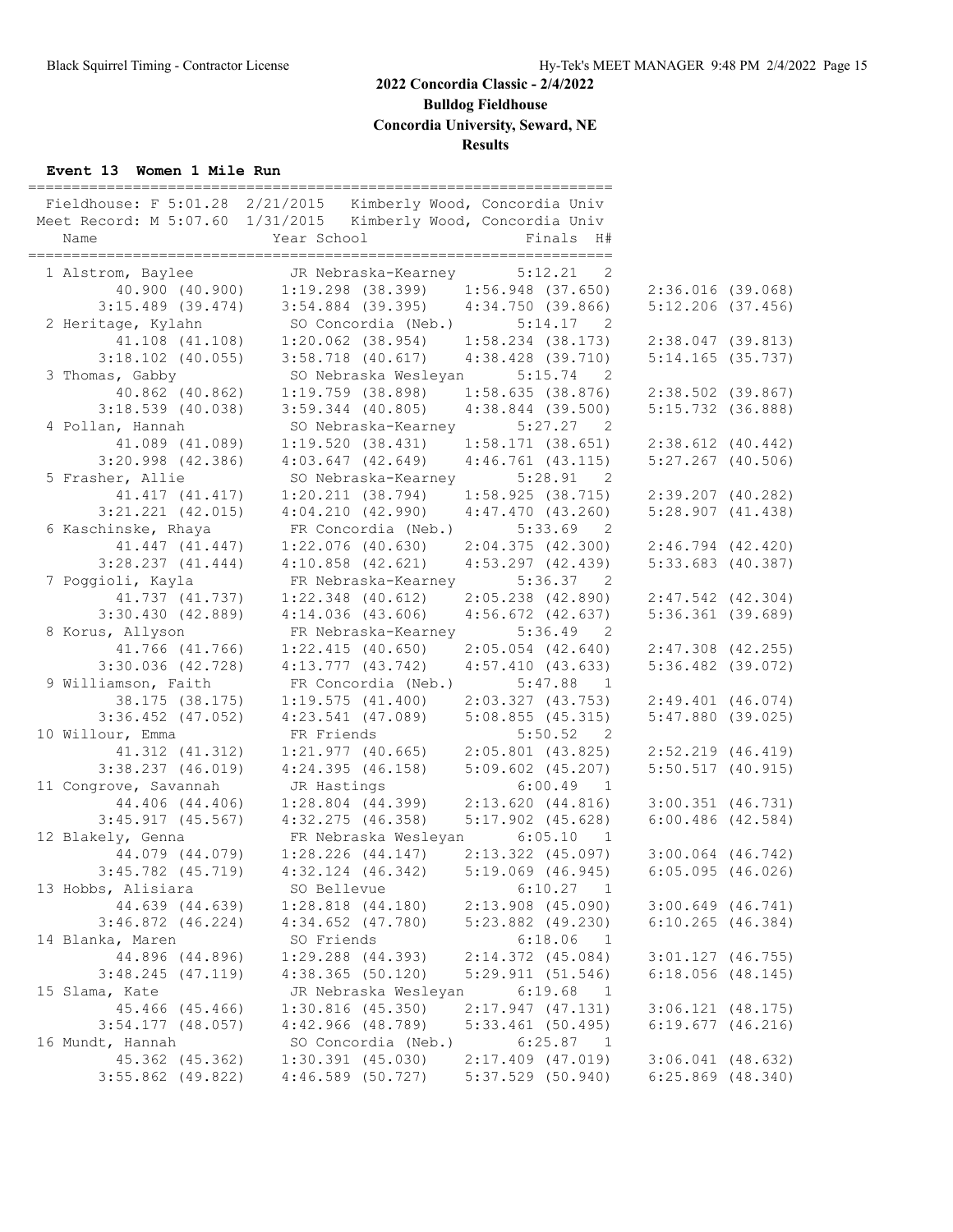**Bulldog Fieldhouse**

**Concordia University, Seward, NE**

**Results**

## **....Event 13 Women 1 Mile Run**

| 17 Curl, Mickey                           | FR Concordia (Neb.) 6:28.27 1                                                                                                                                |                       |                       |  |
|-------------------------------------------|--------------------------------------------------------------------------------------------------------------------------------------------------------------|-----------------------|-----------------------|--|
| 45.947 (45.947)                           | $1:32.092$ $(46.145)$                                                                                                                                        | $2:19.960$ (47.868)   | $3:09.227$ (49.268)   |  |
| $3:59.701$ (50.474)                       | 4:50.749(51.049)                                                                                                                                             | $5:41.496$ (50.747)   | $6:28.263$ $(46.768)$ |  |
| 18 Arellano, Jessica                      |                                                                                                                                                              |                       |                       |  |
| 46.320 (46.320)                           | FR Missouri Valley 6:57.84 1<br>1:34.661 (48.341) 2:27.017 (52.356)                                                                                          | 2:27.017(52.356)      | $3:22.192$ (55.176)   |  |
|                                           | 4:17.634 (55.442) 5:13.812 (56.179) 6:09.797 (55.985)                                                                                                        |                       | $6:57.837$ $(48.041)$ |  |
| -- Hayden, Lorelei                        | SO Bellevue                                                                                                                                                  | DNS<br>$\overline{2}$ |                       |  |
| Event 14 Men 1 Mile Run                   |                                                                                                                                                              |                       |                       |  |
|                                           |                                                                                                                                                              |                       |                       |  |
|                                           | Fieldhouse: F 4:13.74 1/29/2017 Ryan Cox, Northwest Missouri S                                                                                               |                       |                       |  |
|                                           | Meet Record: M 4:13.74 1/29/2017 Ryan Cox, Northwest Missouri S                                                                                              |                       |                       |  |
| Name                                      | Year School                                                                                                                                                  | Finals H#             |                       |  |
|                                           |                                                                                                                                                              |                       |                       |  |
|                                           | 1 Bashir-Mohammed, Emad SO Friends 4:17.51 3<br>31.566 (31.566) 1:02.997 (31.431) 1:35.288 (32.292)<br>2:41.477 (33.547) 3:14.009 (32.533) 3:46.767 (32.758) |                       |                       |  |
|                                           |                                                                                                                                                              |                       | 2:07.930(32.642)      |  |
|                                           |                                                                                                                                                              |                       | $4:17.504$ (30.738)   |  |
| 2 Lindgren, Max                           | SR Nebraska-Kearney 4:19.67 3                                                                                                                                |                       |                       |  |
| 31.850 (31.850)                           | $1:03.282$ (31.432) $1:34.936$ (31.655)                                                                                                                      |                       | $2:07.511$ (32.575)   |  |
| $2:41.198$ (33.688)                       | $3:13.715$ (32.517) $3:46.545$ (32.830)                                                                                                                      |                       | 4:19.670(33.125)      |  |
| 3 Coulter, Mason                          | JR Nebraska Wesleyan                                                                                                                                         | $4:25.39$ 3           |                       |  |
| 32.492 (32.492)                           | $1:04.797$ (32.305) $1:37.667$ (32.871)                                                                                                                      |                       | 2:11.827(34.160)      |  |
| $2:46.207$ (34.381)                       | $3:20.812$ (34.605) $3:54.111$ (33.299)                                                                                                                      |                       | $4:25.385$ $(31.275)$ |  |
| 4 Friess, Thaddeus                        | JR Benedictine (Kan.) 4:30.67 3                                                                                                                              |                       |                       |  |
| 32.230 (32.230)                           | $1:05.331$ (33.101)                                                                                                                                          | 1:39.128 (33.798)     | $2:13.262$ $(34.135)$ |  |
| 2:48.143 (34.881)                         | $3:22.287$ (34.144) $3:55.875$ (33.589)                                                                                                                      |                       | $4:30.661$ $(34.786)$ |  |
| 5 Reid, Grant                             | FR Nebraska Wesleyan 4:35.13 3                                                                                                                               |                       |                       |  |
| 33.124 (33.124)                           | $1:06.726$ (33.602) $1:40.466$ (33.740)                                                                                                                      |                       | 2:15.358 (34.893)     |  |
| $2:50.517$ (35.160)                       | $3:26.538$ (36.021) $4:01.966$ (35.428)                                                                                                                      |                       | $4:35.123$ $(33.158)$ |  |
| 6 Friess, Gabriel                         | FR Benedictine (Kan.) 4:37.32 3                                                                                                                              |                       |                       |  |
| 32.776 (32.776)                           | $1:05.747$ (32.972)                                                                                                                                          | 1:39.854 (34.107)     | $2:14.882$ (35.028)   |  |
| 2:50.290(35.409)                          | $3:26.354$ (36.065)                                                                                                                                          | $4:02.398$ (36.045)   | 4:37.317 (34.919)     |  |
| 7 Pierce, Daniel                          | FR Nebraska-Kearney 4:42.61 3                                                                                                                                |                       |                       |  |
| 33.055 (33.055)                           | $1:07.000(33.945)$ $1:41.412(34.412)$                                                                                                                        |                       | 2:16.830(35.419)      |  |
| $2:52.534$ (35.705)                       | $3:29.663$ (37.130) $4:06.375$ (36.712)                                                                                                                      |                       | $4:42.602$ (36.228)   |  |
| 8 Newton, Aaron                           | JR Bellevue<br>$1:10.880$ (34.135) $1:46.764$ (35.885)                                                                                                       | $4:44.49$ 2           |                       |  |
| 36.745 (36.745)                           |                                                                                                                                                              |                       | 2:22.932 (36.169)     |  |
| 2:59.815(36.883)<br>9 Blankenship, Duncan | $3:36.387$ (36.573) $4:12.320$ (35.934)<br>FR Doane                                                                                                          | $4:44.72$ 2           | $4:44.482$ $(32.162)$ |  |
| 35.603 (35.603)                           | 1:44.72 2<br>1:09.036 (33.434) 1:43.845 (34.809)                                                                                                             |                       | 2:19.965(36.120)      |  |
| $2:56.705$ (36.740)                       | $3:33.511$ (36.807)                                                                                                                                          | $4:10.449$ (36.938)   | $4:44.714$ $(34.265)$ |  |
| 10 McLaughlin, Kellen                     | SO Nebraska Wesleyan                                                                                                                                         | 4:45.50<br>3          |                       |  |
| 33.578 (33.578)                           | 1:07.650(34.072)                                                                                                                                             | 1:44.031(36.381)      | $2:21.225$ (37.195)   |  |
| $2:57.938$ $(36.714)$                     | $3:34.876$ (36.938)                                                                                                                                          | $4:11.263$ (36.388)   | $4:45.496$ $(34.233)$ |  |
| 11 Krick, Anthony                         | JR Nebraska Wesleyan                                                                                                                                         | 4:45.56<br>- 2        |                       |  |
| 35.052 (35.052)                           | $1:08.256$ (33.205)                                                                                                                                          | $1:42.402$ $(34.146)$ | $2:18.152$ (35.750)   |  |
| $2:54.643$ (36.491)                       | $3:31.623$ (36.980)                                                                                                                                          | $4:08.770$ (37.147)   | $4:45.557$ (36.788)   |  |
| 12 Newman, Jake                           | SO Nebraska Wesleyan                                                                                                                                         | 4:46.54<br>3          |                       |  |
| 33.684 (33.684)                           | 1:07.796(34.112)                                                                                                                                             | $1:44.334$ (36.539)   | $2:21.958$ (37.625)   |  |
| $2:59.682$ (37.724)                       | $3:37.307$ $(37.625)$                                                                                                                                        | 4:13.405(36.099)      | 4:46.540(33.135)      |  |
| 13 Ideus, Ethan                           | FR Concordia (Neb.)                                                                                                                                          | 4:48.09<br>- 2        |                       |  |
| 35.364 (35.364)                           | $1:08.525$ (33.162)                                                                                                                                          | $1:42.683$ $(34.158)$ | 2:18.495(35.813)      |  |
| 2:54.930(36.435)                          | 3:32.130 (37.200)                                                                                                                                            | 4:10.005(37.875)      | $4:48.085$ (38.081)   |  |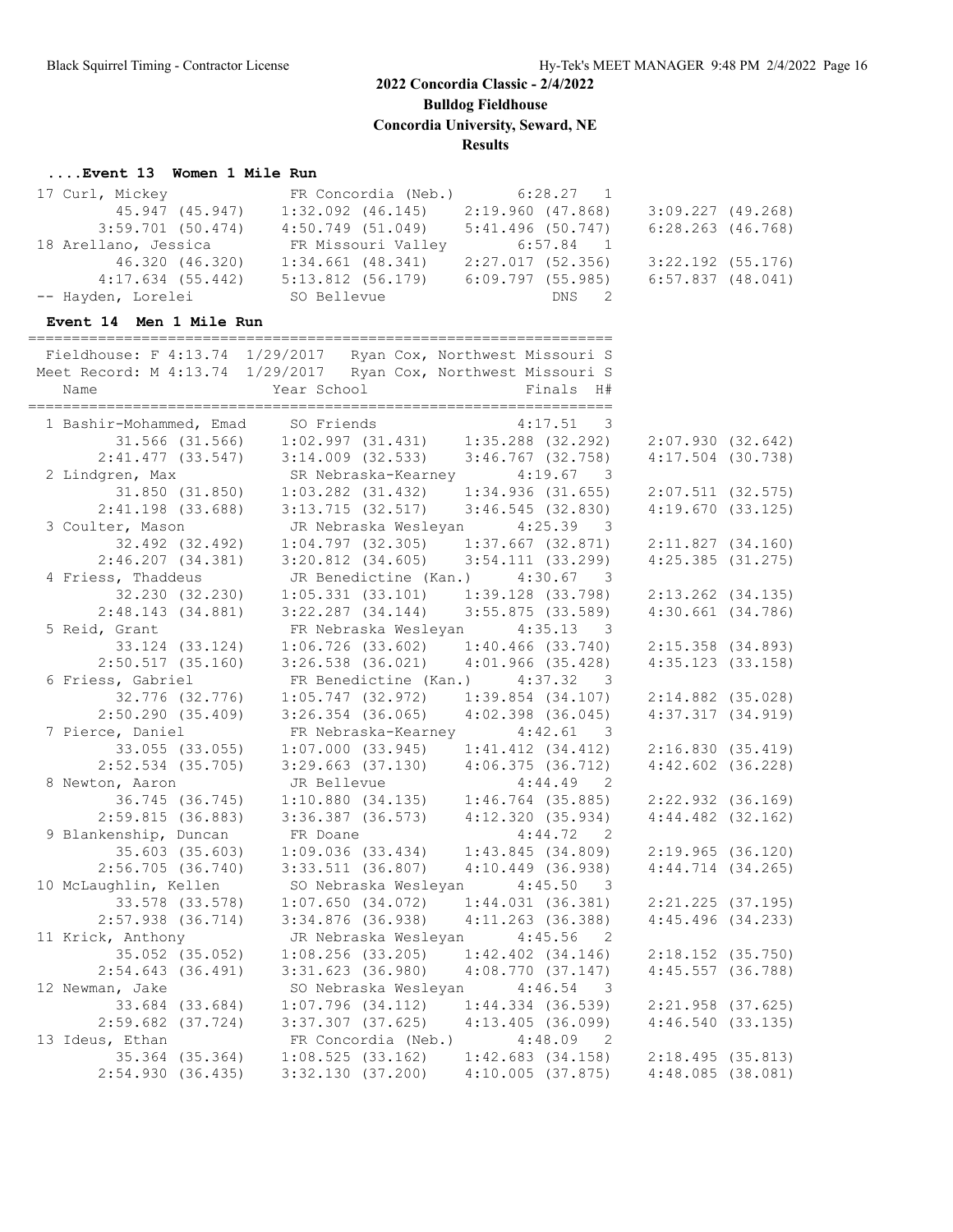**Bulldog Fieldhouse**

**Concordia University, Seward, NE**

#### **Results**

# **....Event 14 Men 1 Mile Run**<br>14 Whooling Noah SC

| 14 Wheeling, Noah                            |                                                                              |                               | SO Nebraska Wesleyan           |                       | $4:51.36$ 2                                  |                                         |  |  |
|----------------------------------------------|------------------------------------------------------------------------------|-------------------------------|--------------------------------|-----------------------|----------------------------------------------|-----------------------------------------|--|--|
|                                              | 35.552 (35.552)                                                              |                               | 1:08.765(33.214)               |                       | 1:44.585(35.820)                             | 2:21.978 (37.393)                       |  |  |
| 2:59.960(37.982)                             |                                                                              |                               | $3:37.465$ (37.505)            |                       | $4:14.244$ $(36.780)$                        | $4:51.354$ $(37.110)$                   |  |  |
| 15 Stafford, Clayton                         |                                                                              |                               | FR Southwestern CC             |                       | 4:53.24<br>$\overline{2}$                    |                                         |  |  |
|                                              | 35.974 (35.974)                                                              |                               | 1:10.120(34.147)               |                       | 1:45.965(35.845)                             | $2:24.112$ (38.148)                     |  |  |
| $3:03.090$ $(38.978)$                        |                                                                              | $3:41.955$ (38.865)           |                                |                       | $4:19.688$ $(37.734)$                        | $4:53.233$ $(33.545)$                   |  |  |
| 16 Standley, Nathan                          |                                                                              | SO Friends                    |                                |                       | $4:54.35$ 3                                  |                                         |  |  |
|                                              | 32.378 (32.378)                                                              | $1:07.322$ $(34.944)$         |                                |                       | 1:45.119(37.798)                             | $2:22.660$ (37.541)                     |  |  |
| $3:00.952$ (38.293)                          |                                                                              | $3:39.775$ (38.823)           |                                | $4:16.719$ (36.945)   |                                              | $4:54.347$ (37.628)                     |  |  |
| 17 Valerio-Boster, Noble                     |                                                                              |                               | SO Nebraska Wesleyan 4:55.12 2 |                       |                                              |                                         |  |  |
|                                              | 36.207 (36.207)                                                              | $1:10.698$ $(34.491)$         |                                |                       | $1:47.054$ (36.356)                          | $2:24.682$ (37.629)                     |  |  |
| $3:03.294$ $(38.612)$                        |                                                                              | $3:41.708$ (38.415)           |                                |                       | $4:19.839$ (38.131)                          | 4:55.111(35.273)                        |  |  |
| 18 Herbert, Finian                           |                                                                              |                               |                                |                       |                                              |                                         |  |  |
|                                              |                                                                              |                               | SO Nebraska Wesleyan 4:55.57 2 |                       |                                              | 2:24.199 (38.438)                       |  |  |
|                                              | 36.182 (36.182)                                                              | $1:09.698$ (33.516)           |                                |                       | $1:45.761$ (36.064)                          |                                         |  |  |
| $3:03.028$ (38.830)                          |                                                                              |                               | 3:41.516(38.489)               |                       | $4:19.872$ (38.356)<br>$4:55.87$ 2           | $4:55.566$ (35.695)                     |  |  |
| 19 McCall, Jon                               |                                                                              |                               | FR Southwestern CC             |                       |                                              |                                         |  |  |
|                                              | 36.216 (36.216)                                                              | $1:11.122$ $(34.906)$         | 3:42.290(39.007)               |                       | $1:47.322$ $(36.200)$<br>$4:20.416$ (38.127) | 2:24.535(37.214)<br>$4:55.865$ (35.450) |  |  |
| $3:03.283$ $(38.748)$<br>20 Mather, Nicholas |                                                                              |                               |                                |                       |                                              |                                         |  |  |
|                                              |                                                                              |                               | FR Southwestern CC             |                       | 4:59.66<br>$\overline{1}$                    |                                         |  |  |
|                                              | 37.963 (37.963)                                                              |                               | 1:14.053(36.090)               |                       | $1:50.723$ (36.671)                          | $2:28.223$ (37.500)                     |  |  |
| $3:05.558$ (37.335)                          |                                                                              | $3:43.253$ (37.695)           |                                |                       | $4:23.439$ (40.187)                          | $4:59.654$ (36.215)                     |  |  |
| 21 Kubat, Noah                               |                                                                              |                               | SO Nebraska Wesleyan           |                       | $5:01.41$ 1                                  |                                         |  |  |
|                                              | 36.871 (36.871)                                                              | $1:12.151$ (35.280)           |                                | 1:48.780(36.630)      |                                              | $2:26.791$ (38.011)                     |  |  |
| $3:06.043$ (39.253)                          |                                                                              | $3:45.817$ (39.774)           |                                |                       | $4:26.212$ $(40.395)$                        | $5:01.407$ (35.195)                     |  |  |
| 22 Wiegert, Christian                        |                                                                              | FR Hastings                   |                                |                       | 5:03.52 1                                    |                                         |  |  |
|                                              | 37.318 (37.318)                                                              |                               | $1:12.804$ (35.486)            |                       | $1:49.841$ (37.037)                          | $2:28.208$ (38.368)                     |  |  |
| $3:07.023$ (38.815)                          |                                                                              | $3:45.678$ (38.656)           |                                |                       | $4:25.868$ $(40.190)$                        | $5:03.518$ (37.651)                     |  |  |
| 23 Arndt, Jeremiah                           |                                                                              | FR Doane                      |                                |                       | 5:04.21 1                                    |                                         |  |  |
|                                              | 37.064 (37.064)                                                              | 1:12.460(35.396)              |                                |                       | 1:49.233(36.773)                             | $2:27.472$ (38.240)                     |  |  |
| $3:06.266$ (38.795)                          |                                                                              | $3:46.265$ (40.000)           |                                |                       | $4:27.509$ $(41.245)$                        | $5:04.203$ (36.694)                     |  |  |
| 24 Osher, Jacob                              |                                                                              |                               | FR Nebraska Wesleyan 5:13.45 1 |                       |                                              |                                         |  |  |
|                                              | 38.398 (38.398)                                                              | $1:14.973$ (36.576)           |                                |                       | $1:52.559$ (37.586)                          | $2:32.564$ (40.005)                     |  |  |
| $3:13.538$ (40.975)                          |                                                                              | $3:55.438$ $(41.900)$         |                                |                       | $4:35.554$ (40.116)                          | $5:13.448$ (37.895)                     |  |  |
| 25 Nolan, Kenny                              |                                                                              | JR Briar Cliff                |                                |                       | $5:16.04$ 1                                  |                                         |  |  |
|                                              | 38.117 (38.117)                                                              | $1:14.688$ (36.572)           |                                | 1:52.990(38.302)      |                                              | $2:32.852$ (39.862)                     |  |  |
| $3:13.733$ (40.881)                          |                                                                              | 3:55.100(41.368)              |                                | $4:36.861$ $(41.761)$ |                                              | $5:16.033$ (39.172)                     |  |  |
| 26 Phillips, David                           |                                                                              | FR Mount Marty                |                                |                       | $5:43.29$ 1                                  |                                         |  |  |
|                                              | 38.988 (38.988)                                                              | $1:17.948$ (38.960)           |                                |                       | 2:00.692(42.745)                             | $2:45.824$ (45.133)                     |  |  |
| $3:30.583$ $(44.759)$                        |                                                                              | $4:15.498$ $(44.916)$         |                                |                       | $5:00.628$ (45.130)                          | $5:43.287$ $(42.659)$                   |  |  |
| -- Nielsen, Drew                             |                                                                              | FR Mount Marty                |                                |                       | DNF<br>$\overline{1}$                        |                                         |  |  |
|                                              | 38.528 (38.528) 1:15.409 (36.882)<br>$3:22.863$ (46.723) $4:14.228$ (51.365) |                               |                                | $1:54.198$ (38.789)   |                                              | 2:36.140 (41.943)                       |  |  |
|                                              |                                                                              |                               |                                |                       |                                              |                                         |  |  |
| -- Murillo, Edrei                            |                                                                              | SO Bellevue<br>SR Mount Marty |                                |                       | DNS<br>2                                     |                                         |  |  |
| -- Effle, Brayden                            |                                                                              |                               |                                |                       | $\mathbf{1}$<br>DNS                          |                                         |  |  |
|                                              | Event 15 Women 3000 Meter Run<br>================================            |                               |                                |                       |                                              |                                         |  |  |

| Fieldhouse: F 10:00.98 2/12/2016  |             |  |  |  | Marissa DeWispelare, Doane |  |
|-----------------------------------|-------------|--|--|--|----------------------------|--|
| Meet Record: M 10:17.36 1/29/2016 |             |  |  |  | Marissa DeWispelare, Doane |  |
| Name                              | Year School |  |  |  | Finals                     |  |
|                                   |             |  |  |  |                            |  |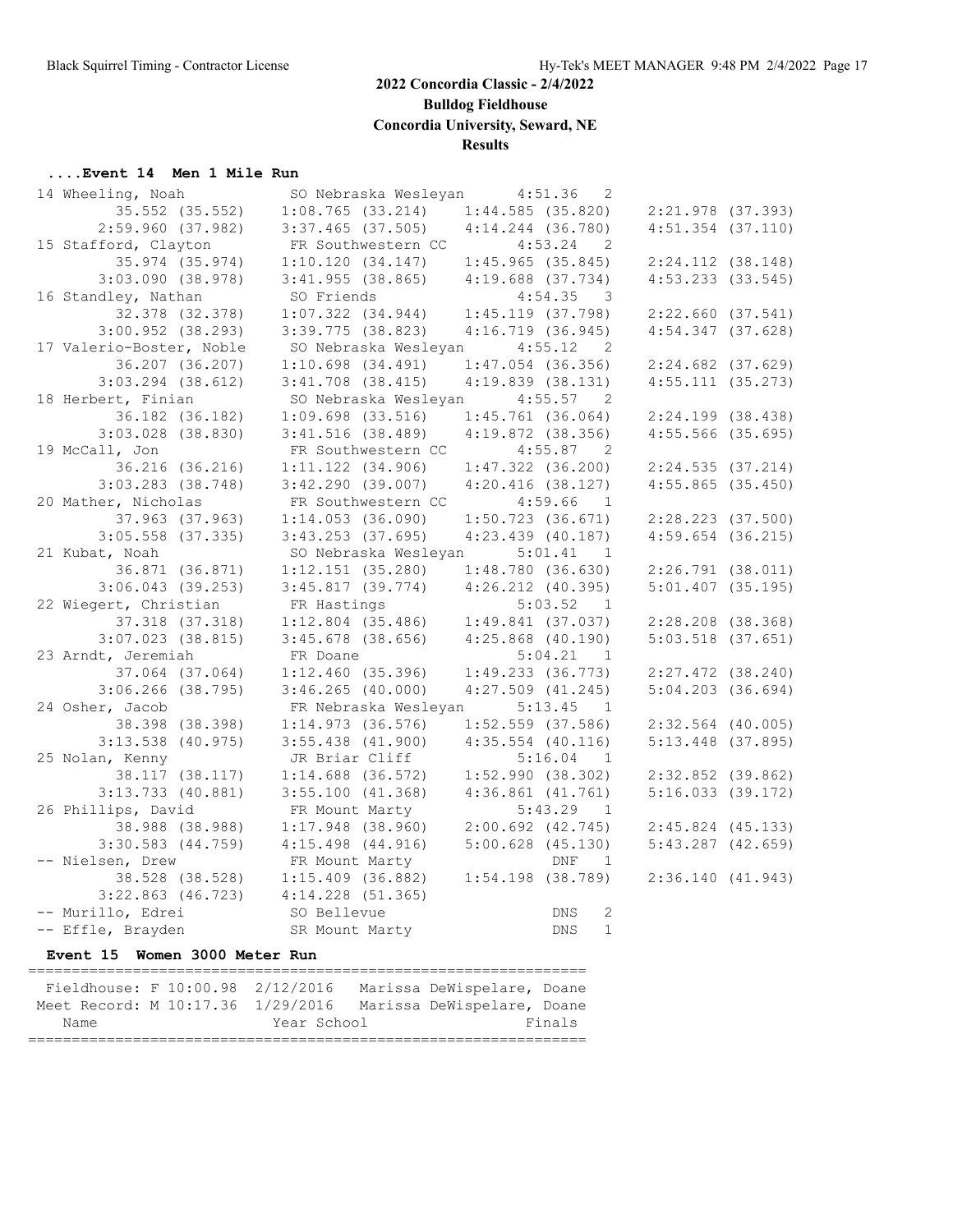**Bulldog Fieldhouse**

**Concordia University, Seward, NE**

#### **Results**

#### **....Event 15 Women 3000 Meter Run**

| 1 Giles, Caroline                     | SO Friends                                            | 10:35.80                                                                     |                                         |  |
|---------------------------------------|-------------------------------------------------------|------------------------------------------------------------------------------|-----------------------------------------|--|
| 38.665 (38.665)                       |                                                       | $1:20.537$ (41.872) $2:01.945$ (41.409) $2:43.841$ (41.896)                  |                                         |  |
| $3:25.721$ $(41.880)$                 | $4:08.141$ (42.420) $4:50.970$ (42.830)               |                                                                              | $5:34.417$ $(43.447)$                   |  |
| 6:18.050(43.634)                      | 7:01.850(43.800)                                      | 7:45.349 (43.500)                                                            | $8:28.853$ (43.505)                     |  |
| $9:12.394$ $(43.541)$                 | 9:55.135(42.741)                                      | $10:35.793$ (40.659)                                                         |                                         |  |
| 2 Krejdl, Kennedy                     | JR Nebraska-Kearney 11:28.82                          |                                                                              |                                         |  |
| 40.304 (40.304)                       | $1:22.146$ (41.843)                                   | 2:05.995 (43.850) 2:51.267 (45.272)                                          |                                         |  |
| $3:37.059$ $(45.792)$                 | 4:23.570 (46.511) 5:10.546 (46.977)                   |                                                                              | 5:57.895(47.349)                        |  |
| 6:45.680(47.785)                      | 7:33.244 (47.565)                                     | 8:21.715(48.472)                                                             | 9:09.790(48.075)                        |  |
| $9:57.412$ (47.623)                   | $10:45.181$ $(47.770)$                                | $11:28.818$ $(43.637)$                                                       |                                         |  |
| 3 Seibel, Thea                        | SO Nebraska Wesleyan 11:30.85                         |                                                                              |                                         |  |
| 40.031 (40.031)                       |                                                       | 1:23.614 (43.583) 2:09.226 (45.613) 2:55.902 (46.676)                        |                                         |  |
| $3:42.094$ (46.192)                   |                                                       | $4:28.965$ (46.872) $5:15.907$ (46.942) 6:03.333 (47.426)                    |                                         |  |
| 6:50.790(47.457)                      | 7:38.355 (47.566) 8:26.120 (47.765)                   |                                                                              | 9:14.013(47.893)                        |  |
| $10:01.952$ $(47.940)$                | 10:48.748 (46.796)                                    | 11:30.850(42.102)                                                            |                                         |  |
| 4 Dingler, Claire                     |                                                       |                                                                              |                                         |  |
| 38.847 (38.847)                       |                                                       | FR Friends 11:36.33<br>1:20.846 (42.000) 2:03.129 (42.283) 2:46.982 (43.854) |                                         |  |
| $3:32.786$ (45.805)                   |                                                       | $4:19.257$ (46.471) $5:06.943$ (47.686)                                      | $5:55.701$ (48.759)                     |  |
| 6:44.845(49.145)                      | 7:34.723 (49.878) 8:24.210 (49.487)                   |                                                                              | $9:14.206$ (49.997)                     |  |
| 10:02.917(48.711)                     | $10:53.864$ (50.947)                                  | $11:36.324$ $(42.460)$                                                       |                                         |  |
| 5 Baade, Elizabeth                    | FR Hastings                                           | 11:41.12                                                                     |                                         |  |
|                                       |                                                       | 42.167 (42.167) 1:29.398 (47.231) 2:17.995 (48.598)                          | $3:05.948$ (47.953)                     |  |
| $3:52.423$ (46.475)                   | 4:39.118 (46.695)                                     | 5:25.732 (46.615)                                                            | $6:11.914$ (46.182)                     |  |
| 6:57.245(45.331)                      | 7:44.239 (46.995)                                     | 8:30.720 (46.482)                                                            | 9:19.045(48.325)                        |  |
| 10:06.950(47.906)                     | $10:55.561$ (48.611)                                  | 11:41.115(45.554)                                                            |                                         |  |
| 6 Kallhoff, Claire                    | SO Nebraska Wesleyan 11:41.28                         |                                                                              |                                         |  |
| 40.439 (40.439)                       | $1:23.944$ (43.505)                                   | 2:09.555 (45.611) 2:56.226 (46.672)                                          |                                         |  |
| $3:42.433$ $(46.207)$                 |                                                       | $4:29.347$ (46.915) $5:16.359$ (47.012)                                      | $6:03.893$ (47.535)                     |  |
| $6:52.203$ $(48.310)$                 | 7:41.613 (49.410)                                     | 8:31.355 (49.743)                                                            | 9:19.805(48.450)                        |  |
| $10:07.546$ (47.741)                  | $10:56.243$ (48.697)                                  | $11:41.275$ (45.033)                                                         |                                         |  |
| 7 Beel, CeeAnna                       | FR Nebraska-Kearney 12:01.77                          |                                                                              |                                         |  |
| 40.168 (40.168)                       |                                                       | $1:23.037$ (42.870) $2:08.307$ (45.270) $2:55.015$ (46.708)                  |                                         |  |
| $3:42.868$ (47.854)                   | 4:30.085 (47.217) 5:19.020 (48.935)                   |                                                                              | $6:09.007$ $(49.988)$                   |  |
| 6:59.410(50.403)                      |                                                       | 7:49.993 (50.584) 8:41.548 (51.555)                                          | $9:33.432$ (51.885)                     |  |
| 10:24.617(51.185)                     |                                                       |                                                                              |                                         |  |
| 8 Russo, Olivia                       | JR Bellevue                                           | 11:15.298 (50.681) 12:01.770 (46.472)<br>JR Bellevue 12:11.96<br>12:11.96    |                                         |  |
| 44.191 (44.191)                       |                                                       | $1:31.561$ (47.370) $2:20.891$ (49.330)                                      | $3:09.541$ (48.650)                     |  |
| 3:58.671(49.130)                      | $4:47.870$ (49.199) $5:37.504$ (49.635)               |                                                                              | $6:27.106$ (49.603)                     |  |
|                                       | 7:17.165 (50.060) 8:07.450 (50.285) 8:58.376 (50.927) |                                                                              | $9:49.379$ (51.003)                     |  |
| 10:39.938(50.560)                     |                                                       | $11:29.368$ (49.430) $12:11.955$ (42.587)                                    |                                         |  |
| 9 Cawley, Abigail                     | SO Nebraska Wesleyan 12:24.22                         |                                                                              |                                         |  |
| 41.206 (41.206)                       | $1:25.821$ $(44.615)$                                 | $2:13.838$ (48.017)                                                          | $3:03.166$ (49.329)                     |  |
| $3:52.897$ (49.731)                   | 4:42.285(49.388)                                      | $5:33.191$ (50.907)                                                          | $6:24.178$ (50.987)                     |  |
| 7:16.120(51.942)                      | 8:07.243(51.124)                                      | 8:59.156 (51.914)                                                            | $9:51.183$ (52.027)                     |  |
| $10:43.739$ (52.556)                  | 11:35.770(52.032)                                     | 12:24.220 (48.450)                                                           |                                         |  |
| 10 Evarts, Baylee                     | FR Hastings                                           | 12:32.97                                                                     |                                         |  |
| 44.489 (44.489)                       | $1:31.605$ (47.116)                                   | $2:20.459$ (48.855)                                                          | $3:09.392$ (48.934)                     |  |
|                                       |                                                       |                                                                              |                                         |  |
| 3:58.240(48.849)                      | 4:48.173 (49.933)                                     | $5:38.942$ (50.770)                                                          | 6:30.150(51.209)                        |  |
| 7:21.601(51.451)<br>10:50.225(52.241) | 8:13.902 (52.301)                                     | 9:05.822(51.920)                                                             | 9:57.985(52.163)                        |  |
|                                       | 11:42.268 (52.043)                                    | $12:32.963$ (50.695)                                                         |                                         |  |
| 11 Davis, Carley                      | FR Hastings                                           | 12:43.50                                                                     |                                         |  |
| 44.141 (44.141)                       | 1:31.110(46.970)                                      | 2:20.000(48.890)                                                             | $3:08.558$ (48.559)<br>6:30.991(52.195) |  |
| $3:57.380$ (48.822)                   | 4:48.015(50.635)                                      | 5:38.796 (50.782)                                                            |                                         |  |
| 7:24.984 (53.993)                     | 8:19.316 (54.333)                                     | $9:14.528$ (55.212)                                                          | $10:08.328$ (53.800)                    |  |
| 11:01.744 (53.416)                    | 11:54.236 (52.493)                                    | $12:43.500$ (49.264)                                                         |                                         |  |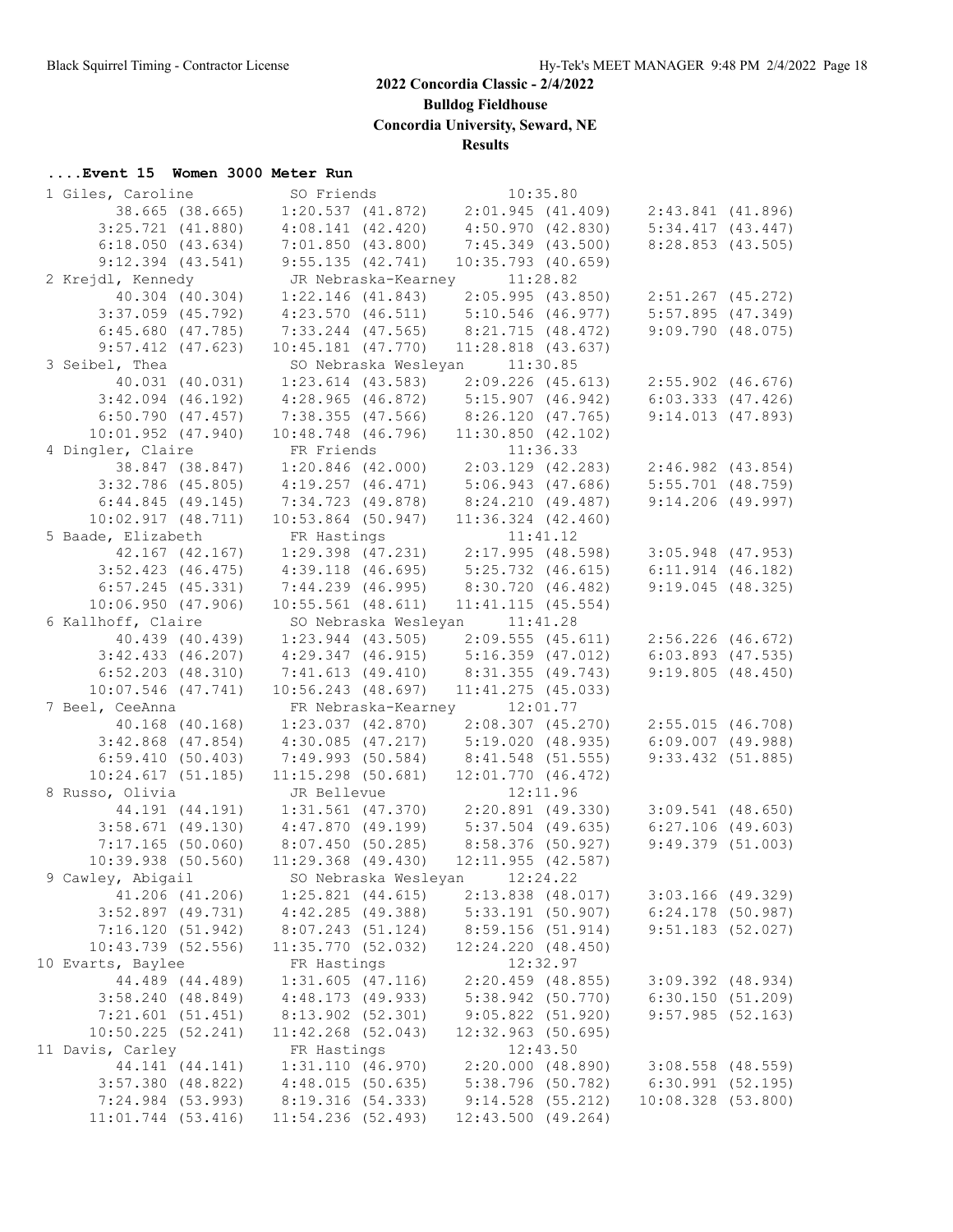**Bulldog Fieldhouse**

**Concordia University, Seward, NE**

#### **Results**

#### **....Event 15 Women 3000 Meter Run**

| 12 Rants, Jillian    |                 |                     | FR Hastings |                    | 12:46.20 |                   |  |
|----------------------|-----------------|---------------------|-------------|--------------------|----------|-------------------|--|
|                      | 45.047 (45.047) | $1:32.542$ (47.495) |             | 2:22.379 (49.837)  |          | 3:11.930 (49.552) |  |
| $4:02.262$ (50.332)  |                 | $4:53.311$ (51.050) |             | 5:46.268 (52.957)  |          | 6:38.958(52.690)  |  |
| 7:32.382 (53.425)    |                 | 8:25.056 (52.675)   |             | 9:17.600(52.544)   |          | 10:10.040(52.441) |  |
| $11:03.713$ (53.673) |                 | 11:56.403 (52.690)  |             | 12:46.191 (49.789) |          |                   |  |

#### **Event 16 Men 3000 Meter Run**

| Name                  | Fieldhouse: F 8:30.30 2/12/2015 Jonny Bernasky, Fort Hays S<br>Meet Record: M 8:35.63 1/29/2017 Brandon Phipps, Northwest M<br>Year School | Finals                |                       |
|-----------------------|--------------------------------------------------------------------------------------------------------------------------------------------|-----------------------|-----------------------|
|                       | 1 Weijenberg, Norbert SO Nebraska Wesleyan                                                                                                 | 8:45.26               |                       |
|                       | $34.567$ (34.567) 1:10.604 (36.037) 1:46.974 (36.370)                                                                                      |                       | 2:23.204 (36.230)     |
| 2:58.317(35.114)      | 3:33.653 (35.336) 4:09.346 (35.694)                                                                                                        |                       | $4:44.128$ $(34.782)$ |
| $5:18.762$ (34.635)   | $5:53.627$ (34.865) 6:28.449 (34.822)                                                                                                      |                       | $7:03.269$ $(34.821)$ |
| $7:37.952$ (34.683)   | $8:11.919$ (33.967) $8:45.258$ (33.340)                                                                                                    |                       |                       |
| 2 Lueders, Sam        | FR Nebraska-Kearney                                                                                                                        | 8:45.81               |                       |
| 35.112 (35.112)       | $1:11.085$ (35.974) $1:47.174$ (36.089)                                                                                                    |                       | 2:22.670 (35.497)     |
| 2:57.813(35.143)      | $3:33.119$ (35.307) $4:08.744$ (35.625)                                                                                                    |                       | $4:43.887$ (35.143)   |
| $5:18.498$ $(34.611)$ | $5:53.389$ $(34.891)$                                                                                                                      | 6:28.182 (34.794)     | $7:02.984$ $(34.802)$ |
| 7:37.728 (34.745)     | 8:12.402 (34.675)                                                                                                                          | 8:45.805(33.404)      |                       |
| 3 Donovan, Colin      | SR Benedictine (Kan.)                                                                                                                      | 9:00.88               |                       |
| 34.974 (34.974)       | $1:10.831$ (35.857)                                                                                                                        | 1:47.222 (36.391)     | 2:23.413 (36.191)     |
| $2:58.634$ (35.221)   | $3:33.978$ (35.345)                                                                                                                        | 4:09.590(35.613)      | $4:45.211$ $(35.621)$ |
| $5:21.589$ (36.378)   | $5:58.993$ $(37.405)$                                                                                                                      | $6:35.394$ $(36.401)$ | $7:11.304$ (35.910)   |
| $7:47.504$ (36.200)   | 8:23.998 (36.495)                                                                                                                          | 9:00.875(36.878)      |                       |
| 4 Karr, Colby         | SO Nebraska Wesleyan                                                                                                                       | 9:03.62               |                       |
| 35.874 (35.874)       | 1:11.710(35.837)                                                                                                                           | $1:47.833$ (36.123)   | 2:24.390(36.558)      |
| $3:00.802$ $(36.412)$ | $3:37.439$ (36.637)                                                                                                                        | 4:14.172 (36.734)     | $4:51.446$ (37.275)   |
| $5:27.688$ (36.242)   | $6:04.774$ (37.086)                                                                                                                        | $6:41.224$ $(36.451)$ | 7:18.429 (37.205)     |
| $7:54.436$ (36.007)   | $8:30.069$ (35.634)                                                                                                                        | 9:03.613(33.544)      |                       |
| 5 Pennell, Pierce     | JR Nebraska Wesleyan 9:08.48                                                                                                               |                       |                       |
| 36.113 (36.113)       | $1:11.949$ (35.836)                                                                                                                        | $1:47.719$ (35.771)   | 2:24.140(36.421)      |
| $2:59.529$ (35.389)   | $3:35.513$ (35.985)                                                                                                                        | $4:11.861$ (36.349)   | $4:48.536$ (36.675)   |
| 5:25.810(37.275)      | $6:02.424$ $(36.614)$                                                                                                                      | $6:39.718$ (37.295)   | 7:17.135(37.418)      |
| $7:54.979$ $(37.844)$ | $8:32.661$ (37.683)                                                                                                                        | $9:08.479$ $(35.818)$ |                       |
| 6 Masco, Ty           | JR Nebraska-Kearney                                                                                                                        | 9:08.64               |                       |
| 34.727 (34.727)       | $1:10.643$ (35.916)                                                                                                                        | $1:47.074$ (36.431)   | 2:23.389 (36.315)     |
| $2:59.197$ (35.809)   | $3:34.932$ (35.735)                                                                                                                        | 4:11.165(36.234)      | $4:47.933$ $(36.768)$ |
| $5:25.092$ (37.160)   | $6:01.998$ (36.906)                                                                                                                        | $6:39.109$ $(37.112)$ | $7:16.632$ (37.523)   |
| $7:54.479$ (37.847)   | 8:32.318 (37.840)                                                                                                                          | $9:08.638$ $(36.320)$ |                       |
| 7 Santiago, Brian     | SR Mount Marty                                                                                                                             | 9:13.79               |                       |
| 34.287 (34.287)       | $1:10.362$ (36.075)                                                                                                                        | $1:46.729$ (36.368)   | $2:23.013$ (36.284)   |
| $2:58.951$ (35.939)   | $3:34.547$ (35.596)                                                                                                                        | $4:11.486$ (36.940)   | 4:48.231(36.745)      |
| $5:25.544$ (37.313)   | $6:03.189$ $(37.646)$                                                                                                                      | $6:41.619$ $(38.430)$ | 7:20.319 (38.701)     |
| $7:58.965$ (38.646)   | 8:37.115(38.150)                                                                                                                           | $9:13.787$ (36.672)   |                       |
| 8 Nichols, Garrett    | FR Nebraska-Kearney                                                                                                                        | 9:17.42               |                       |
| 35.584 (35.584)       | $1:11.469$ (35.886)                                                                                                                        | 1:47.580(36.111)      | 2:23.873 (36.293)     |
| $2:59.823$ (35.950)   | $3:36.347$ (36.525)                                                                                                                        | 4:13.270(36.924)      | $4:50.605$ (37.335)   |
| 5:28.000(37.395)      | $6:05.331$ $(37.331)$                                                                                                                      | $6:43.314$ $(37.984)$ | 7:22.129 (38.815)     |
| $8:00.645$ (38.516)   | $8:39.509$ (38.865)                                                                                                                        | 9:17.417(37.908)      |                       |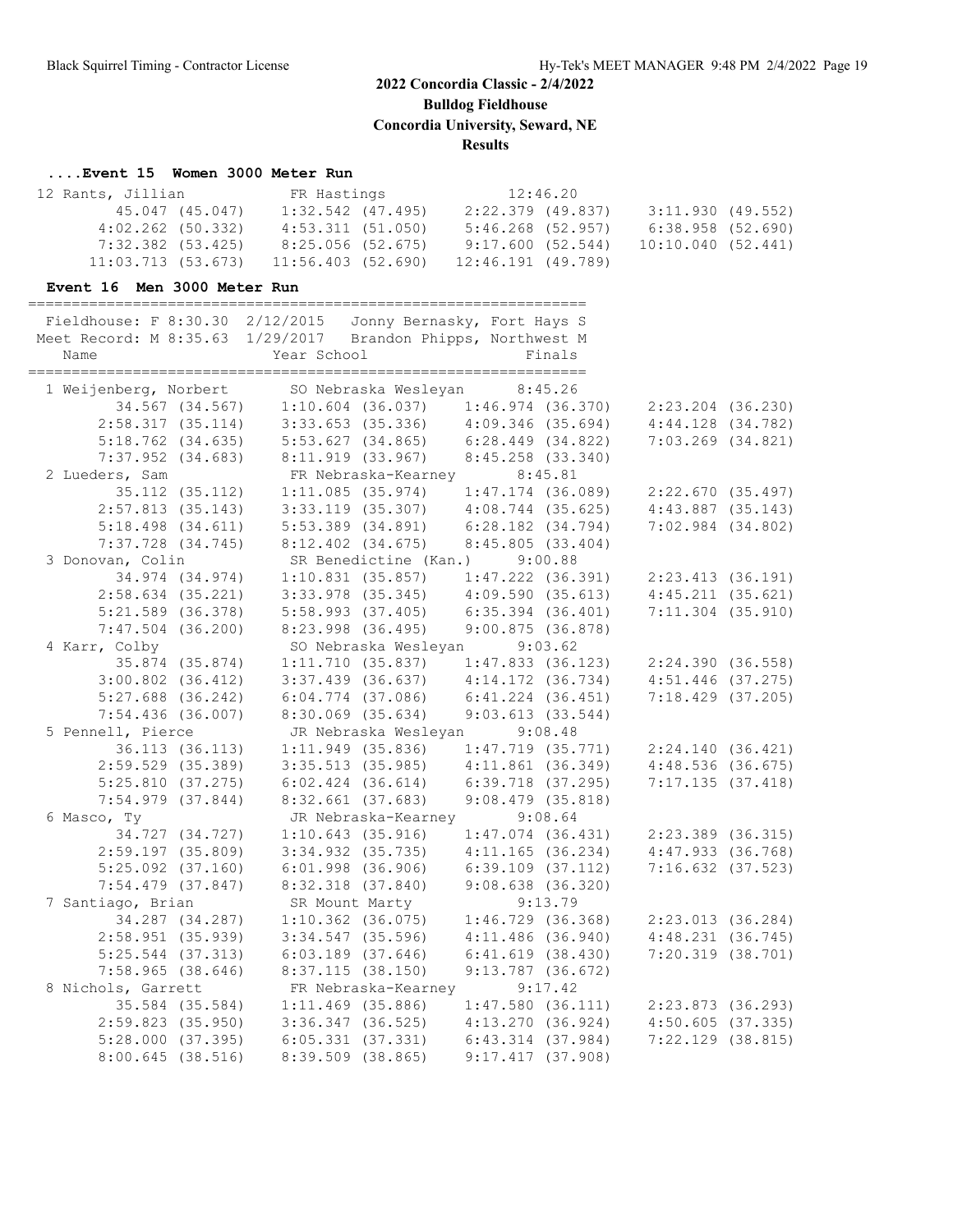**Bulldog Fieldhouse**

**Concordia University, Seward, NE**

#### **Results**

#### **....Event 16 Men 3000 Meter Run**

| 9 Tirop, Sisey        |                 | FR Doane              |                      |                                         | 9:20.90    |                                                             |  |
|-----------------------|-----------------|-----------------------|----------------------|-----------------------------------------|------------|-------------------------------------------------------------|--|
| 37.057 (37.057)       |                 |                       |                      |                                         |            | $1:12.458$ (35.401) $1:48.582$ (36.125) $2:24.864$ (36.282) |  |
| $3:01.283$ (36.420)   |                 | $3:36.756$ $(35.474)$ |                      | $4:12.984$ (36.228)                     |            | $4:50.351$ $(37.368)$                                       |  |
| $5:27.425$ (37.075)   |                 | $6:05.061$ $(37.636)$ |                      | $6:43.026$ $(37.965)$                   |            | $7:22.579$ (39.553)                                         |  |
| $8:03.280$ (40.702)   |                 | $8:43.142$ (39.862)   |                      | 9:20.895(37.754)                        |            |                                                             |  |
| 10 Garcia, Eder       |                 |                       | FR Nebraska-Kearney  |                                         | 9:25.48    |                                                             |  |
|                       | 35.833 (35.833) | $1:11.744$ (35.911)   |                      | 1:48.139(36.395)                        |            | 2:24.670(36.532)                                            |  |
| $3:01.068$ (36.398)   |                 | $3:37.223$ (36.155)   |                      | 4:14.557(37.335)                        |            | $4:52.124$ (37.567)                                         |  |
| $5:29.919$ $(37.795)$ |                 | $6:08.672$ (38.754)   |                      | $6:47.828$ (39.156)                     |            | $7:27.551$ (39.724)                                         |  |
| $8:07.361$ (39.810)   |                 | 8:46.173(38.812)      |                      | $9:25.473$ (39.300)                     |            |                                                             |  |
| 11 Dawson, Owen       |                 |                       | SO Concordia (Neb.)  |                                         | 10:12.23   |                                                             |  |
|                       | 36.146 (36.146) | $1:12.187$ (36.041)   |                      | $1:49.301$ $(37.115)$                   |            | 2:27.415(38.115)                                            |  |
| $3:07.469$ (40.055)   |                 | $3:48.429$ $(40.960)$ |                      | $4:30.434$ $(42.006)$                   |            | $5:12.281$ $(41.847)$                                       |  |
| $5:54.788$ (42.507)   |                 | 6:37.215(42.428)      |                      | 7:20.117(42.902)                        |            | 8:03.945 (43.829)                                           |  |
| $8:47.184$ (43.240)   |                 | $9:30.772$ (43.588)   |                      | $10:12.224$ $(41.453)$                  |            |                                                             |  |
| 12 Koppa, Connor      |                 |                       | FR Southwestern CC   |                                         | 10:24.41   |                                                             |  |
|                       | 38.368 (38.368) | $1:18.938$ $(40.570)$ |                      | 2:00.713(41.775)                        |            | 2:41.773(41.060)                                            |  |
| $3:22.873$ $(41.100)$ |                 | $4:04.268$ $(41.395)$ |                      | $4:45.978$ $(41.710)$                   |            | $5:27.979$ $(42.002)$                                       |  |
| $6:09.822$ $(41.843)$ |                 | $6:53.543$ $(43.721)$ |                      | 7:38.105(44.563)                        |            | $8:22.708$ $(44.603)$                                       |  |
| $9:05.634$ (42.926)   |                 | $9:46.724$ $(41.091)$ |                      | $10:24.401$ (37.677)                    |            |                                                             |  |
| 13 Wiegert, Christian |                 | FR Hastings           |                      | 10:31.80                                |            |                                                             |  |
|                       | 37.074 (37.074) | $1:15.394$ (38.320)   |                      | $1:55.247$ (39.853)                     |            | 2:36.319(41.073)                                            |  |
| 3:18.350(42.031)      |                 | $4:01.342$ $(42.992)$ |                      | 4:44.789 (43.447)                       |            | $5:27.154$ (42.365)                                         |  |
| 6:09.186(42.033)      |                 | $6:53.153$ $(43.967)$ |                      | $7:37.907$ $(44.755)$                   |            | $8:22.501$ $(44.595)$                                       |  |
| $9:07.063$ $(44.562)$ |                 | $9:50.693$ (43.630)   |                      | 10:31.791(41.099)                       |            |                                                             |  |
| -- Engel, Grant       |                 |                       | SO Nebraska Wesleyan | DNF                                     |            |                                                             |  |
|                       | 37.571 (37.571) | $1:15.958$ (38.387)   |                      |                                         |            | $1:55.811$ (39.854) $2:36.806$ (40.995)                     |  |
| $3:18.502$ $(41.696)$ |                 | $4:01.438$ $(42.936)$ |                      | $4:45.014$ $(43.577)$                   |            | $5:27.124$ $(42.110)$                                       |  |
| $6:06.509$ $(39.385)$ |                 | $6:46.119$ $(39.611)$ |                      | $7:26.074$ (39.955)                     |            | 8:06.175(40.101)                                            |  |
| 8:46.965(40.790)      |                 | $9:23.054$ (36.089)   |                      |                                         |            |                                                             |  |
| -- Lupercio, Moises   |                 | FR Briar Cliff        |                      |                                         | <b>DNF</b> |                                                             |  |
|                       | 38.471 (38.471) | $1:18.992$ (40.521)   |                      | 2:00.783 (41.791)                       |            | $2:43.574$ $(42.791)$                                       |  |
| $3:26.501$ (42.928)   |                 | 4:10.305(43.805)      |                      | $4:53.759$ $(43.455)$                   |            | $5:38.204$ $(44.445)$                                       |  |
| $6:22.034$ $(43.830)$ |                 | $7:06.099$ $(44.065)$ |                      | $7:50.951$ $(44.852)$                   |            | $8:36.129$ (45.179)                                         |  |
| $9:19.272$ $(43.143)$ |                 | $9:57.769$ (38.497)   |                      |                                         |            |                                                             |  |
| -- Erdkamp, Dean      |                 | FR Nebraska-Kearney   |                      | <b>Example 19 DNS</b>                   |            |                                                             |  |
|                       | 35.283 (35.283) | $1:11.329$ (36.046)   |                      | $1:47.376$ (36.048)                     |            | $2:22.981$ (35.605)                                         |  |
| $2:58.058$ (35.077)   |                 |                       |                      | $3:33.398$ (35.340) $4:09.084$ (35.686) |            | 4:44.925(35.842)                                            |  |
| $5:21.434$ (36.509)   |                 | $5:59.088$ $(37.655)$ |                      | 6:37.235(38.148)                        |            | $7:17.574$ (40.340)                                         |  |
| $8:00.152$ (42.578)   |                 |                       |                      |                                         |            |                                                             |  |

#### **Event 17 Women 5000 Meter Run**

| Fieldhouse: F 17:35.10 2/21/2015  |  |             | Lauren Shomaker, Hastings  |        |
|-----------------------------------|--|-------------|----------------------------|--------|
| Meet Record: M 17:44.04 1/29/2017 |  |             | Marissa DeWispelare, Doane |        |
| Name                              |  | Year School |                            | Finals |
|                                   |  |             |                            |        |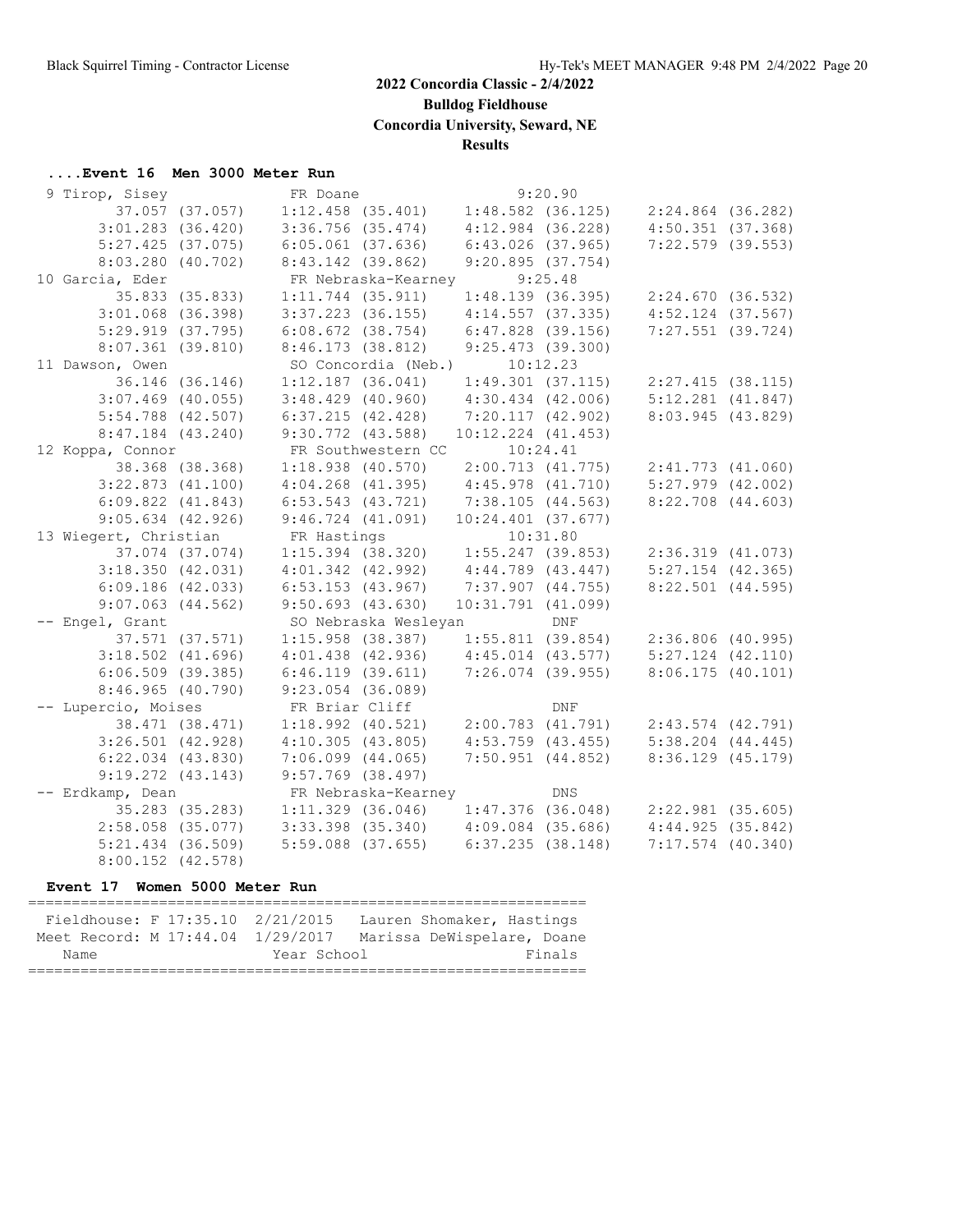**....Event 17 Women 5000 Meter Run**

## **2022 Concordia Classic - 2/4/2022**

**Bulldog Fieldhouse**

**Concordia University, Seward, NE**

**Results**

| 1 Binder, Allie                                                                                                          | JR Doane               |                                                                                                                | 19:06.47 |                        |  |
|--------------------------------------------------------------------------------------------------------------------------|------------------------|----------------------------------------------------------------------------------------------------------------|----------|------------------------|--|
| 43.594 (43.594)                                                                                                          |                        | $1:26.747$ (43.153) $2:12.599$ (45.853) $2:56.284$ (43.685)                                                    |          |                        |  |
| $3:40.374$ (44.090)                                                                                                      | $4:25.358$ $(44.985)$  | 5:09.690 (44.332)                                                                                              |          | $5:53.432$ $(43.742)$  |  |
| $6:38.138$ $(44.706)$                                                                                                    | 7:23.137 (45.000)      | 8:08.398 (45.261)                                                                                              |          | 8:54.443 (46.046)      |  |
| $9:40.299$ (45.856)                                                                                                      | $10:26.601$ $(46.302)$ | $11:12.714$ $(46.114)$                                                                                         |          | $11:58.914$ (46.200)   |  |
| $12:45.735$ $(46.821)$                                                                                                   | $13:32.359$ (46.625)   | 14:19.248 (46.889)                                                                                             |          | $15:07.124$ (47.877)   |  |
| $15:55.108$ (47.985)                                                                                                     | $16:43.451$ $(48.343)$ | 17:31.540(48.090)                                                                                              |          | 18:19.902 (48.362)     |  |
| 19:06.461 (46.560)                                                                                                       |                        |                                                                                                                |          |                        |  |
| 2 Ortiz, Natasha                                                                                                         |                        |                                                                                                                |          |                        |  |
|                                                                                                                          |                        |                                                                                                                |          |                        |  |
| $3:40.882$ (43.985)                                                                                                      | 4:26.073(45.191)       | $5:11.067$ (44.995)                                                                                            |          | 5:55.990(44.924)       |  |
| 6:41.375(45.385)                                                                                                         | $7:27.918$ (46.544)    | 8:15.339 (47.421)                                                                                              |          | $9:03.212$ $(47.873)$  |  |
| 9:51.431(48.220)                                                                                                         | $10:39.829$ (48.399)   | $11:28.463$ (48.634)                                                                                           |          | $12:17.138$ $(48.676)$ |  |
| $13:05.567$ (48.429)                                                                                                     | 13:53.348 (47.781)     | 14:41.060 (47.713)                                                                                             |          | 15:30.028 (48.968)     |  |
| $16:19.648$ (49.620)                                                                                                     | $17:09.387$ $(49.740)$ | $17:59.006$ (49.620)                                                                                           |          | 18:47.052 (48.046)     |  |
| 19:31.861 (44.810)                                                                                                       |                        |                                                                                                                |          |                        |  |
| 3 DeLoach, Abi                                                                                                           |                        | JR Concordia (Neb.) 20:12.35                                                                                   |          |                        |  |
| 45.928 (45.928)                                                                                                          |                        | 1:32.332 (46.405) 2:19.220 (46.889) 3:05.638 (46.418)                                                          |          |                        |  |
| $3:52.618$ (46.981)                                                                                                      |                        | 4:39.593 (46.975) 5:27.468 (47.875) 6:14.883 (47.416)                                                          |          |                        |  |
| 7:02.177(47.294)                                                                                                         |                        | 7:49.471 (47.295) 8:36.437 (46.966)                                                                            |          | 9:23.705(47.269)       |  |
| 10:11.953(48.248)                                                                                                        | $11:00.984$ (49.032)   | 11:49.570(48.586)                                                                                              |          | $12:38.233$ $(48.663)$ |  |
| $13:27.333$ $(49.100)$                                                                                                   |                        | 14:16.868 (49.535) 15:07.461 (50.594) 15:58.089 (50.629)                                                       |          |                        |  |
| 16:50.005(51.916)                                                                                                        | 17:40.877 (50.872)     | 18:31.776 (50.900)                                                                                             |          | 19:21.898 (50.122)     |  |
| 20:12.341(50.444)                                                                                                        |                        |                                                                                                                |          |                        |  |
| 4 Blatny, Josephine                                                                                                      |                        | SO Nebraska Wesleyan 20:20.30                                                                                  |          |                        |  |
| 44.794 (44.794)                                                                                                          |                        | $1:30.080$ (45.286) $2:17.343$ (47.263) $3:05.146$ (47.804)                                                    |          |                        |  |
| $3:52.365$ (47.220)                                                                                                      |                        |                                                                                                                |          |                        |  |
| $7:02.543$ (47.026)                                                                                                      |                        | 4:40.003 (47.638) 5:27.744 (47.742) 6:15.517 (47.773)<br>7:49.989 (47.447) 8:37.514 (47.525) 9:26.586 (49.072) |          |                        |  |
| 10:15.311(48.725)                                                                                                        | $11:04.798$ (49.487)   | $11:54.698$ (49.901)                                                                                           |          | $12:44.983$ (50.285)   |  |
| $13:34.957$ (49.974)                                                                                                     | $14:25.488$ (50.531)   | 15:16.838(51.350)                                                                                              |          | 16:08.042 (51.205)     |  |
| 16:59.316(51.275)                                                                                                        | $17:51.273$ (51.957)   | 18:42.303 (51.031)                                                                                             |          | 19:32.222 (49.919)     |  |
| 20:20.298 (48.076)                                                                                                       |                        |                                                                                                                |          |                        |  |
|                                                                                                                          |                        |                                                                                                                |          |                        |  |
| 5 Wright, Courtney FR Concordia (Neb.) 20:41.69<br>44.293 (44.293) 1:29.725 (45.432) 2:16.998 (47.274) 3:05.332 (48.334) |                        |                                                                                                                |          |                        |  |
| $3:52.631$ (47.300)                                                                                                      | $4:39.265$ (46.635)    | $5:27.193$ (47.928)                                                                                            |          | 6:15.240(48.048)       |  |
| $7:03.054$ (47.815)                                                                                                      | 7:52.857 (49.803)      | 8:44.565(51.709)                                                                                               |          | $9:35.258$ (50.693)    |  |
| $10:25.212$ (49.955)                                                                                                     | $11:15.065$ (49.854)   | $12:07.476$ (52.411)                                                                                           |          | 13:00.438 (52.962)     |  |
| $13:52.808$ (52.370)                                                                                                     | 14:41.933 (49.126)     | 15:33.412(51.479)                                                                                              |          | 16:24.749 (51.338)     |  |
| $17:18.298$ (53.550)                                                                                                     | 18:11.126 (52.828)     | 19:03.647 (52.521)                                                                                             |          | 19:55.367 (51.720)     |  |
| 20:41.684 (46.318)                                                                                                       |                        |                                                                                                                |          |                        |  |
| 6 Jander, Ellie                                                                                                          |                        | FR Concordia (Neb.) $21:23.13$                                                                                 |          |                        |  |
| 47.007 (47.007)                                                                                                          | 1:36.914(49.908)       | 2:29.094 (52.180)                                                                                              |          | 3:21.448 (52.354)      |  |
| $4:12.043$ (50.595)                                                                                                      | $5:02.108$ (50.065)    | $5:52.689$ (50.582)                                                                                            |          | $6:42.266$ (49.577)    |  |
| 7:33.653 (51.387)                                                                                                        | 8:23.583 (49.931)      | $9:13.634$ (50.051)                                                                                            |          | $10:03.463$ (49.830)   |  |
| 10:55.140(51.677)                                                                                                        | $11:47.227$ (52.087)   | $12:39.976$ (52.750)                                                                                           |          | 13:32.756 (52.780)     |  |
| 14:24.033 (51.277)                                                                                                       | $15:15.261$ (51.229)   | 16:07.141(51.880)                                                                                              |          | $17:00.695$ (53.555)   |  |
| 17:53.918 (53.224)                                                                                                       | 18:47.079 (53.161)     | 19:40.269 (53.190)                                                                                             |          | 20:32.615 (52.346)     |  |
| 21:23.128 (50.513)                                                                                                       |                        |                                                                                                                |          |                        |  |
|                                                                                                                          |                        |                                                                                                                |          |                        |  |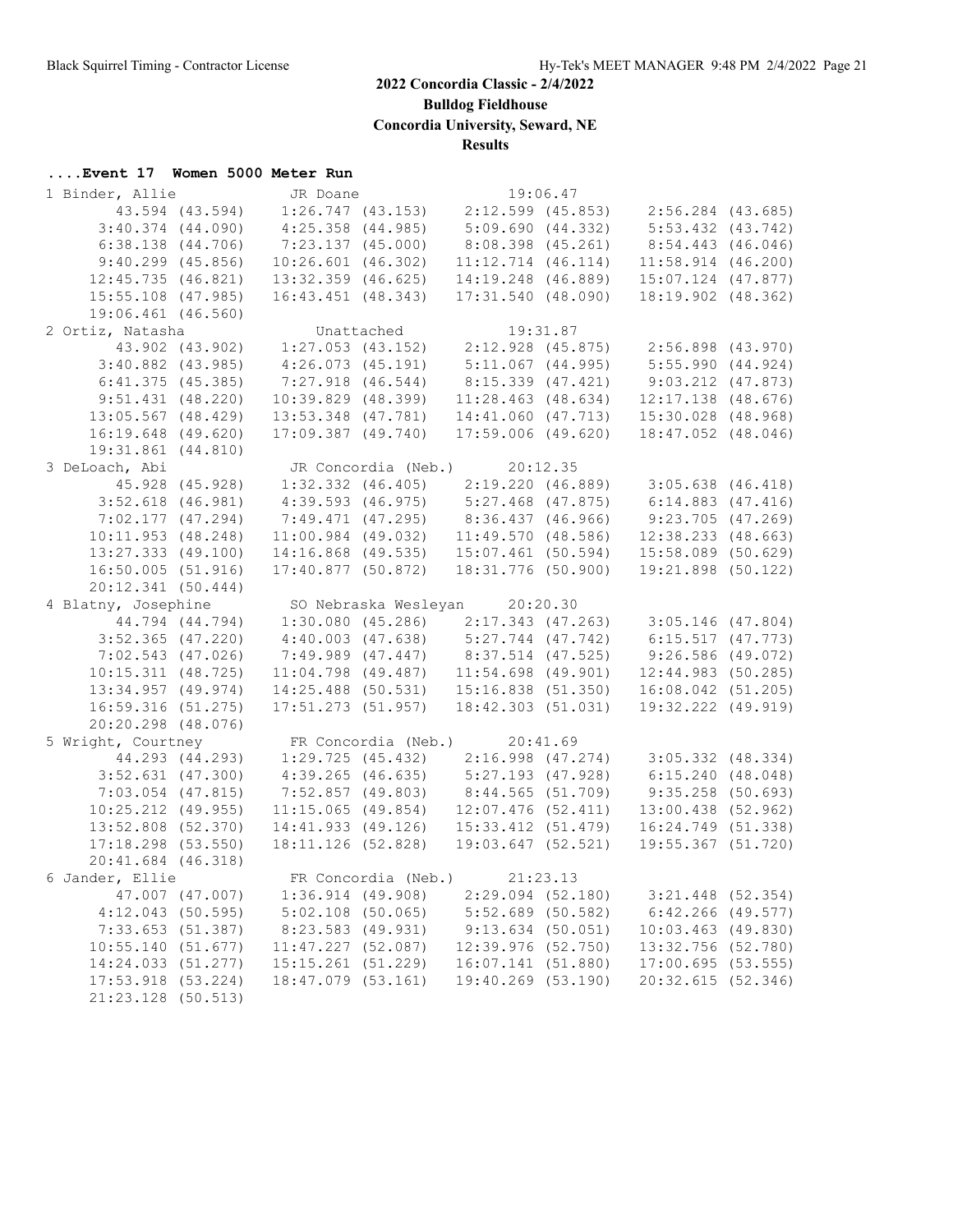**Bulldog Fieldhouse**

**Concordia University, Seward, NE**

**Results**

## **....Event 17 Women 5000 Meter Run**

| 7 Paolucci, Ashley FR Doane                                   |                                                                                       |                                           |                                                          |  |
|---------------------------------------------------------------|---------------------------------------------------------------------------------------|-------------------------------------------|----------------------------------------------------------|--|
|                                                               |                                                                                       |                                           |                                                          |  |
| $4:14.854$ (52.055)                                           | 5:05.176 (50.322) 5:56.007 (50.831) 6:46.794 (50.788)                                 |                                           |                                                          |  |
| 7:38.083(51.289)                                              | $8:30.997$ (52.915) 9:23.395 (52.399)                                                 |                                           | 10:15.873(52.479)                                        |  |
| $11:08.458$ (52.585)                                          |                                                                                       | $12:01.314$ (52.856) $12:54.171$ (52.857) | $13:47.133$ $(52.963)$                                   |  |
| 14:40.527 (53.394)                                            | 15:33.720 (53.194)                                                                    |                                           | $16:26.681$ (52.961) 17:19.446 (52.765)                  |  |
| 18:12.480 (53.035)                                            | 19:04.437 (51.957)                                                                    |                                           | 19:56.034 (51.598) 20:46.217 (50.183)                    |  |
| 21:32.189 (45.973)                                            |                                                                                       |                                           |                                                          |  |
| 8 Dawson, Lauren           FR Concordia (Neb.)       21:42.87 |                                                                                       |                                           |                                                          |  |
|                                                               | 48.523 (48.523) 1:39.000 (50.477) 2:30.326 (51.326) 3:22.553 (52.228)                 |                                           |                                                          |  |
| $4:14.559$ (52.006)                                           | 5:04.910 (50.351) 5:56.744 (51.835) 6:47.732 (50.988)                                 |                                           |                                                          |  |
| 7:38.178 (50.446)                                             | 8:31.208 (53.031) 9:22.989 (51.781) 10:15.400 (52.411)                                |                                           |                                                          |  |
|                                                               | 11:08.034 (52.635) 12:00.449 (52.415) 12:52.915 (52.466) 13:45.543 (52.629)           |                                           |                                                          |  |
| 14:38.462 (52.919)                                            | 15:31.693 (53.232)                                                                    |                                           | 16:25.146 (53.453) 17:19.063 (53.917)                    |  |
| 18:12.121 (53.059)                                            |                                                                                       |                                           | 19:06.308 (54.188) 20:00.069 (53.761) 20:53.673 (53.604) |  |
| 21:42.870 (49.198)                                            |                                                                                       |                                           |                                                          |  |
| 9 Meier, Abigail                                              |                                                                                       | SO Concordia (Neb.) 23:09.85              |                                                          |  |
|                                                               | 49.331 (49.331) 1:39.823 (50.492) 2:31.830 (52.008) 3:24.833 (53.004)                 |                                           |                                                          |  |
|                                                               | 4:18.072 (53.239) 5:12.157 (54.085) 6:06.413 (54.257) 7:02.037 (55.624)               |                                           |                                                          |  |
| $7:57.153$ (55.116)                                           | 8:53.746 (56.594) 9:49.778 (56.033) 10:46.502 (56.724)                                |                                           |                                                          |  |
| 11:42.755(56.254)                                             |                                                                                       | $12:39.095(56.340)$ $13:35.818(56.724)$   | 14:32.756 (56.938)                                       |  |
|                                                               | 15:30.431 (57.675) 16:27.813 (57.383) 17:25.472 (57.659) 18:23.045 (57.574)           |                                           |                                                          |  |
|                                                               | 19:21.218 (58.173) 20:19.656 (58.439) 21:17.930 (58.275) 22:15.291 (57.361)           |                                           |                                                          |  |
| 23:09.842 (54.551)                                            |                                                                                       |                                           |                                                          |  |
| 10 Rolf, Malia <b>ER</b> Concordia (Neb.) 24:59.94            |                                                                                       |                                           |                                                          |  |
|                                                               | $51.372$ (51.372) 1:46.093 (54.722) 2:43.245 (57.152) 3:41.064 (57.820)               |                                           |                                                          |  |
|                                                               | 4:40.326 (59.262) 5:38.721 (58.395) 6:37.608 (58.887) 7:36.578 (58.971)               |                                           |                                                          |  |
|                                                               | 8:36.407 (59.829) 9:36.763 (1:00.357) 10:36.771 (1:00.008) 11:36.788 (1:00.018)       |                                           |                                                          |  |
|                                                               | 12:37.862 (1:01.074) 13:39.073 (1:01.212) 14:40.670 (1:01.597) 15:42.403 (1:01.733)   |                                           |                                                          |  |
|                                                               | 16:43.878 (1:01.476) 17:47.017 (1:03.139) 18:51.557 (1:04.540) 19:54.902 (1:03.345)   |                                           |                                                          |  |
|                                                               | $20:58.166$ (1:03.265) 22:01.257 (1:03.091) 23:02.133 (1:00.876) 24:02.436 (1:00.304) |                                           |                                                          |  |
| 24:59.940 (57.505)                                            |                                                                                       |                                           |                                                          |  |

#### **Event 18 Men 5000 Meter Run**

| Fieldhouse: F 14:58.56 2/1/2014<br>Meet Record: M 14:58.56 2/1/2014<br>Name |                 | Year School           | Jason McCullough, Fort Hay<br>Jason McCullough, Fort Hay | Finals |                     |  |
|-----------------------------------------------------------------------------|-----------------|-----------------------|----------------------------------------------------------|--------|---------------------|--|
|                                                                             |                 |                       |                                                          |        |                     |  |
| 1 Santiago, Brian                                                           |                 | SR Mount Marty        | 15:45.19                                                 |        |                     |  |
|                                                                             | 35.505 (35.505) | 1:11.603(36.099)      | 1:47.790(36.187)                                         |        | 2:24.283 (36.494)   |  |
| $3:01.288$ $(37.005)$                                                       |                 | 3:37.843 (36.556)     | $4:14.998$ $(37.155)$                                    |        | $4:51.676$ (36.679) |  |
| $5:27.778$ (36.103)                                                         |                 | $6:05.297$ $(37.519)$ | 6:42.011 (36.715)                                        |        | 7:19.599 (37.589)   |  |
| 7:57.669 (38.070)                                                           |                 | 8:36.016 (38.347)     | 9:14.775 (38.760)                                        |        | 9:54.068 (39.294)   |  |
| 10:33.177(39.109)                                                           |                 | $11:12.171$ (38.995)  | $11:51.369$ (39.199)                                     |        | 12:31.276 (39.907)  |  |
| 13:11.062 (39.786)                                                          |                 | 13:50.978 (39.917)    | $14:31.121$ (40.143)                                     |        | 15:09.748 (38.628)  |  |
| $15:45.183$ $(35.435)$                                                      |                 |                       |                                                          |        |                     |  |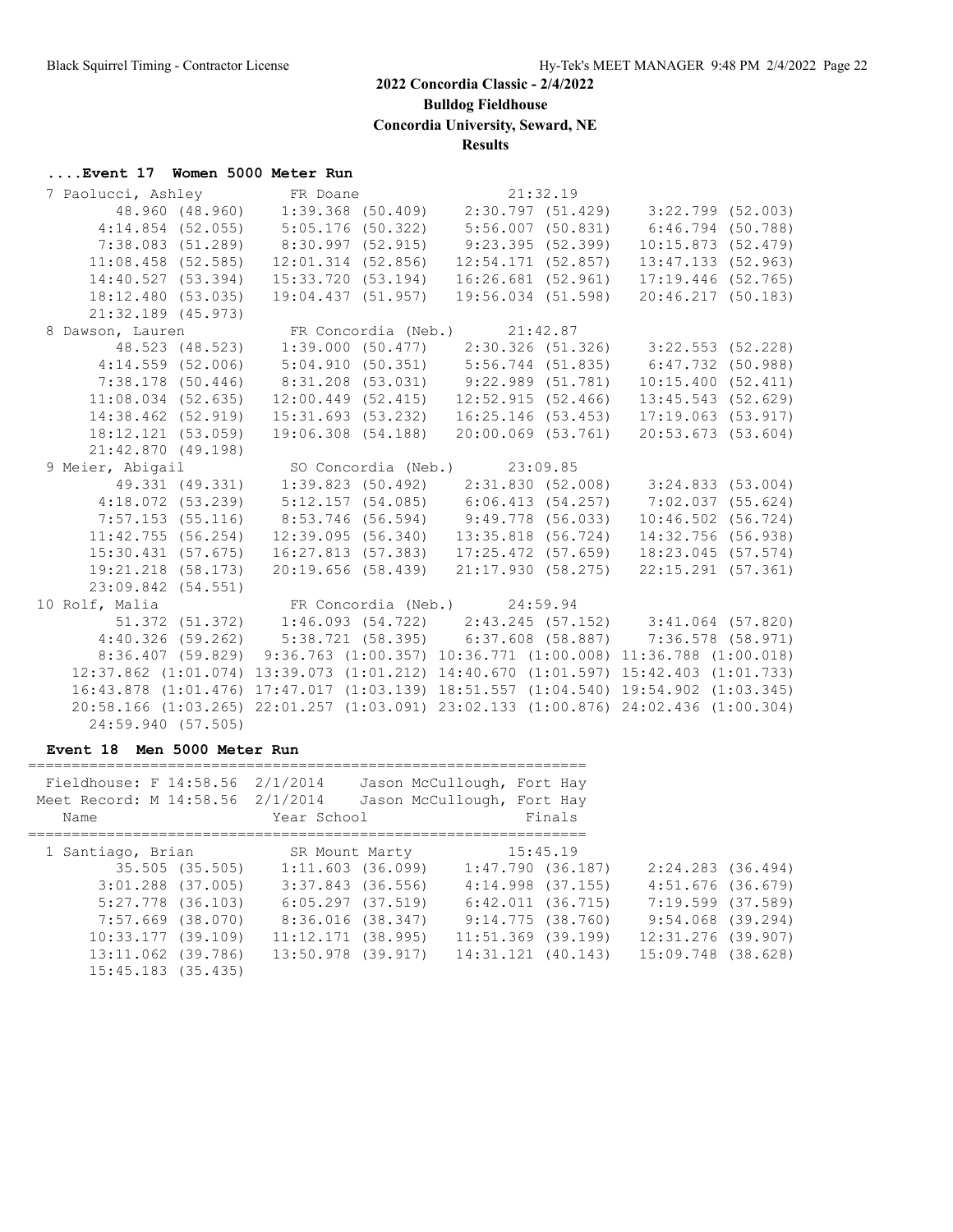**Bulldog Fieldhouse**

**Concordia University, Seward, NE**

**Results**

## **....Event 18 Men 5000 Meter Run**

| 2 Howard, Jahlil       |                        | SO Missouri Valley 16:02.66                                          |                                         |                        |  |
|------------------------|------------------------|----------------------------------------------------------------------|-----------------------------------------|------------------------|--|
| 38.000 (38.000)        | $1:15.246$ (37.246)    |                                                                      | $1:53.896$ (38.650) $2:32.733$ (38.838) |                        |  |
| $3:12.176$ (39.443)    | $3:52.035$ (39.860)    |                                                                      | 4:28.637(36.602)                        | $5:06.233$ $(37.596)$  |  |
| 5:43.147(36.915)       | 6:22.333(39.187)       |                                                                      | 7:00.629(38.296)                        | 7:38.380 (37.751)      |  |
| $8:16.208$ (37.828)    | 8:54.141(37.934)       |                                                                      | 9:33.435(39.295)                        | $10:12.688$ (39.253)   |  |
| 10:51.617(38.930)      |                        | $11:30.139$ (38.523)                                                 | 12:10.605(40.466)                       | $12:51.195$ (40.590)   |  |
| 13:30.678 (39.483)     | 14:09.202 (38.525)     |                                                                      | 14:48.677 (39.475)                      | $15:27.787$ (39.110)   |  |
| $16:02.656$ $(34.870)$ |                        |                                                                      |                                         |                        |  |
| 3 Hole, Zach           |                        |                                                                      |                                         |                        |  |
| 38.042 (38.042)        |                        | JR Hastings<br>1:15.713 (37.672) 1:54.320 (38.607) 2:32.898 (38.578) |                                         |                        |  |
| $3:12.206$ (39.309)    | $3:51.801$ (39.595)    |                                                                      | $4:30.634$ $(38.834)$                   | 5:08.890(38.256)       |  |
| 5:47.633(38.744)       | 6:26.633(39.000)       |                                                                      | 7:05.598 (38.965)                       | $7:44.809$ (39.211)    |  |
| 8:24.305(39.496)       | 9:04.345(40.040)       |                                                                      | 9:44.735(40.390)                        | 10:25.127 (40.392)     |  |
| 11:05.575(40.449)      | $11:45.543$ (39.969)   |                                                                      | 12:26.082 (40.539)                      | $13:05.759$ (39.678)   |  |
| 13:45.510(39.751)      | 14:25.293 (39.783)     |                                                                      | $15:06.055$ (40.763)                    | $15:46.346$ (40.291)   |  |
| 16:24.496 (38.150)     |                        |                                                                      |                                         |                        |  |
| 4 Pennekamp, Nathan    |                        | FR Concordia (Neb.) 16:41.46                                         |                                         |                        |  |
| 37.747 (37.747)        |                        | $1:17.718$ (39.972) $1:57.588$ (39.870) $2:38.000$ (40.412)          |                                         |                        |  |
| $3:19.148$ (41.148)    |                        | $4:00.060$ (40.913) $4:40.495$ (40.435) $5:20.558$ (40.063)          |                                         |                        |  |
| 6:01.027(40.470)       | $6:41.478$ (40.451)    |                                                                      | 7:21.853 (40.376)                       | $8:02.254$ (40.401)    |  |
|                        |                        |                                                                      |                                         |                        |  |
| 8:42.353(40.100)       | $9:22.442$ (40.089)    |                                                                      | $10:03.128$ (40.687)                    | $10:43.353$ $(40.225)$ |  |
| $11:23.546$ (40.193)   | $12:04.040$ $(40.495)$ |                                                                      | $12:44.947$ $(40.907)$                  | $13:26.413$ $(41.466)$ |  |
| 14:07.944 (41.532)     | 14:49.028 (41.084)     |                                                                      | 15:29.608 (40.580)                      | 16:07.223 (37.615)     |  |
| 16:41.458 (34.235)     |                        |                                                                      |                                         |                        |  |
| 5 Ellis, Jack          |                        | FR Concordia (Neb.) 16:43.18                                         |                                         |                        |  |
| 38.378 (38.378)        |                        | $1:18.840$ (40.462) $1:58.738$ (39.898) $2:38.806$ (40.069)          |                                         |                        |  |
| $3:19.598$ (40.792)    |                        | $4:00.399$ (40.802) $4:41.156$ (40.757)                              |                                         | 5:20.953 (39.797)      |  |
| 6:01.845(40.893)       | 6:42.780 (40.935)      |                                                                      | 7:23.653(40.873)                        | 8:03.973 (40.321)      |  |
| $8:45.263$ $(41.290)$  |                        | 9:26.445(41.182)                                                     | 10:05.427(38.982)                       | $10:45.693$ (40.266)   |  |
| $11:25.893$ (40.201)   |                        | $12:05.981$ (40.088)                                                 | $12:46.567$ (40.586)                    | 13:28.137 (41.570)     |  |
| 14:09.586 (41.450)     | 14:49.933 (40.347)     |                                                                      | 15:29.914(39.982)                       | $16:07.275$ (37.361)   |  |
| 16:43.178 (35.904)     |                        |                                                                      |                                         |                        |  |
| 6 Tadlock, Jakob       | FR Doane               |                                                                      | 16:54.77                                |                        |  |
| 40.628 (40.628)        | $1:21.257$ (40.630)    |                                                                      | $2:02.253$ (40.996)                     | 2:41.706 (39.454)      |  |
| $3:21.113$ (39.407)    | 4:00.475(39.363)       |                                                                      | $4:40.166$ (39.691)                     | 5:20.131(39.965)       |  |
| 6:00.577(40.446)       | 6:40.683(40.106)       |                                                                      | $7:21.086$ (40.404)                     | $8:01.198$ (40.113)    |  |
| $8:41.167$ (39.969)    | $9:21.314$ $(40.148)$  |                                                                      | 10:01.935(40.621)                       | $10:42.782$ $(40.847)$ |  |
| $11:23.889$ $(41.108)$ | $12:05.478$ $(41.590)$ |                                                                      | $12:47.508$ $(42.030)$                  | 13:29.978 (42.470)     |  |
| 14:12.848 (42.871)     | $14:55.284$ (42.436)   |                                                                      | $15:37.360$ $(42.076)$                  | 16:18.134 (40.775)     |  |
| 16:54.762 (36.628)     |                        |                                                                      |                                         |                        |  |
| 7 Hayden, Charlie      |                        | FR Concordia (Neb.) 16:57.47                                         |                                         |                        |  |
| 39.240 (39.240)        | $1:19.674$ (40.435)    |                                                                      | $1:59.960$ (40.286)                     | 2:39.891 (39.931)      |  |
| $3:20.143$ (40.253)    | $4:00.588$ $(40.445)$  |                                                                      | $4:40.611$ (40.023)                     | $5:20.398$ (39.787)    |  |
| $6:00.898$ $(40.501)$  | $6:41.064$ $(40.166)$  |                                                                      | 7:21.292 (40.228)                       | 8:01.867 (40.575)      |  |
| 8:42.053(40.186)       | $9:22.203$ $(40.151)$  |                                                                      | 10:02.998 (40.795)                      | $10:44.551$ $(41.554)$ |  |
| 11:26.075(41.525)      | 12:08.133 (42.059)     |                                                                      | 12:50.227 (42.094)                      | 13:32.355 (42.129)     |  |
| 14:14.805 (42.450)     | 14:57.026 (42.221)     |                                                                      | $15:38.567$ $(41.541)$                  | $16:19.658$ $(41.092)$ |  |
| 16:57.469 (37.811)     |                        |                                                                      |                                         |                        |  |
|                        |                        |                                                                      |                                         |                        |  |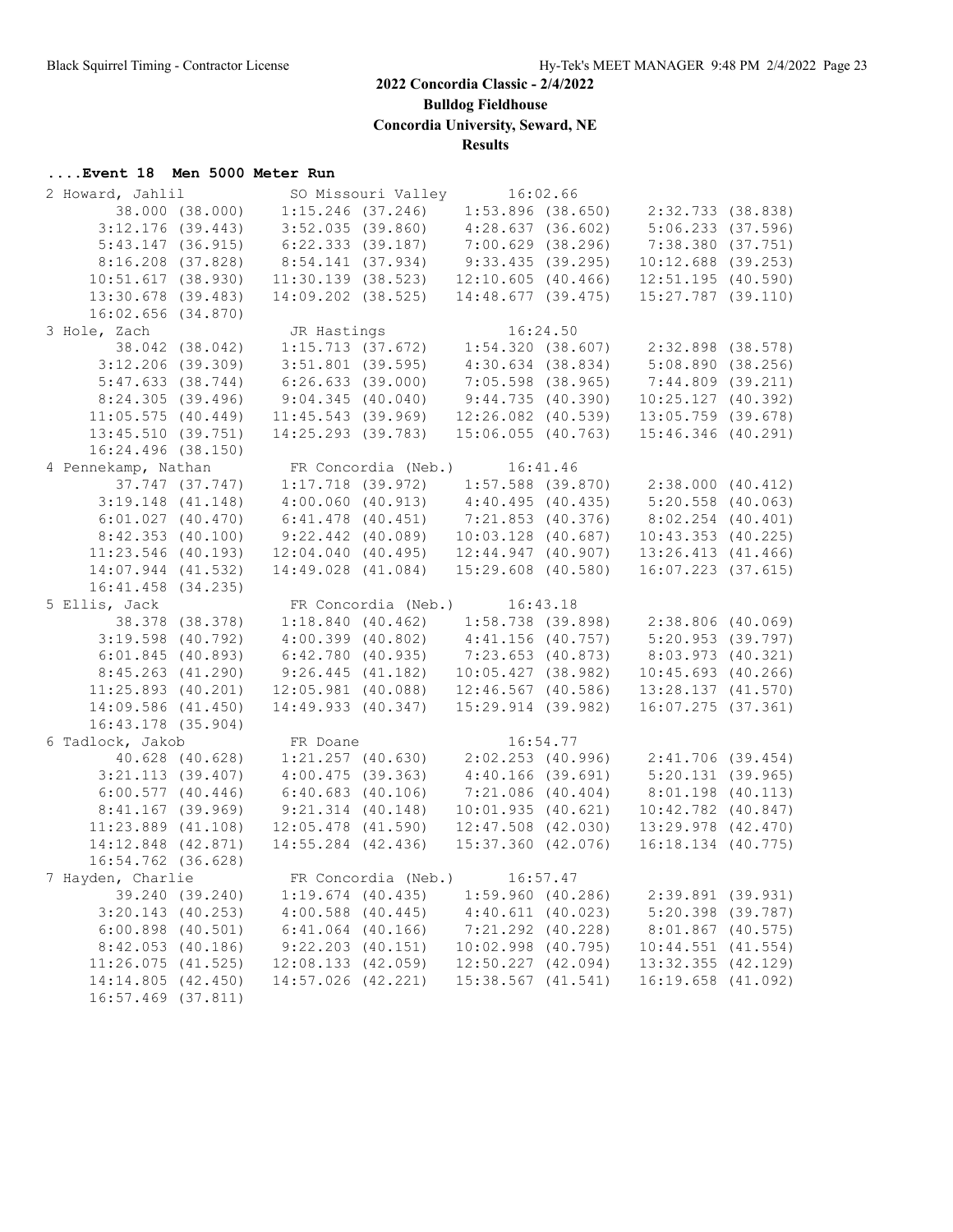**Bulldog Fieldhouse**

**Concordia University, Seward, NE**

**Results**

#### **....Event 18 Men 5000 Meter Run**

| 8 Oliver, Thomas                               |                 | FR Doane               |                                       | 16:58.38 |                                                             |  |
|------------------------------------------------|-----------------|------------------------|---------------------------------------|----------|-------------------------------------------------------------|--|
| 39.307 (39.307)                                |                 | $1:20.173$ (40.866)    | 2:00.203 (40.030)                     |          | 2:39.629 (39.427)                                           |  |
| $3:19.363$ (39.734)                            |                 | $3:59.429$ (40.067)    | $4:39.638$ $(40.209)$                 |          | 5:20.015(40.378)                                            |  |
| 6:00.160(40.145)                               |                 | 6:40.893(40.733)       | $7:21.354$ (40.462)                   |          | 8:01.743 (40.389)                                           |  |
| 8:41.997(40.255)                               |                 | $9:23.399$ $(41.403)$  | 10:04.940(41.541)                     |          | $10:46.778$ $(41.838)$                                      |  |
| $11:29.058$ $(42.280)$                         |                 | $12:12.148$ (43.090)   | 12:55.146 (42.999)                    |          | 13:37.853 (42.708)                                          |  |
| 14:20.300(42.447)                              |                 | $15:02.921$ $(42.621)$ | 15:44.805(41.885)                     |          | $16:23.757$ (38.952)                                        |  |
| $16:58.374$ $(34.618)$                         |                 |                        |                                       |          |                                                             |  |
| 9 Gerlach, Kade                                |                 | SR Friends             |                                       | 17:00.39 |                                                             |  |
|                                                | 38.425 (38.425) | $1:16.822$ (38.397)    |                                       |          | $1:54.709$ (37.888) $2:33.074$ (38.365)                     |  |
| $3:12.456$ (39.382)                            |                 | $3:51.994$ (39.539)    | $4:31.238$ $(39.245)$                 |          | $5:09.367$ (38.129)                                         |  |
| $5:48.079$ (38.713)                            |                 | $6:28.486$ (40.407)    | $7:09.303$ $(40.818)$                 |          | 7:50.971(41.668)                                            |  |
|                                                |                 |                        |                                       |          |                                                             |  |
| $8:33.024$ (42.054)                            |                 | $9:15.043$ (42.019)    | $9:55.498$ (40.456)                   |          | $10:38.045$ (42.547)                                        |  |
| $11:21.257$ $(43.212)$                         |                 | $12:03.814$ $(42.558)$ | 12:46.702 (42.888)                    |          | 13:30.302 (43.600)                                          |  |
| 14:13.348 (43.046)                             |                 | $14:55.443$ (42.095)   | 15:36.960(41.518)                     |          | 16:18.717(41.757)                                           |  |
| $17:00.387$ $(41.670)$                         |                 |                        |                                       |          |                                                             |  |
| 10 Gorline, Thomas                             |                 |                        | FR Concordia (Neb.) 17:05.50          |          |                                                             |  |
|                                                | 38.894 (38.894) |                        |                                       |          | $1:19.293$ (40.399) $1:59.598$ (40.306) $2:39.954$ (40.356) |  |
| $3:20.049$ (40.095)                            |                 | 4:00.540(40.491)       | $4:41.226$ (40.686)                   |          | 5:21.220 (39.995)                                           |  |
| 6:02.123(40.904)                               |                 | $6:43.077$ (40.954)    | 7:23.770 (40.694)                     |          | 8:04.571 (40.801)                                           |  |
| 8:45.660(41.090)                               |                 | $9:26.984$ $(41.325)$  | $10:08.282$ $(41.298)$                |          | $10:50.045$ $(41.764)$                                      |  |
| $11:31.842$ $(41.797)$                         |                 | 12:13.732 (41.890)     | $12:55.718$ $(41.986)$                |          | 13:37.758 (42.040)                                          |  |
| 14:19.550(41.793)                              |                 |                        | 15:01.517 (41.967) 15:43.944 (42.428) |          | 16:25.451 (41.507)                                          |  |
| $17:05.492$ $(40.041)$                         |                 |                        |                                       |          |                                                             |  |
| 11 Gonzalez, Cristobal                         |                 |                        | JR Mount Marty 17:08.72               |          |                                                             |  |
| 40.380 (40.380)                                |                 |                        |                                       |          | $1:21.471$ (41.091) $2:02.291$ (40.820) $2:43.193$ (40.902) |  |
| $3:24.534$ $(41.342)$                          |                 | 4:05.841(41.307)       | $4:46.346$ (40.505)                   |          | $5:28.357$ $(42.011)$                                       |  |
| $6:09.442$ $(41.085)$                          |                 | $6:51.246$ $(41.805)$  | 7:32.736(41.490)                      |          | $8:14.004$ $(41.269)$                                       |  |
| 8:55.382 (41.378)                              |                 | $9:36.738$ (41.356)    | $10:18.846$ $(42.109)$                |          | $11:00.548$ (41.703)                                        |  |
| $11:41.460$ (40.912)                           |                 | $12:22.454$ (40.995)   |                                       |          | 13:04.303 (41.849) 13:46.232 (41.930)                       |  |
| 14:26.994 (40.763)                             |                 | $15:08.807$ $(41.813)$ | 15:50.543 (41.737)                    |          | 16:31.437 (40.894)                                          |  |
| 17:08.720 (37.284)                             |                 |                        |                                       |          |                                                             |  |
|                                                |                 |                        |                                       |          |                                                             |  |
| 12 Smith, Jackson                              | 38.519 (38.519) |                        | FR Concordia (Neb.) 17:16.56          |          |                                                             |  |
|                                                |                 |                        |                                       |          | $1:18.078$ (39.560) $1:57.286$ (39.208) $2:36.901$ (39.615) |  |
| $3:17.298$ (40.398)                            |                 | 3:58.371(41.073)       | 4:38.916(40.545)                      |          | 5:19.506(40.590)                                            |  |
| $6:00.277$ $(40.771)$                          |                 | $6:41.181$ (40.905)    | 7:21.741 (40.560)                     |          | 8:02.118(40.378)                                            |  |
| $8:42.794$ (40.676)                            |                 | $9:23.880$ $(41.086)$  | $10:05.676$ (41.796)                  |          | 10:47.817(42.141)                                           |  |
| $11:30.748$ (42.931)                           |                 | $12:13.868$ $(43.121)$ | $12:57.093$ $(43.225)$                |          | $13:40.648$ (43.555)                                        |  |
| 14:24.943 (44.295)                             |                 | 15:08.745(43.802)      | $15:51.439$ $(42.695)$                |          | 16:34.371 (42.932)                                          |  |
| $17:16.554$ (42.184)                           |                 |                        |                                       |          |                                                             |  |
| 13 Walqate, Logan FR Concordia (Neb.) 17:33.37 |                 |                        |                                       |          |                                                             |  |
|                                                | 37.514 (37.514) | $1:19.359$ $(41.845)$  | 2:01.933 (42.574)                     |          | $2:43.382$ $(41.450)$                                       |  |
| $3:25.444$ $(42.063)$                          |                 | $4:07.103$ $(41.660)$  | 4:48.285(41.182)                      |          | $5:30.373$ $(42.088)$                                       |  |
| $6:12.722$ $(42.350)$                          |                 | $6:55.258$ $(42.536)$  | $7:37.849$ $(42.592)$                 |          | $8:20.557$ $(42.708)$                                       |  |
| $9:03.278$ $(42.722)$                          |                 | 9:45.820(42.542)       | 10:28.598 (42.778)                    |          | $11:11.961$ (43.364)                                        |  |
| $11:54.824$ $(42.864)$                         |                 | $12:38.288$ $(43.465)$ | 13:21.998 (43.710)                    |          | 14:04.989 (42.992)                                          |  |
| 14:48.239 (43.250)                             |                 | 15:31.320 (43.081)     | 16:13.358 (42.039)                    |          | $16:56.059$ $(42.701)$                                      |  |
| 17:33.364 (37.305)                             |                 |                        |                                       |          |                                                             |  |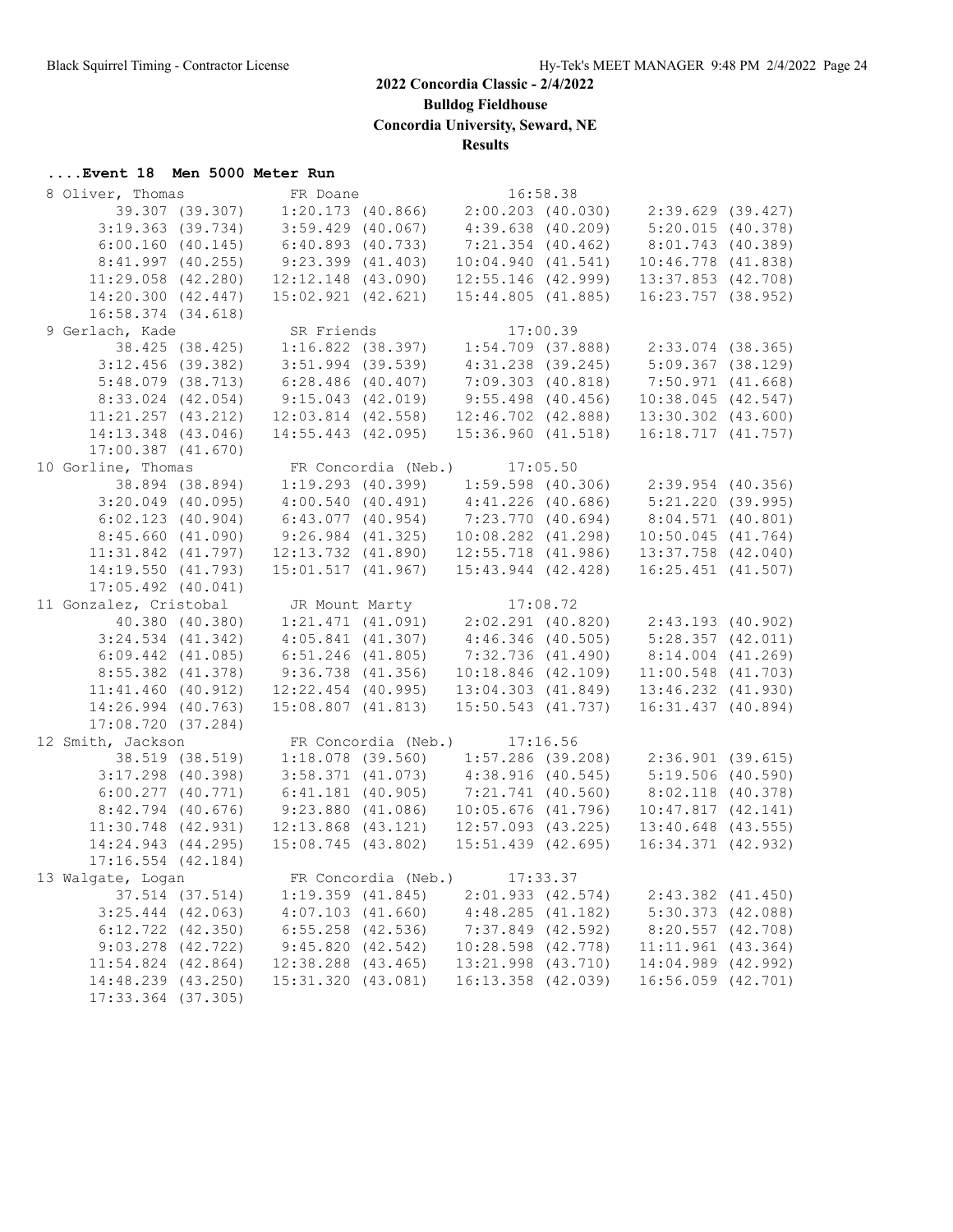**Bulldog Fieldhouse**

**Concordia University, Seward, NE**

**Results**

#### **....Event 18 Men 5000 Meter Run**

| 14 Bromley, Sean       | JR Hastings            |                     | 17:37.15                                |                    |                                                             |  |
|------------------------|------------------------|---------------------|-----------------------------------------|--------------------|-------------------------------------------------------------|--|
| 40.050 (40.050)        |                        |                     |                                         |                    | $1:20.808$ (40.758) $2:01.999$ (41.192) $2:42.255$ (40.256) |  |
| $3:22.687$ (40.432)    | $4:03.658$ $(40.972)$  |                     | $4:45.233$ $(41.575)$                   |                    | $5:27.321$ $(42.089)$                                       |  |
| 6:09.333(42.013)       | $6:52.202$ $(42.869)$  |                     | 7:34.898 (42.697)                       |                    | 8:17.429 (42.531)                                           |  |
| 9:00.596(43.167)       | $9:43.581$ (42.985)    |                     | 10:26.723(43.143)                       |                    | $11:10.103$ $(43.380)$                                      |  |
| $11:52.885$ (42.782)   | $12:35.903$ $(43.018)$ |                     | $13:19.368$ $(43.465)$                  |                    | 14:02.683 (43.315)                                          |  |
| 14:46.594 (43.912)     | $15:30.426$ (43.832)   |                     | 16:14.169 (43.744)                      |                    | 16:58.066 (43.897)                                          |  |
| $17:37.149$ (39.084)   |                        |                     |                                         |                    |                                                             |  |
| 15 Mier, Nathan        | SR Friends             |                     |                                         | 17:41.70           |                                                             |  |
| 37.975 (37.975)        |                        | $1:16.508$ (38.534) |                                         |                    | 1:55.075 (38.567) 2:33.344 (38.270)                         |  |
| $3:11.788$ (38.444)    | $3:51.850$ (40.063)    |                     | 4:31.385 (39.535)                       |                    | 5:13.075(41.690)                                            |  |
| $5:56.208$ $(43.134)$  | $6:39.423$ $(43.215)$  |                     | 7:22.784 (43.362)                       |                    | 8:06.628 (43.844)                                           |  |
| $8:52.188$ (45.560)    | $9:38.179$ (45.992)    |                     | 10:22.840(44.661)                       |                    | $11:06.610$ $(43.770)$                                      |  |
| $11:51.121$ $(44.511)$ | $12:36.492$ $(45.371)$ |                     | 13:22.525 (46.034)                      |                    | 14:07.693 (45.168)                                          |  |
| 14:53.340 (45.648)     | 15:36.134 (42.795)     |                     | 16:21.417(45.283)                       |                    | $17:03.058$ $(41.642)$                                      |  |
| $17:41.699$ (38.641)   |                        |                     |                                         |                    |                                                             |  |
| 16 Schmidt, Evan       |                        |                     | FR Concordia (Neb.) 17:43.96            |                    |                                                             |  |
| 40.593 (40.593)        |                        |                     |                                         |                    | $1:20.993$ (40.400) $2:02.591$ (41.598) $2:44.082$ (41.491) |  |
| $3:25.869$ $(41.788)$  |                        |                     | $4:07.924$ (42.055) $4:50.405$ (42.481) |                    | $5:32.668$ $(42.264)$                                       |  |
| 6:15.357(42.689)       | $6:58.024$ (42.668)    |                     | 7:41.032 (43.008)                       |                    | 8:25.323 (44.292)                                           |  |
| $9:08.661$ $(43.338)$  | 9:52.915(44.255)       |                     | $10:37.083$ $(44.169)$                  |                    | 11:20.935(43.852)                                           |  |
| $12:04.928$ $(43.993)$ | $12:47.053$ $(42.126)$ |                     | 13:29.283 (42.230)                      |                    | 14:11.501 (42.218)                                          |  |
| 14:54.535(43.035)      | 15:37.746 (43.211)     |                     | 16:20.923 (43.178)                      |                    | $17:04.249$ (43.326)                                        |  |
| 17:43.955(39.706)      |                        |                     |                                         |                    |                                                             |  |
| 17 Means, Carson       |                        |                     | FR Mount Marty 17:48.00                 |                    |                                                             |  |
| 40.794 (40.794)        |                        |                     |                                         |                    | $1:21.855$ (41.061) $2:03.092$ (41.237) $2:44.500$ (41.409) |  |
| $3:26.144$ (41.645)    | $4:07.862$ $(41.718)$  |                     |                                         |                    | 4:49.955 (42.094) 5:32.227 (42.272)                         |  |
| 6:14.817(42.590)       | $6:57.207$ $(42.390)$  |                     | 7:40.393(43.186)                        |                    | 8:24.846 (44.454)                                           |  |
| 9:09.109(44.264)       | $9:52.691$ (43.582)    |                     | 10:36.741(44.050)                       |                    | $11:20.631$ (43.890)                                        |  |
| $12:04.566$ (43.935)   | $12:48.436$ (43.870)   |                     | 13:31.748 (43.313)                      |                    | 14:16.130 (44.382)                                          |  |
| 15:00.869 (44.740)     | $15:45.568$ $(44.700)$ |                     | $16:29.665$ $(44.097)$                  |                    | $17:13.242$ $(43.577)$                                      |  |
| $17:47.996$ (34.755)   |                        |                     |                                         |                    |                                                             |  |
| 18 Lehr, Wyatt         |                        |                     | JR Concordia (Neb.) 17:55.00            |                    |                                                             |  |
| 37.268 (37.268)        |                        |                     |                                         |                    | $1:15.678$ (38.410) $1:54.829$ (39.151) $2:34.798$ (39.969) |  |
| $3:15.568$ (40.771)    |                        | $3:56.498$ (40.930) | 4:38.120 (41.622)                       |                    | 5:19.750 (41.630)                                           |  |
| $6:02.603$ $(42.854)$  | $6:46.356$ $(43.753)$  |                     | 7:30.591 (44.235)                       |                    | 8:15.468 (44.878)                                           |  |
| $8:59.666$ $(44.198)$  | 9:44.270(44.605)       |                     | $10:28.283$ $(44.013)$                  |                    | $11:11.700$ $(43.418)$                                      |  |
| $11:56.360$ $(44.660)$ | $12:40.749$ $(44.390)$ |                     | $13:25.089$ $(44.340)$                  |                    | 14:10.112 (45.023)                                          |  |
| $14:55.750$ (45.639)   | $15:40.968$ $(45.218)$ |                     | $16:26.563$ (45.596)                    |                    | 17:11.766 (45.203)                                          |  |
| $17:54.998$ $(43.232)$ |                        |                     |                                         |                    |                                                             |  |
| -- Murillo, Edrei      | SO Bellevue            |                     |                                         | DNF                |                                                             |  |
| 38.751 (38.751)        | $1:18.331$ (39.580)    |                     | 1:57.957(39.626)                        |                    | 2:37.620(39.664)                                            |  |
| $3:17.455$ (39.835)    | $3:57.657$ (40.202)    |                     | $4:37.696$ (40.040)                     |                    | $5:17.355$ (39.660)                                         |  |
| $5:57.411$ (40.056)    | $6:37.095$ (39.685)    |                     | 7:16.932(39.837)                        |                    | 7:57.140(40.209)                                            |  |
| $8:36.451$ (39.311)    | $9:15.984$ (39.534)    |                     | $9:56.498$ (40.515)                     |                    | $10:36.638$ $(40.140)$                                      |  |
| 11:17.546 (40.909)     |                        |                     |                                         |                    |                                                             |  |
| -- Jelleberg, Tatum    | FR Hastings            |                     |                                         | $\mathop{\rm DNF}$ |                                                             |  |
| 35.707 (35.707)        | 1:11.811(36.105)       |                     | 1:48.003(36.192)                        |                    | 2:24.575(36.573)                                            |  |
| $3:02.088$ $(37.514)$  | $3:39.962$ $(37.874)$  |                     | 4:18.590(38.629)                        |                    | $4:57.483$ (38.893)                                         |  |
| 5:36.780 (39.298)      | $6:15.841$ (39.061)    |                     | $6:55.351$ $(39.510)$                   |                    | $7:35.465$ (40.115)                                         |  |
| $8:16.434$ $(40.970)$  | $8:57.843$ $(41.410)$  |                     |                                         |                    |                                                             |  |
| -- Potratz, Zach       |                        | SR Concordia (Neb.) |                                         | DNS                |                                                             |  |
| -- Mannebach, Keaton   | SO Friends             |                     |                                         | DNS                |                                                             |  |
| -- Herman, Ricky       |                        | JR Concordia (Neb.) |                                         | DNS                |                                                             |  |
|                        |                        |                     |                                         |                    |                                                             |  |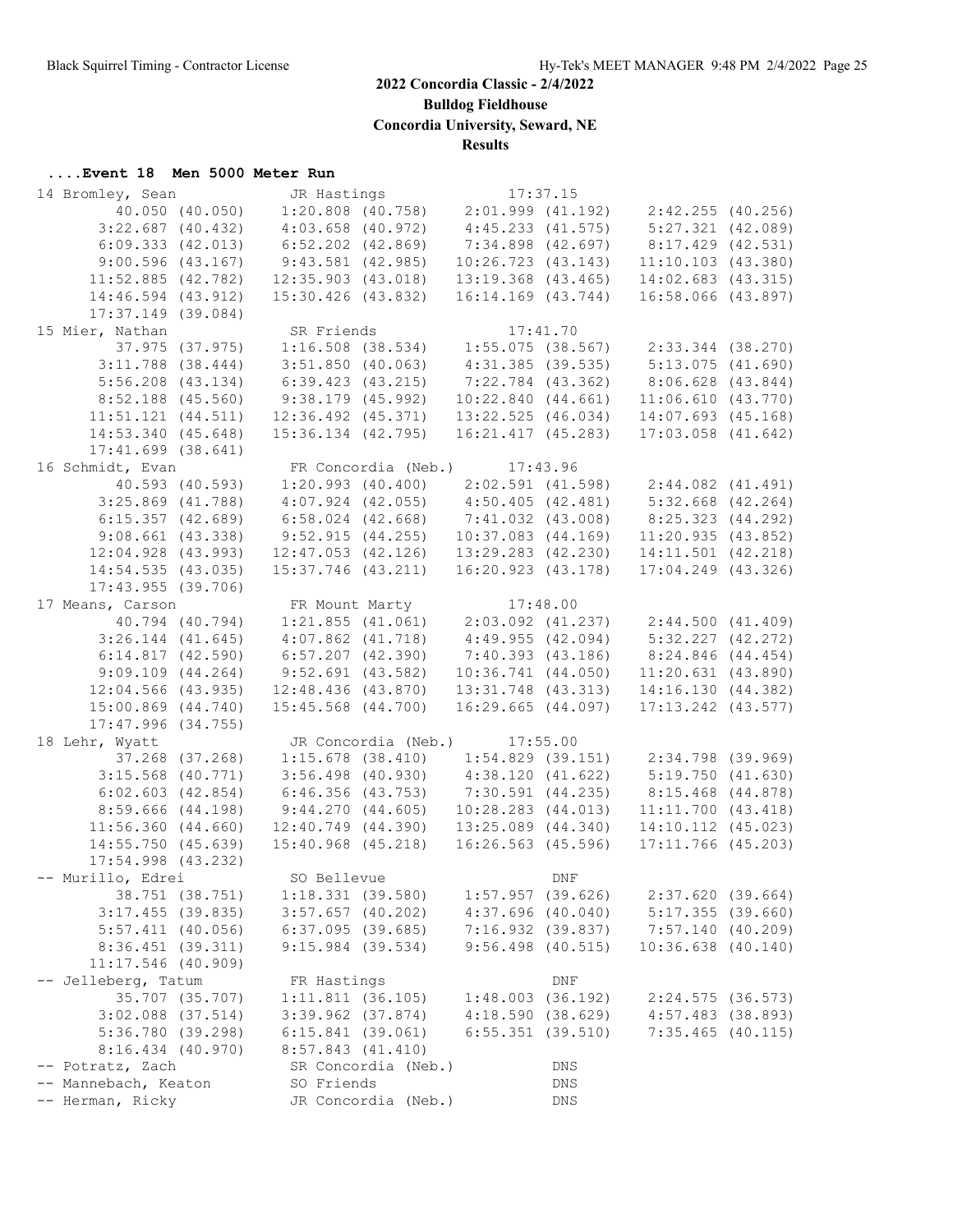**Bulldog Fieldhouse**

**Concordia University, Seward, NE**

**Results**

#### **Event 19 Women 60 Meter Hurdles**

|                |            |                                      |             | Fieldhouse: F 8.69 1/19/2018 Chelsea Baker, Friends Universit  |  |
|----------------|------------|--------------------------------------|-------------|----------------------------------------------------------------|--|
|                |            |                                      |             | Meet Record: M 8.78 1/27/2018 Jordan Hammond, Northwest Missou |  |
|                | Prelims H# | Year School                          |             | Name                                                           |  |
|                |            |                                      |             | Preliminaries                                                  |  |
|                | 8.90a 3    |                                      | FR Hastings | 1 Thomas, Nisa                                                 |  |
|                | $9.12q$ 2  | SO Doane                             |             | 2 Harms, Nicole                                                |  |
|                | $9.15q$ 4  | FR Doane                             |             | 3 Adams, Lindsay                                               |  |
|                | $9.37q$ 1  | SO Mount Marty                       |             | 4 George, Ashinee                                              |  |
|                |            |                                      |             | 5 Braun, Slayten FR Nebraska-Kearney 9.63q 3                   |  |
|                | $9.65q$ 2  |                                      |             | 6 Poulson, Zailee FR Hastings                                  |  |
|                | 9.77q 4    | FR Doane                             |             | 7 Jackson, Jastiny                                             |  |
|                | $9.80q$ 4  | FR Hastings                          |             | 8 Maxey, Rhys                                                  |  |
| 2              | 9.91       | FR Concordia (Neb.)                  |             | 9 Salters, Isabelle                                            |  |
| $\mathbf{1}$   |            |                                      |             | 10 Espinosa, Faith FR Concordia (Neb.) 10.14                   |  |
|                |            | FR Concordia (Neb.) 10.23 1          |             | 11 McCoy, Anna                                                 |  |
| 2              |            |                                      |             | 12 Ewing, Savanah KR Missouri Valley 10.25                     |  |
| 3              |            |                                      |             | 13 Hourigan, Keeley 6 FR Nebraska Wesleyan 10.37               |  |
| $\mathcal{S}$  | 10.45      | SO Missouri Valley                   |             | 14 DePrisco, Cierra                                            |  |
|                | $10.57$ 2  |                                      | FR Hastings | 15 Hackel, Payton                                              |  |
|                |            |                                      |             | 16 Torres-Amaya, Jewel FR Missouri Valley 10.61 4 10.602       |  |
|                |            | SO Benedictine (Kan.) 10.61 1 10.602 |             | 16 Sattler, Leah                                               |  |
| 2              | 10.72      | FR Doane                             |             | 18 Adam, Ashlyn                                                |  |
| $\overline{4}$ | 10.77      |                                      | FR Doane    | 19 Damme, Grace                                                |  |
| 4              |            |                                      |             |                                                                |  |
| 3              | 11.05      | FR Southwestern CC                   |             | 21 Osterson, Brianna                                           |  |
| 3              | 11.09      | FR York (Neb.)                       |             | 22 Dinkler, Makayla                                            |  |
| 3              | DNS        | SO York (Neb.)                       |             | -- Berry, Raylee                                               |  |
| $\mathbf{1}$   | DNS        |                                      |             | -- Bonillas, Dayris SR Hastings                                |  |
| $\mathbf{1}$   | DNS        | FR York (Neb.)                       |             | -- Shaw, Alyssa                                                |  |
|                |            |                                      |             |                                                                |  |

#### **Event 19 Women 60 Meter Hurdles**

|        | Fieldhouse: F 8.69 1/19/2018 Chelsea Baker, Friends Univer<br>Meet Record: M 8.78 1/27/2018 Jordan Hammond, Northwest Mis<br>Name | Year School          | Finals |
|--------|-----------------------------------------------------------------------------------------------------------------------------------|----------------------|--------|
|        |                                                                                                                                   |                      |        |
| Finals |                                                                                                                                   |                      |        |
|        | 1 Thomas, Nisa                                                                                                                    | FR Hastings          | 8.70M  |
|        | 2 Harms, Nicole                                                                                                                   | SO Doane             | 8.99   |
|        | 3 Adams, Lindsay                                                                                                                  | FR Doane             | 9.06   |
|        | 4 George, Ashinee                                                                                                                 | SO Mount Marty       | 9.25   |
|        | 5 Braun, Slayten                                                                                                                  | FR Nebraska-Kearney  | 9.56   |
|        | 6 Maxey, Rhys                                                                                                                     | FR Hastings          | 9.65   |
|        | 7 Jackson, Jastiny                                                                                                                | FR Doane             | 9.80   |
|        | 8 Poulson, Zailee                                                                                                                 | FR Hastings          | 9.86   |
|        | Preliminaries                                                                                                                     |                      |        |
|        | 9 Salters, Isabelle                                                                                                               | FR Concordia (Neb.)  |        |
|        | 10 Espinosa, Faith                                                                                                                | FR Concordia (Neb.)  |        |
|        | 11 McCoy, Anna                                                                                                                    | FR Concordia (Neb.)  |        |
|        | 12 Ewing, Savanah                                                                                                                 | FR Missouri Valley   |        |
|        | 13 Hourigan, Keeley                                                                                                               | FR Nebraska Wesleyan |        |
|        | 14 DePrisco, Cierra                                                                                                               | SO Missouri Valley   |        |
|        | 15 Hackel, Payton                                                                                                                 | FR Hastings          |        |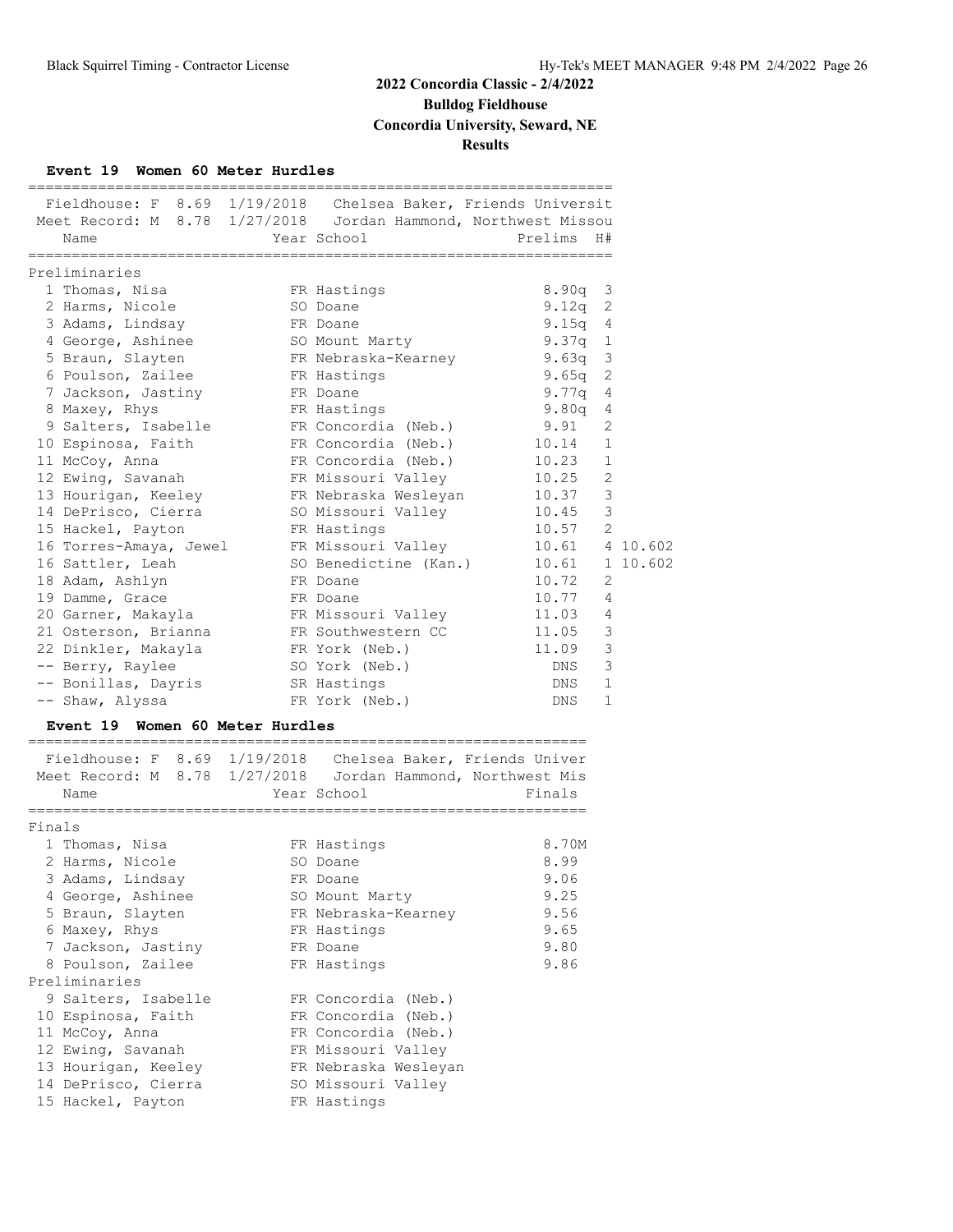**Bulldog Fieldhouse**

**Concordia University, Seward, NE**

#### **Results**

#### **....Event 19 Women 60 Meter Hurdles**

| 16 Torres-Amaya, Jewel | FR Missouri Valley    |
|------------------------|-----------------------|
| 16 Sattler, Leah       | SO Benedictine (Kan.) |
| 18 Adam, Ashlyn        | FR Doane              |
| 19 Damme, Grace        | FR Doane              |
| 20 Garner, Makayla     | FR Missouri Valley    |
| 21 Osterson, Brianna   | FR Southwestern CC    |
| 22 Dinkler, Makayla    | FR York (Neb.)        |
| -- Berry, Raylee       | SO York (Neb.)        |
| -- Bonillas, Dayris    | SR Hastings           |
| -- Shaw, Alyssa        | FR York (Neb.)        |

#### **Event 20 Men 60 Meter Hurdles**

| Fieldhouse: F 8.00 1/19/2018 Jonathan Flight, Hastings Colleg<br>Meet Record: M 8.02 1/29/2011 Karl McFarlane, Chadron State<br>Name | Year School           | Prelims H# |                |         |
|--------------------------------------------------------------------------------------------------------------------------------------|-----------------------|------------|----------------|---------|
| 1 Turner, Zach                                                                                                                       | FR Doane              | 8.14a      | 2              |         |
| 2 George, Wilton                                                                                                                     | SO Briar Cliff        | 8.37q      | 4              |         |
| 3 Krejci, John                                                                                                                       | SO Doane              | 8.43q      | 1              |         |
| 4 Long, Jake                                                                                                                         | SR Doane              | 8.51q      | 4              |         |
| 5 Hammond, Logan                                                                                                                     | SR Doane              | $8.54$ q   | 2              |         |
| 6 Vernet, Lohan                                                                                                                      | FR Missouri Valley    | 8.59q      | 3              |         |
| 7 Berry, Clayton                                                                                                                     | FR Doane              | 8.61q      | 2              |         |
| 8 Harrison, Lyndon SR Mount Marty                                                                                                    |                       | 8.71q      |                | 1 8.708 |
| 9 Fleming, Paxon                                                                                                                     | FR Briar Cliff        | 8.71       |                | 4 8.709 |
| 10 Arcos, David                                                                                                                      | SO Doane              | 8.73       | 3              |         |
| 11 Bertrand, Lane                                                                                                                    | SO Nebraska-Kearney   | 8.75       | 3              |         |
| 12 Etherton, Eli                                                                                                                     | SO Nebraska Wesleyan  | 8.77       | $\mathbf{1}$   |         |
| 13 Myers, Trystin                                                                                                                    | SO Nebraska Wesleyan  | 8.85       | 3              |         |
| 14 Johnson, Tanner                                                                                                                   | FR Nebraska Wesleyan  | 9.04       | $\mathbf{2}$   |         |
| 15 Ridder, Joe                                                                                                                       | FR Nebraska Wesleyan  | 9.08       | 3              |         |
| 16 Zimmerman, Mason                                                                                                                  | FR Doane              | 9.13       | $\mathbf 1$    |         |
| 17 Liegl, Jack                                                                                                                       | FR Nebraska Wesleyan  | 9.16       | $\mathbf{1}$   |         |
| 18 Marks, Anthony                                                                                                                    | FR Southwestern CC    | 9.22       | 3              |         |
| 19 Hartzler, Connor                                                                                                                  | FR Hastings           | 9.30       | $\overline{2}$ |         |
| 20 Koonce, Nathan                                                                                                                    | FR Missouri Valley    | 9.49       | $\overline{4}$ |         |
| 21 Pulliam, Mike                                                                                                                     | SO Doane              | 9.55       | $\overline{4}$ |         |
| 22 Bates, Alex                                                                                                                       | FR Southwestern CC    | 9.70       | $\mathbf{2}$   |         |
| 23 Jepson, Devin                                                                                                                     | FR Doane              | 9.89       | $\overline{2}$ |         |
| 24 Morris, Eli                                                                                                                       | FR Southwestern CC    | 10.06      | $\mathbf{1}$   |         |
| -- Poulson, Shawn                                                                                                                    | SO Hastings           | DNS        | 4              |         |
| -- Benson, Calvin                                                                                                                    | FR Benedictine (Kan.) | <b>DNS</b> | $\mathbf{1}$   |         |
| -- Nelson, Skyler                                                                                                                    | FR Nebraska-Kearney   | <b>DNS</b> | 4              |         |

#### **Event 20 Men 60 Meter Hurdles**

|                               |  | Fieldhouse: F 8.00 1/19/2018 | Jonathan Flight, Hastings Col |        |
|-------------------------------|--|------------------------------|-------------------------------|--------|
| Meet Record: M 8.02 1/29/2011 |  |                              | Karl McFarlane, Chadron State |        |
| Name                          |  |                              | Year School                   | Finals |
|                               |  |                              |                               |        |
| Finals                        |  |                              |                               |        |
| 1 Turner, Zach                |  |                              | FR Doane                      | 8.10   |
| 2 George, Wilton              |  |                              | SO Briar Cliff                | 8.13   |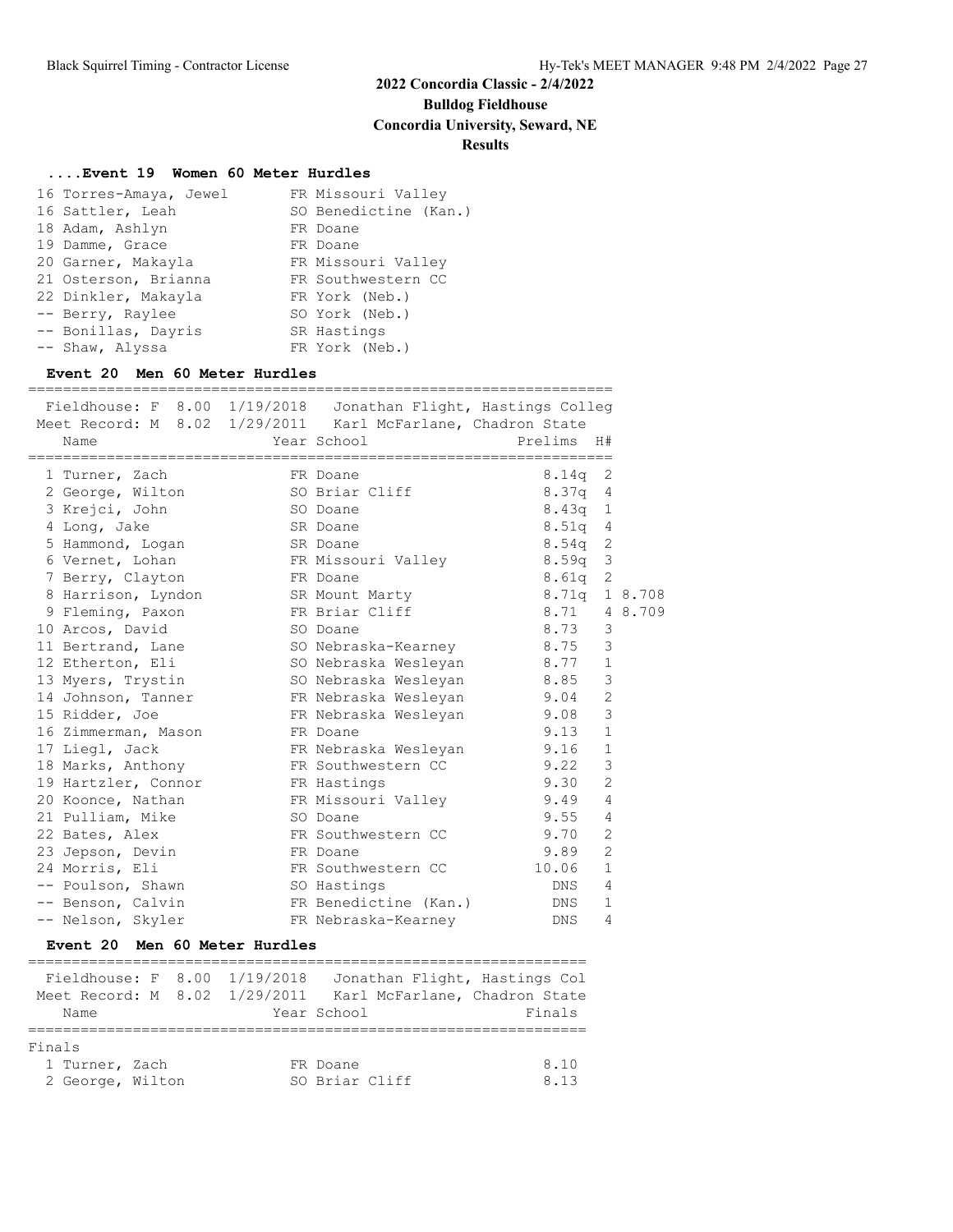## **Bulldog Fieldhouse**

## **Concordia University, Seward, NE**

#### **Results**

| Event 20 Men 60 Meter Hurdles                      |                                                                |                         |
|----------------------------------------------------|----------------------------------------------------------------|-------------------------|
| 3 Long, Jake                                       | 8.39<br>SR Doane                                               |                         |
| 4 Krejci, John                                     | 8.42<br>SO Doane                                               |                         |
| 5 Hammond, Logan                                   | 8.44<br>SR Doane                                               |                         |
| 6 Berry, Clayton                                   | 8.47<br>FR Doane                                               |                         |
| 7 Vernet, Lohan                                    | 8.54<br>FR Missouri Valley                                     |                         |
| 8 Harrison, Lyndon                                 | 8.69<br>SR Mount Marty                                         |                         |
| Preliminaries                                      |                                                                |                         |
| 9 Fleming, Paxon                                   | FR Briar Cliff                                                 |                         |
| 10 Arcos, David                                    | SO Doane                                                       |                         |
| 11 Bertrand, Lane                                  | SO Nebraska-Kearney                                            |                         |
| 12 Etherton, Eli                                   | SO Nebraska Wesleyan                                           |                         |
| 13 Myers, Trystin                                  | SO Nebraska Wesleyan                                           |                         |
| 14 Johnson, Tanner                                 | FR Nebraska Wesleyan                                           |                         |
| 15 Ridder, Joe                                     | FR Nebraska Wesleyan                                           |                         |
| 16 Zimmerman, Mason                                | FR Doane                                                       |                         |
| 17 Liegl, Jack                                     | FR Nebraska Wesleyan                                           |                         |
| 18 Marks, Anthony                                  | FR Southwestern CC                                             |                         |
| 19 Hartzler, Connor                                | FR Hastings                                                    |                         |
| 20 Koonce, Nathan                                  | FR Missouri Valley                                             |                         |
| 21 Pulliam, Mike                                   | SO Doane                                                       |                         |
| 22 Bates, Alex                                     | FR Southwestern CC                                             |                         |
| 23 Jepson, Devin                                   | FR Doane                                                       |                         |
| 24 Morris, Eli                                     | FR Southwestern CC                                             |                         |
| -- Poulson, Shawn                                  | SO Hastings                                                    |                         |
| -- Benson, Calvin                                  | FR Benedictine (Kan.)                                          |                         |
| -- Nelson, Skyler                                  | FR Nebraska-Kearney                                            |                         |
|                                                    |                                                                |                         |
| Event 21 Women 4x400 Meter Relay                   |                                                                |                         |
|                                                    |                                                                |                         |
|                                                    | Fieldhouse: F 3:54.08 2/12/2016  Doane College, Doane College  |                         |
|                                                    | Meet Record: M 3:55.94 2/1/2014 Northwest Missouri St, Northwe |                         |
|                                                    | H Manning, A Boyd, A Nibert, S Fender                          |                         |
| School                                             | Finals H#                                                      |                         |
|                                                    |                                                                |                         |
| Finals                                             |                                                                |                         |
| 1 Hastings 'A'                                     | 3:57.49<br>2                                                   |                         |
| 1) Pinkerton, Veronica FR                          | 2) Wilson, Julyah JR                                           |                         |
| 3) Tamayo, Lauren JR                               | 4) Thomas, Nisa FR                                             |                         |
| 59.007 (59.007)<br>2 Nebraska-Kearney 'A'          | $1:57.199$ (58.193) $2:59.272$ (1:02.073)<br>2<br>4:01.12      | $3:57.481$ (58.210)     |
|                                                    | 2) Roh, Rebekah JR                                             |                         |
| 1) Messbarger, Nicole FR<br>3) Stodden, Lindsey FR | 4) Carlson, Kyla FR                                            |                         |
| 59.862 (59.862)                                    | $1:59.001$ (59.139) 3:01.097 (1:02.096) 4:01.115 (1:00.019)    |                         |
| 3 Nebraska Wesleyan 'A'                            | 4:01.38<br>$\overline{\phantom{0}}^2$                          |                         |
| 1) Hilger, Isabella SO                             | 2) Koza, Alexa SO                                              |                         |
| 3) Larsen, Camryn SR                               | 4) Janzen, Reagan JR                                           |                         |
| 59.171 (59.171)                                    | $1:59.881$ $(1:00.710)$ $3:01.882$ $(1:02.001)$                | 4:01.375(59.494)        |
| 4 Doane 'A'                                        | 4:03.17<br>$\overline{\phantom{0}}^2$                          |                         |
| 1) Pingel, Annika JR                               | 2) Harms, Nicole SO                                            |                         |
| 3) Adams, Lindsay FR                               | 4) Bothwell, Isabel SO                                         |                         |
| $1:01.157$ $(1:01.157)$                            | $2:00.864$ (59.707) $3:01.401$ (1:00.537)                      | $4:03.170$ $(1:01.770)$ |
| 5 Missouri Valley 'A'<br>1) Thompson, Shu'ron SO   | 4:21.50<br>$\mathbf{1}$<br>2) Loot, Arianna FR                 |                         |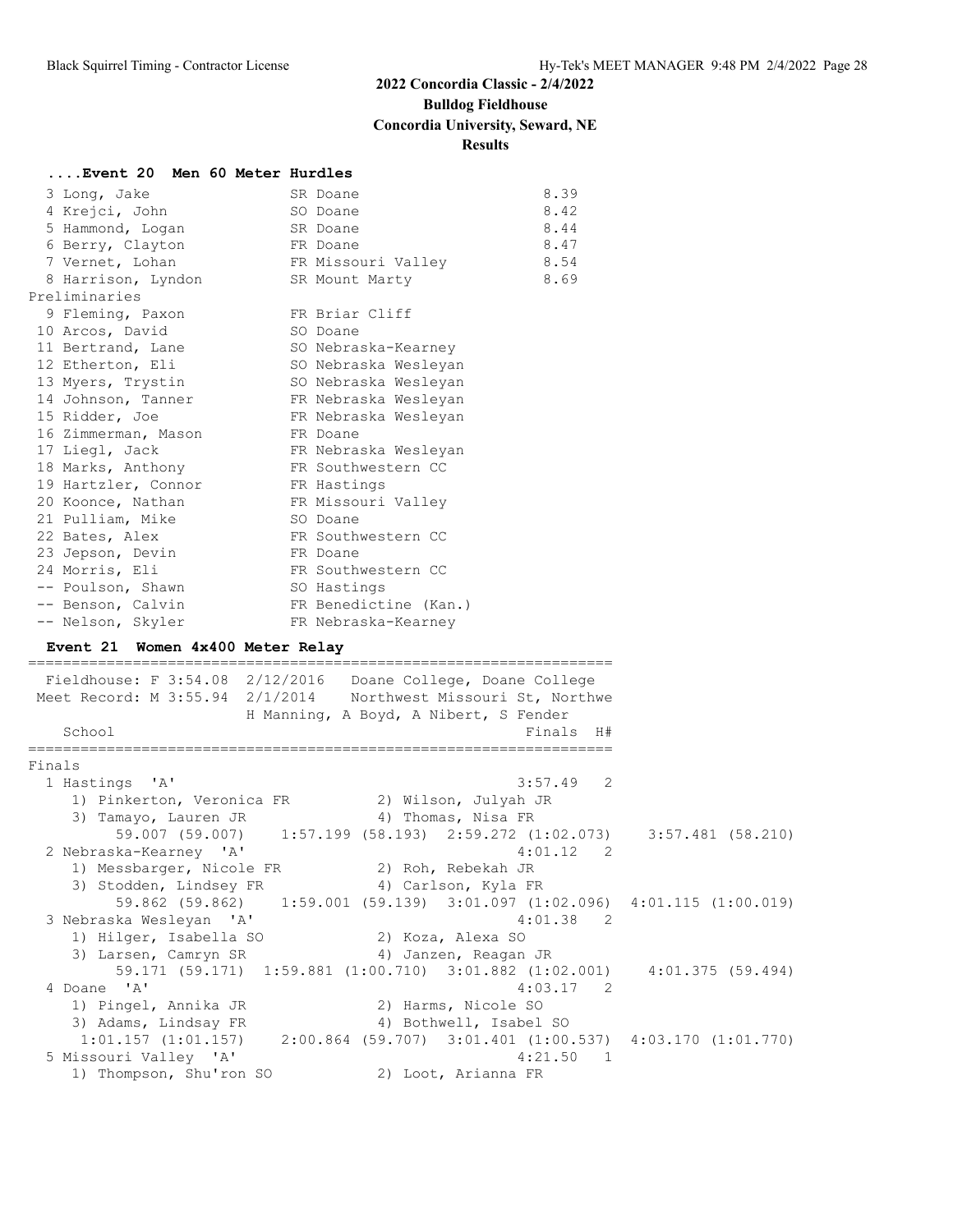**Bulldog Fieldhouse**

**Concordia University, Seward, NE**

#### **Results**

#### **....Event 21 Women 4x400 Meter Relay**

3) Ewing, Savanah FR 4) Watts, Jane FR 1:05.827 (1:05.827) 2:11.436 (1:05.610) 3:15.309 (1:03.874) 4:21.493 (1:06.184) 6 Doane 'B' 4:24.67 1 1) Walters, Rachel SO 1) Walters, Rachel SO (2) Siefken, Lauren FR<br>3) Rice, Rylee FR (4) Zoubek, Jacee FR 1:04.883 (1:04.883) 2:10.013 (1:05.130) 3:19.003 (1:08.990) 4:24.662 (1:05.660) 7 Mount Marty 'A' 31 (2012) 7 Mount Marty 'A' 4:46.68 1 1) Fischer, Jordyn FR 2) Johnson, Emily FR 3) Trainor, Kiah SO 4) Eisenhauer, Bree SO 1:09.259 (1:09.259) 2:16.851 (1:07.592) 3:29.605 (1:12.755) 4:46.672 (1:17.067) -- Nebraska Wesleyan 'B' DNF 1 1) Dalton, Ellen SO 2) Thomas, Gabby SO 3) Koza, Reagan SO 4) Marsh, McKenna SO 1:05.036 (1:05.036) 2:07.455 (1:02.420) 3:14.102 (1:06.647) -- Benedictine (Kan.) 'A' DNS 2 1) Leisegang, Susannah FR 2) Love, Cayna FR 3) Sattler, Leah SO 4) Goebel, Alaina SO

#### **Event 22 Men 4x400 Meter Relay**

=================================================================== Fieldhouse: F 3:17.85 1/19/2019 MidAmerica Nazarene, MidAmeric Meet Record: M 3:19.63 1/30/2020 McPherson College, McPherson C A. Heisser, X. Taylor, C. Grabast, T. Collins School **Finals** H# =================================================================== 1 Mount Marty 'A' 3:17.27F 3 1) Breckenridge, Donovan FR 2) Simons, Nathan JR 3) Van Hemert, Jesse SO 4) Paul, Paul SR 49.633 (49.633) 1:39.415 (49.782) 2:27.862 (48.447) 3:17.266 (49.405) 2 Doane 'A' 3:20.75 3 1) Vincent, Christopher FR 2) Hammond, Logan SR 3) Tasler, Jordan SO 4) Turner, Zach FR 50.764 (50.764) 1:40.817 (50.053) 2:31.414 (50.598) 3:20.742 (49.328) 3 Nebraska Wesleyan 'A' 3:20.78 3 1) Dickinson, Kyle JR 2) Christenson, Ben JR 3) Anderson, Gabe SO 4) Lenners, Garrett SO 49.680 (49.680) 1:40.463 (50.784) 2:30.454 (49.991) 3:20.771 (50.317) 4 Concordia (Neb.) 'A' 3:23.31 3 1) Kleckner, Cade FR 2) Jennings, Jacob FR 3) Ross, Xavier JR 4) Cooke, Mark JR 51.633 (51.633) 1:42.133 (50.500) 2:31.925 (49.793) 3:23.310 (51.385) 5 Doane 'B' 3:28.13 2 1) Long, Jake SR 2) Mahoney, Andrew FR 3) Reckling, Carter FR 4) Moore, Jadae FR 52.971 (52.971) 1:44.458 (51.488) 2:36.613 (52.155) 3:28.128 (51.515) 6 Nebraska Wesleyan 'B' 3:28.63 2 1) Vrtiska, Rudy JR 2) Schmidt, Ethan SO 3) Nauert, Austin FR 4) Taubenheim, Tyler JR 52.493 (52.493) 1:43.996 (51.503) 2:36.321 (52.325) 3:28.629 (52.309) 7 Nebraska-Kearney 'A' 3:32.65 2 1) Brass, Brock FR 2) Eckhardt, Landon FR 3) Bertrand, Lane SO 4) Louviere, Masen SO 53.098 (53.098) 1:44.833 (51.735) 2:37.218 (52.385) 3:32.648 (55.431) 8 Doane 'C' 3:32.90 1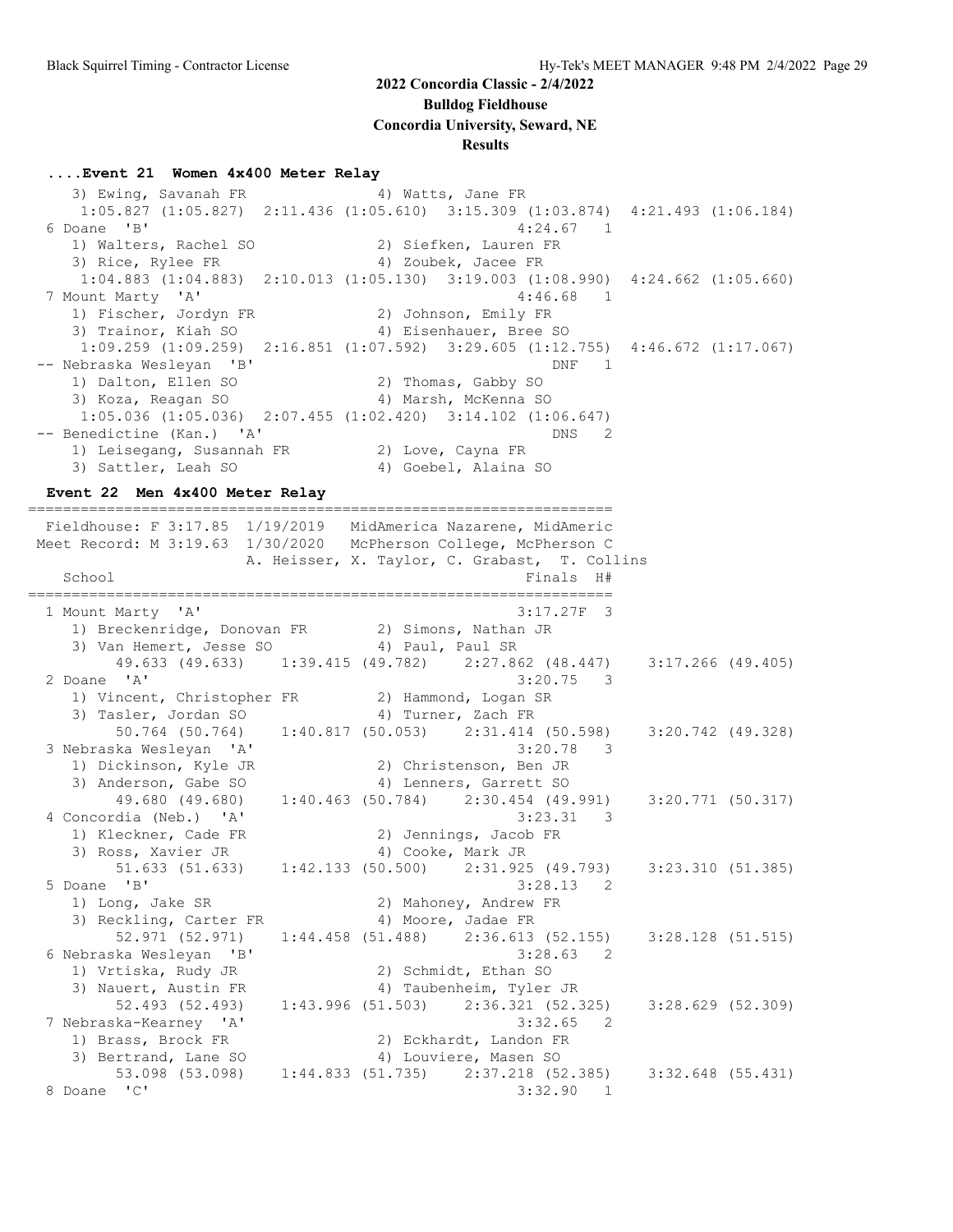**Bulldog Fieldhouse**

**Concordia University, Seward, NE**

#### **Results**

#### **....Event 22 Men 4x400 Meter Relay**

1) Dockweiler, Kalen SO 30 2) Ebert, Trace SO 3) Evans, Ryan FR 4) Wheelock, Aidan SO 52.394 (52.394) 1:44.711 (52.317) 2:38.521 (53.811) 3:32.897 (54.376) 9 Concordia (Neb.) 'B' 3:34.05 2 1) Lammers, Grant JR 2) Menke, Maccoy SO 3) Powers, Connor FR 4) Freiberg, Marc SO 53.266 (53.266) 1:46.013 (52.747) 2:39.737 (53.725) 3:34.045 (54.309) 10 Missouri Valley 'A' 1) Celiento, Lorenzo SO 2) Maynard, Jack FR 3) Kellerman, Khobi SO 4) Strong Jr., Clarence FR 55.027 (55.027) 1:49.749 (54.722) 2:42.428 (52.680) 3:34.313 (51.885) 11 Mount Marty 'B' 3:35.71 2 1) Kropuenske, Nathaniel SO 2) Vidas, Liam FR 3) Ideker, Caden JR 4) Schlunsen, Mason SR 54.128 (54.128) 1:48.036 (53.908) 2:43.066 (55.030) 3:35.710 (52.645) 12 Nebraska Wesleyan 'C' 3:39.37 1 1) Kenney, Javier SO 2) Coulter, Mason JR 3) Johnson, Tanner FR 4) Bolke, Max SO 53.768 (53.768) 1:47.715 (53.947) 2:43.600 (55.885) 3:39.366 (55.767) 13 Southwestern CC 'A' 3:53.40 1 1) Norton, Robert FR 2) Schroeder, Conrad FR 3) Stafford, Clayton FR 4) Morris, Eli FR 1:02.719 (1:02.719) 2:06.041 (1:03.322) 3:01.793 (55.753) 3:53.398 (51.605) 14 Southwestern CC 'B' 3:54.18 1 1) Fofana, Ahmed FR 2) Bates, Alex FR 3) Koppa, Connor FR 4) French, Jacob FR 57.906 (57.906) 1:58.375 (1:00.469) 2:57.325 (58.950) 3:54.171 (56.847) -- Nebraska-Kearney 'B' DNF 1 1) Spangler, Colby FR 2) Armatys, William FR 3) Nelson, Skyler FR 4) Jonas, Tanner FR 55.636 (55.636) 1:52.980 (57.344) 2:52.001 (59.021) -- Benedictine (Kan.) 'A' DNS 3 1) Merrifield, Alex SR 2) Benson, Calvin FR 3) Rawicki, Joseph JR 4) Caplinger, Blue FR **Event 25 Women 4x800 Meter Relay** ================================================================ Fieldhouse: F 9:29.84 2/21/2015 Concordia University, Conc M. Vlasin, R. Janzen, E. Schroeder, T. Elbert Meet Record: M 12:11.28 School Finals ================================================================ 1 Friends 'A' 9:34.32M 1) Giles, Caroline SO 2) Gurrola, Aileen SR

3) Warren, Kourtney FR 4) Donley, Aubry SO 2:22.913 (2:22.913) 4:43.745 (2:20.833) 7:14.064 (2:30.320) 9:34.313 (2:20.250) 2 Hastings 'A' 9:35.61M 1) Pinkerton, Veronica FR 2) Tamayo, Lauren JR 3) Gerken, Madison FR 4) Golus, Jilee FR 2:18.824 (2:18.824) 4:46.293 (2:27.469) 7:07.588 (2:21.296) 9:35.601 (2:28.013) 3 Benedictine (Kan.) 'A' 9:45.63M 1) Zarybnicky, Claire SR 2) Cobo, Caroline JR 3) Wurtenberger, Ashley SR 4) Smith, Tatiana JR 2:27.223 (2:27.223) 4:52.841 (2:25.619) 7:19.143 (2:26.303) 9:45.628 (2:26.485)

-- Bellevue 'A' DNS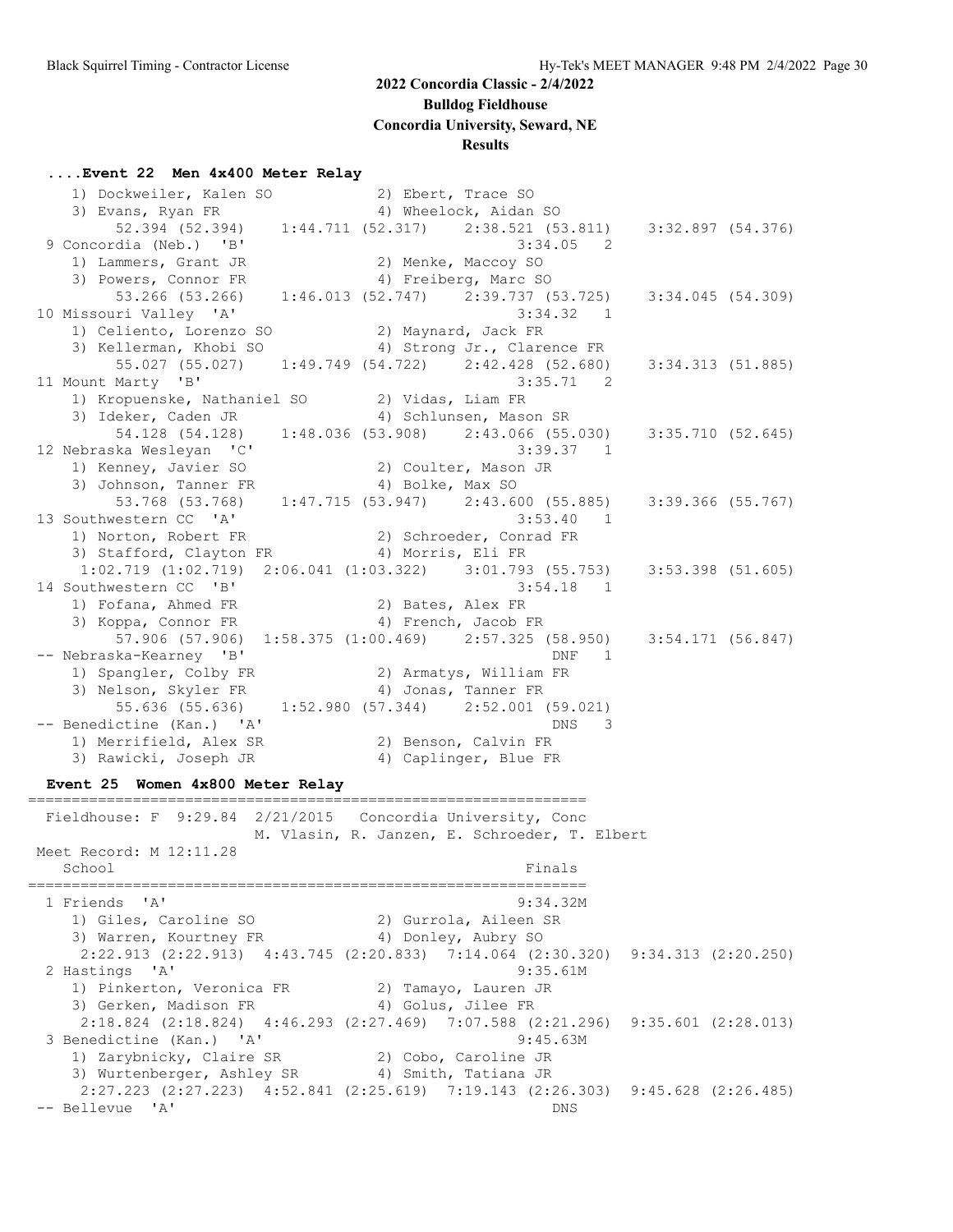**Bulldog Fieldhouse**

**Concordia University, Seward, NE**

#### **Results**

| Event 25 Women 4x800 Meter Relay |  |  |  |  |  |
|----------------------------------|--|--|--|--|--|
|----------------------------------|--|--|--|--|--|

| 1) Feig, Caroline SO |  | 2) Felten, Sarah FR   |  |
|----------------------|--|-----------------------|--|
| 3) Russo, Olivia JR  |  | 4) Hayden, Lorelei SO |  |

#### **Event 26 Men 4x800 Meter Relay**

================================================================ Fieldhouse: F 7:50.56 2/21/2015 Northwestern, Northwestern S. Giddings, R. Weitgenant, H. Epp, K. Anderson Meet Record: M 10:12.14 School Finals ================================================================ 1 Benedictine (Kan.) 'A' 7:54.76M 1) Mannella, David SO 2) Donovan, Colin SR 3) Cozzi, Avery FR 4) Rogge, Daniel SO 1:55.856 (1:55.856) 3:55.022 (1:59.166) 5:56.447 (2:01.425) 7:54.752 (1:58.306) 2 Friends 'A' 7:56.37M 1) Bolton, Josiah SO 2) Anglemyer, Logan SO 3) Terrell, Aaron FR 4) Jacobson, Eli FR 1:59.674 (1:59.674) 3:57.836 (1:58.162) 5:59.584 (2:01.749) 7:56.366 (1:56.782) 3 Concordia (Neb.) 'A' 8:03.01M 1) Rohde, Calvin FR 2) Sesna, Camden SO 3) Plante, Sam FR 4) Hayden, Charlie FR 1:58.111 (1:58.111) 3:57.760 (1:59.650) 5:55.402 (1:57.643) 8:03.006 (2:07.604)

#### **Event 27 Women High Jump**

==========================================================================

| Fieldhouse: F 1.73m  2/12/2011  Katie Moeller, Hastings College<br>Meet Record: M 1.69m 2/1/2014 Gabriela Saravia, Fort Hays St<br>Name | Year School Finals<br>------------ |                    |
|-----------------------------------------------------------------------------------------------------------------------------------------|------------------------------------|--------------------|
| 1 Everitt, Abby FR Nebraska-Kearney 1.60m 5-03.00                                                                                       |                                    |                    |
| 1.40 1.45 1.50 1.55 1.60 1.65                                                                                                           |                                    |                    |
| P P P O O XXX                                                                                                                           |                                    |                    |
| 2 Theiler, Sarah FR Doane                                                                                                               |                                    | $1.55m$ $5-01.00$  |
| 1.40 1.45 1.50 1.55 1.60<br>P P P O XXX                                                                                                 |                                    |                    |
| 2 Souerdyke, Chloe FR Nebraska-Kearney                                                                                                  |                                    | $1.55m$ $5-01.00$  |
| 1.40 1.45 1.50 1.55 1.60                                                                                                                |                                    |                    |
| P P O O XXX                                                                                                                             |                                    |                    |
| 4 Blackstone, Madison SO Doane                                                                                                          |                                    | $J1.55m$ $5-01.00$ |
| 1.40 1.45 1.50 1.55 1.60                                                                                                                |                                    |                    |
| P P O XO XXX                                                                                                                            |                                    |                    |
| 5 Watson, Isabelle SR Doane                                                                                                             |                                    | $1.50m$ $4-11.00$  |
| 1.40 1.45 1.50 1.55                                                                                                                     |                                    |                    |
| P P O XXX                                                                                                                               |                                    | J1.50m 4-11.00     |
| 6 Harrison, Cammie FR Doane<br>1.40 1.45 1.50 1.55                                                                                      |                                    |                    |
| XOXXO OXXX                                                                                                                              |                                    |                    |
| 7 Reimer, Grace                                                                                                                         | FR Concordia (Neb.) J1.50m 4-11.00 |                    |
| 1.40 1.45 1.50 1.55                                                                                                                     |                                    |                    |
| POXOXXX                                                                                                                                 |                                    |                    |
| 8 Espinosa, Faith FR Concordia (Neb.) 1.45m 4-09.00                                                                                     |                                    |                    |
| 1.40 1.45 1.50                                                                                                                          |                                    |                    |
| O O XXX                                                                                                                                 |                                    |                    |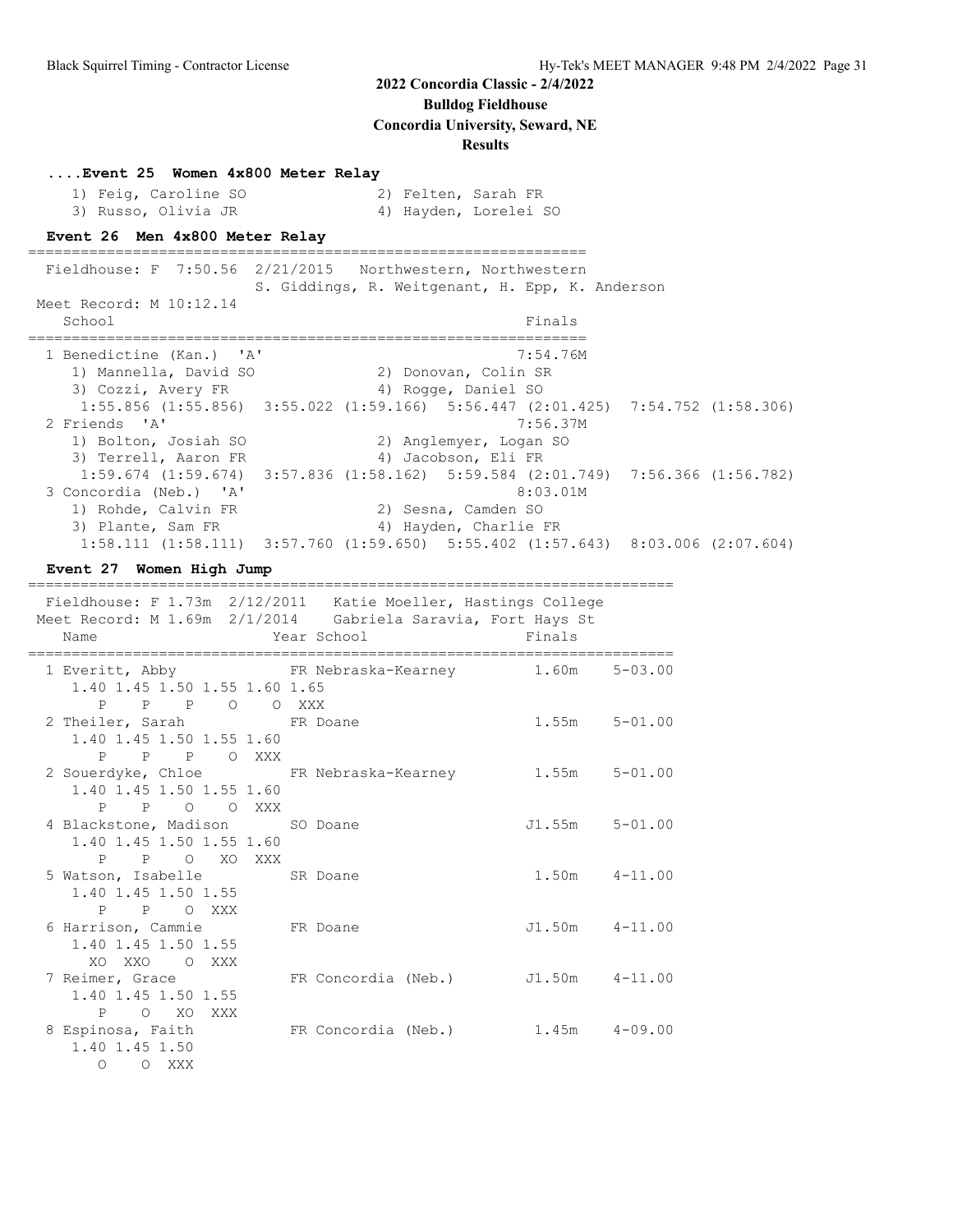**Bulldog Fieldhouse**

**Concordia University, Seward, NE**

#### **Results**

| Event 27 Women High Jump   |  |  |
|----------------------------|--|--|
| $0 \text{ Ma}$ gan Usathan |  |  |

| 9 Maier, Heather<br>1.40 1.45 1.50<br>XO.<br>O XXX               | JR Mount Marty      | J1.45m 4-09.00 |                   |
|------------------------------------------------------------------|---------------------|----------------|-------------------|
| 10 Omodayo, Florence<br>1.40 1.45<br>O XXX                       | FR Southwestern CC  |                | $1.40m$ $4-07.00$ |
| 10 Martinsen, Kaylee<br>1.40 1.45<br>O XXX                       | SO Doane            |                | $1.40m$ $4-07.00$ |
| 10 Miller, Chloe<br>1.40 1.45<br>O XXX                           | FR St. Mary (Neb.)  |                | $1.40m$ $4-07.00$ |
| 13 Osterson, Brianna<br>1.40 1.45<br>XO XXX                      | FR Southwestern CC  | J1.40m 4-07.00 |                   |
| -- Dinkler, Makayla<br>1.40<br>XXX                               | FR York (Neb.)      | NH             |                   |
| -- Maxey, Rhys<br>1.40<br>XXX X                                  | FR Hastings         | NH             |                   |
| -- Henson, Isabel<br>1.40 1.45<br>P XXX                          | SO Doane            | NH             |                   |
| -- Staab, Brooklyn<br>1.40 1.45 1.50<br>$\mathbf{P}$<br>P<br>XXX | FR Nebraska-Kearney | NH             |                   |

#### **Event 28 Men High Jump**

========================================================================== Fieldhouse: F 2.20m 2/12/2015 Emanuel Durden, Cloud County CC Meet Record: M 2.15m 1/29/2017 Dakarai Hightower, Doane University Name Year School Finals ========================================================================== 1 Reckling, Carter FR Doane 1.96m 6-05.00 1.76 1.81 1.86 1.91 1.96 2.01 2.06 P P P XO O P XXX 2 Bills, Trevor FR Nebraska-Kearney J1.96m 6-05.00 1.76 1.81 1.86 1.91 1.96 2.01 P P P XXO O XXX FR Nebraska Wesleyan 1.91m 6-03.25 1.76 1.81 1.86 1.91 1.96 P P XO XO XXX<br>4 Starr, Dylan FR Doane J1.91m 6-03.25 1.76 1.81 1.86 1.91 1.96 P P P XXO XXX 4 Harbols, Richard FR Nebraska-Kearney J1.91m 6-03.25 1.76 1.81 1.86 1.91 1.96 P P O XXO XXX 6 Glines, Jacob FR Concordia (Neb.) J1.91m 6-03.25 1.76 1.81 1.86 1.91 1.96 P O XO XXO XXX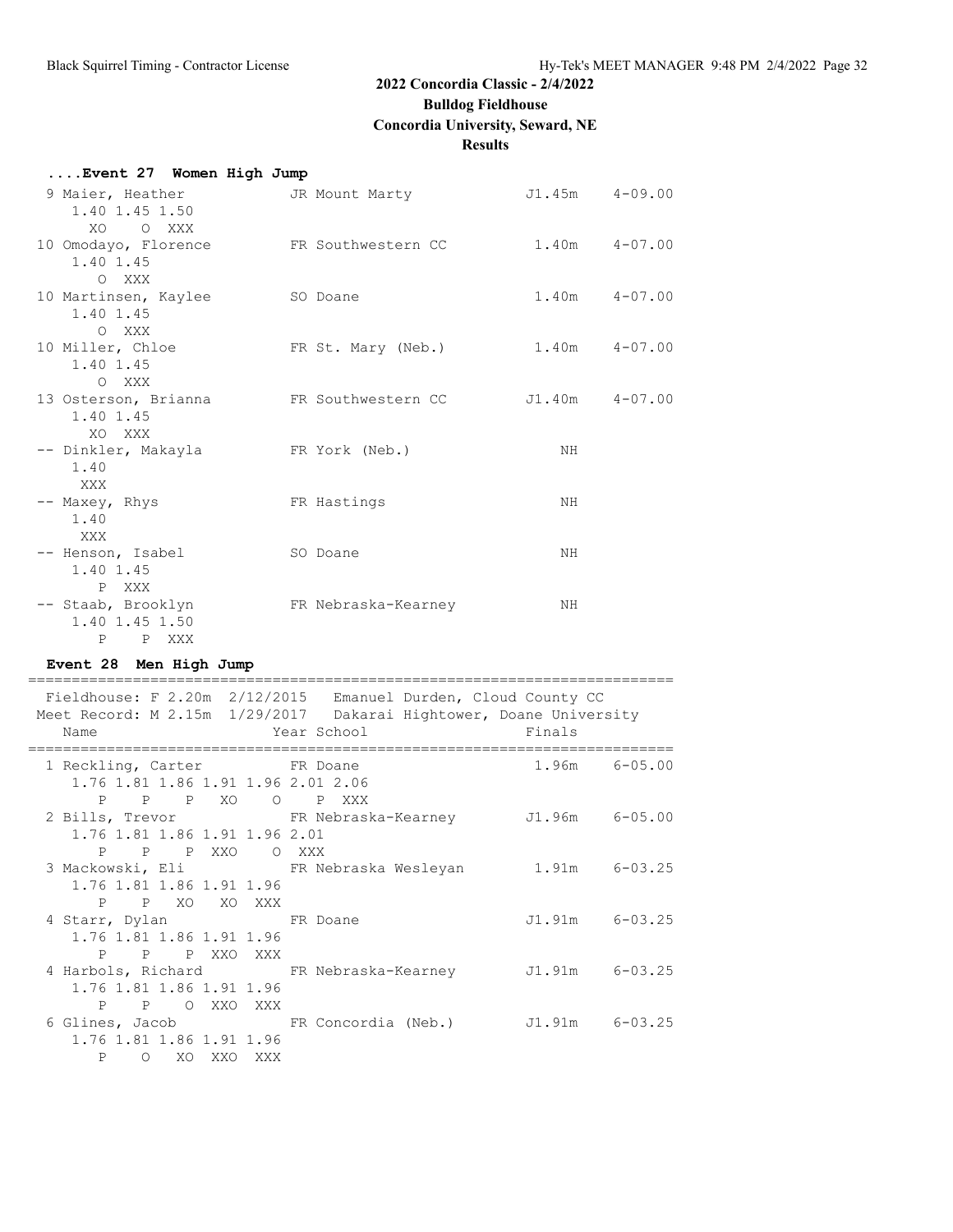**Bulldog Fieldhouse**

**Concordia University, Seward, NE**

#### **Results**

| Event 28 Men High Jump |  |  |
|------------------------|--|--|
|                        |  |  |

| 7 Kastanek, Blake<br>1.76 1.81 1.86 1.91                  | JR Doane                          | 1.86m  | $6 - 01.25$ |
|-----------------------------------------------------------|-----------------------------------|--------|-------------|
| P O XXO XXX<br>8 Frank, Jayson<br>1.76 1.81 1.86          | FR Concordia (Neb.) 1.81m 5-11.25 |        |             |
| P O XXX<br>9 Jepson, Devin<br>1.76 1.81 1.86<br>XXO O XXX | FR Doane                          | J1.81m | $5 - 11.25$ |
| 10 Axiotes, Zack<br>1.76 1.81 1.86<br>O XXO XXX           | FR Concordia (Neb.) J1.81m        |        | $5 - 11.25$ |
| -- Creech, Brady<br>1.76 1.81 1.86<br>P P XXX             | FR Hastings                       | NH     |             |
| -- Hartzler, Connor<br>1.76<br><b>XXX</b>                 | FR Hastings                       | NH     |             |
| -- Berggren, Aiden<br>1.76<br>XXX                         | FR Nebraska Wesleyan              | NH     |             |
| -- Murray, Sean<br>1.76<br>XXX                            | SO Doane                          | NH.    |             |
| -- Gentry, Zack<br>1.76<br>XXX                            | JR Concordia (Neb.)               | NH     |             |
| -- Burtin, Emmanuel<br>1.76<br>XXX                        | FR Doane                          | NH     |             |
| -- Bietz, Logan<br>1.76<br>XXX                            | FR Doane                          | NH     |             |
| -- Anderson, Damond SR Briar Cliff                        |                                   | DNS    |             |

#### **Event 29 Women Pole Vault**

| Fieldhouse: F 4.08m 2/5/2021 Josie Puelz, Concordia University<br>Meet Record: M 4.08m 2/5/2021 Josie Puelz, Concordia University |                |                                                                  |              |         |             |          |                           |  |       |        |                                                        |
|-----------------------------------------------------------------------------------------------------------------------------------|----------------|------------------------------------------------------------------|--------------|---------|-------------|----------|---------------------------|--|-------|--------|--------------------------------------------------------|
| Name                                                                                                                              |                |                                                                  |              |         | Year School |          |                           |  |       | Finals |                                                        |
| 1 Mapson, Erin                                                                                                                    |                |                                                                  |              |         |             |          |                           |  |       |        | JR Concordia (Neb.) 3.90m 12-09.50                     |
|                                                                                                                                   |                | 2.52 2.67 2.82 2.97 3.12 3.27 3.42 3.52 3.62 3.72 3.82 3.90 4.00 |              |         |             |          |                           |  |       |        |                                                        |
| P                                                                                                                                 | P              | $\mathbf{P}$                                                     |              |         |             |          | P P P P O P               |  | O XXO |        | O XXX                                                  |
| 2 Puelz, Josie                                                                                                                    |                |                                                                  |              |         |             |          | SO Concordia (Neb.) 3.72m |  |       |        | $12 - 02.50$                                           |
|                                                                                                                                   |                | 2.52 2.67 2.82 2.97 3.12 3.27 3.42 3.52 3.62 3.72 3.82           |              |         |             |          |                           |  |       |        |                                                        |
| P                                                                                                                                 | $\overline{P}$ |                                                                  |              |         |             |          | PPPPPPPP                  |  | O XXX |        |                                                        |
|                                                                                                                                   |                |                                                                  |              |         |             |          |                           |  |       |        | 3 Oborny, Gabrielle FR Nebraska-Kearney 3.42m 11-02.50 |
|                                                                                                                                   |                | 2.52 2.67 2.82 2.97 3.12 3.27 3.42 3.52 3.62                     |              |         |             |          |                           |  |       |        |                                                        |
| P                                                                                                                                 |                | PPPPPXO OPXXX                                                    |              |         |             |          |                           |  |       |        |                                                        |
| 4 Schemper, Samantha FR Nebraska-Kearney                                                                                          |                |                                                                  |              |         |             |          |                           |  |       |        | $J3.42m$ $11-02.50$                                    |
|                                                                                                                                   |                | 2.52 2.67 2.82 2.97 3.12 3.27 3.42 3.52                          |              |         |             |          |                           |  |       |        |                                                        |
| $\mathbf{P}$                                                                                                                      | P              | $\mathbf{P}$                                                     | $\mathbf{P}$ | $\circ$ | XXO         | $\Omega$ | XXX                       |  |       |        |                                                        |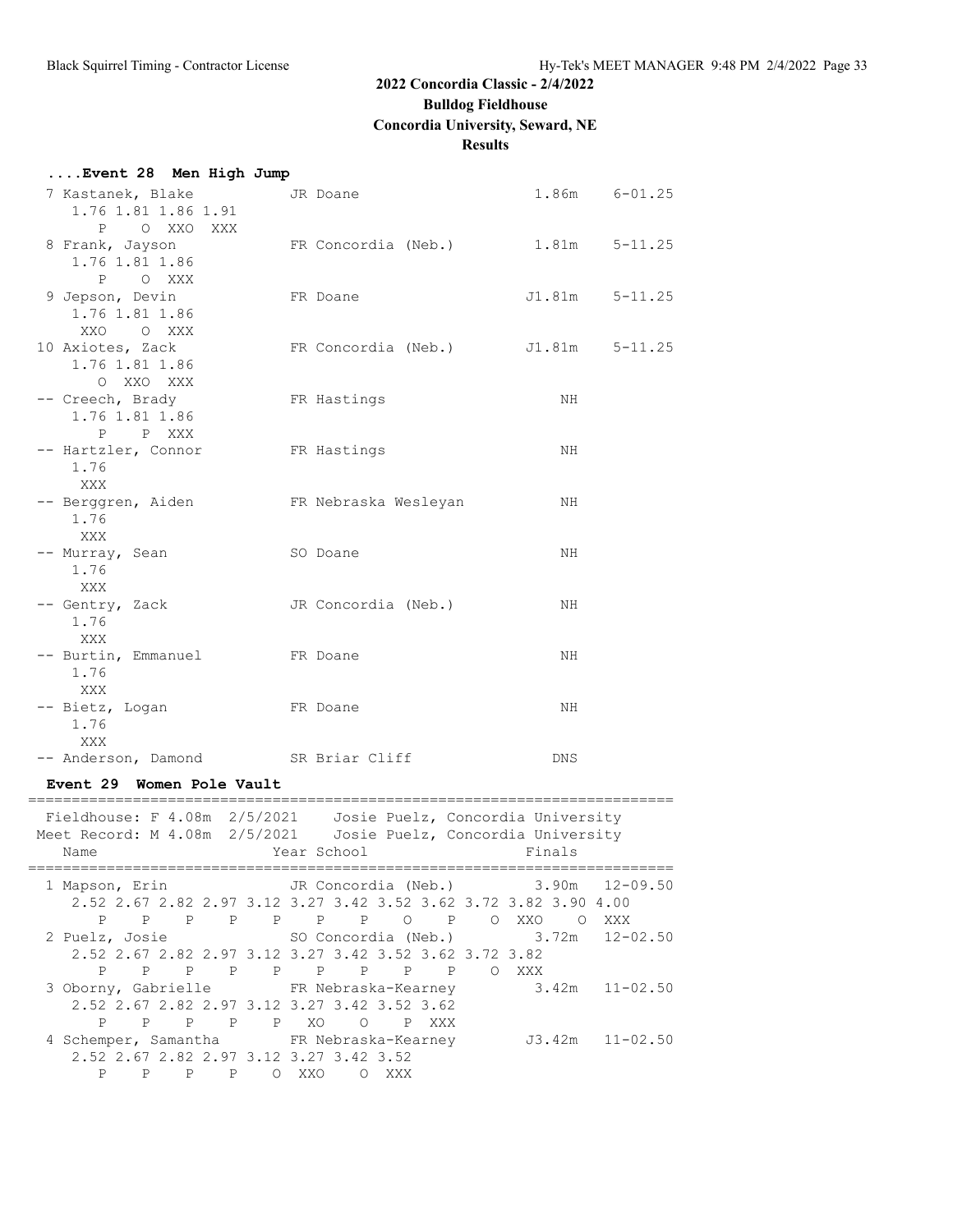**Bulldog Fieldhouse**

**Concordia University, Seward, NE**

#### **Results**

#### **....Event 29 Women Pole Vault**

| 2.52 2.67 2.82 2.97 3.12 3.27 3.42                                            | 5 Lam, Lilyan KR Nebraska-Kearney 3.27m 10-08.75                               |                 |                    |
|-------------------------------------------------------------------------------|--------------------------------------------------------------------------------|-----------------|--------------------|
| P P P O O O XXX                                                               |                                                                                |                 |                    |
|                                                                               | 6 Reichert, Sydney FR Concordia (Neb.) J3.27m 10-08.75                         |                 |                    |
| 2.52 2.67 2.82 2.97 3.12 3.27 3.42                                            |                                                                                |                 |                    |
| P P P P O XXO XXX                                                             |                                                                                |                 |                    |
| 7 Rippen, Gracie Gassell JR Mount Marty<br>2.52 2.67 2.82 2.97 3.12 3.27 3.42 |                                                                                | J3.27m 10-08.75 |                    |
| P P P O XXO XXO XXX                                                           |                                                                                |                 |                    |
| 8 Knapp, Samantha FR Doane                                                    |                                                                                |                 | $3.12m$ $10-02.75$ |
| 2.52 2.67 2.82 2.97 3.12 3.27                                                 |                                                                                |                 |                    |
| P P P O XO XXX                                                                |                                                                                |                 |                    |
| 8 Thee, Courtney                                                              | SO Nebraska-Kearney 3.12m 10-02.75                                             |                 |                    |
| 2.52 2.67 2.82 2.97 3.12 3.27                                                 |                                                                                |                 |                    |
| P P P O XO XXX                                                                |                                                                                |                 |                    |
|                                                                               | 10 Druse, Emily                 SO Nebraska Wesleyan         2.97m     9-09.00 |                 |                    |
| 2.52 2.67 2.82 2.97 3.12                                                      |                                                                                |                 |                    |
| P O O O XXX                                                                   |                                                                                |                 |                    |
|                                                                               | 10 Boggs, Erin Mark FR Concordia (Neb.) 2.97m 9-09.00                          |                 |                    |
| 2.52 2.67 2.82 2.97 3.12                                                      |                                                                                |                 |                    |
| O O O O XXX                                                                   |                                                                                |                 |                    |
|                                                                               | 12 Shay, Abby             FR Concordia (Neb.)       J2.97m     9-09.00         |                 |                    |
| 2.52 2.67 2.82 2.97 3.12                                                      |                                                                                |                 |                    |
| P P XO XXO XXX                                                                |                                                                                |                 |                    |
| 13 Everhart, Nicole FR Doane                                                  |                                                                                |                 | $2.82m$ $9-03.00$  |
| 2.52 2.67 2.82 2.97                                                           |                                                                                |                 |                    |
| XO O O XXP                                                                    |                                                                                |                 |                    |
| 14 Deines, Grace FR Doane                                                     |                                                                                |                 | $J2.82m$ $9-03.00$ |
| 2.52 2.67 2.82 2.97                                                           |                                                                                |                 |                    |
| P OXXOXXX                                                                     |                                                                                |                 |                    |
|                                                                               | 15 VanBuskirk, Ellee FR Concordia (Neb.) 2.67m 8-09.00                         |                 |                    |
| 2.52 2.67 2.82                                                                |                                                                                |                 |                    |
| P OXXX                                                                        |                                                                                |                 |                    |
| 15 Kessler, Cassie                                                            | FR Doane                                                                       |                 | $2.67m$ $8-09.00$  |
| 2.52 2.67 2.82                                                                |                                                                                |                 |                    |
| O O XXX                                                                       |                                                                                |                 |                    |
| 15 Carr, Sadie                                                                | JR York (Neb.)                                                                 |                 | $2.67m$ $8-09.00$  |
| 2.52 2.67 2.82                                                                |                                                                                |                 |                    |
| O O XXX                                                                       |                                                                                |                 |                    |
| -- Mannel, Victoria                                                           | FR Doane                                                                       | NH              |                    |
| 2.52                                                                          |                                                                                |                 |                    |
| XXX                                                                           |                                                                                |                 |                    |
| -- Herbert, Amelia<br>2.52                                                    | FR Nebraska Wesleyan                                                           | ΝH              |                    |
| XXX                                                                           |                                                                                |                 |                    |
| -- Cummings, Amira                                                            | FR Concordia (Neb.)                                                            | SCR             |                    |
|                                                                               |                                                                                |                 |                    |
| Event 30 Men Pole Vault                                                       |                                                                                |                 |                    |
|                                                                               | Fieldhouse: F 5.40m 1/30/2020 Tyce Hruza, Doane College                        |                 |                    |
|                                                                               | Meet Record: M 5.40m 1/30/2020 Tyce Hruza, Doane College                       |                 |                    |
| Name                                                                          | Year School                                                                    | Finals          |                    |

==========================================================================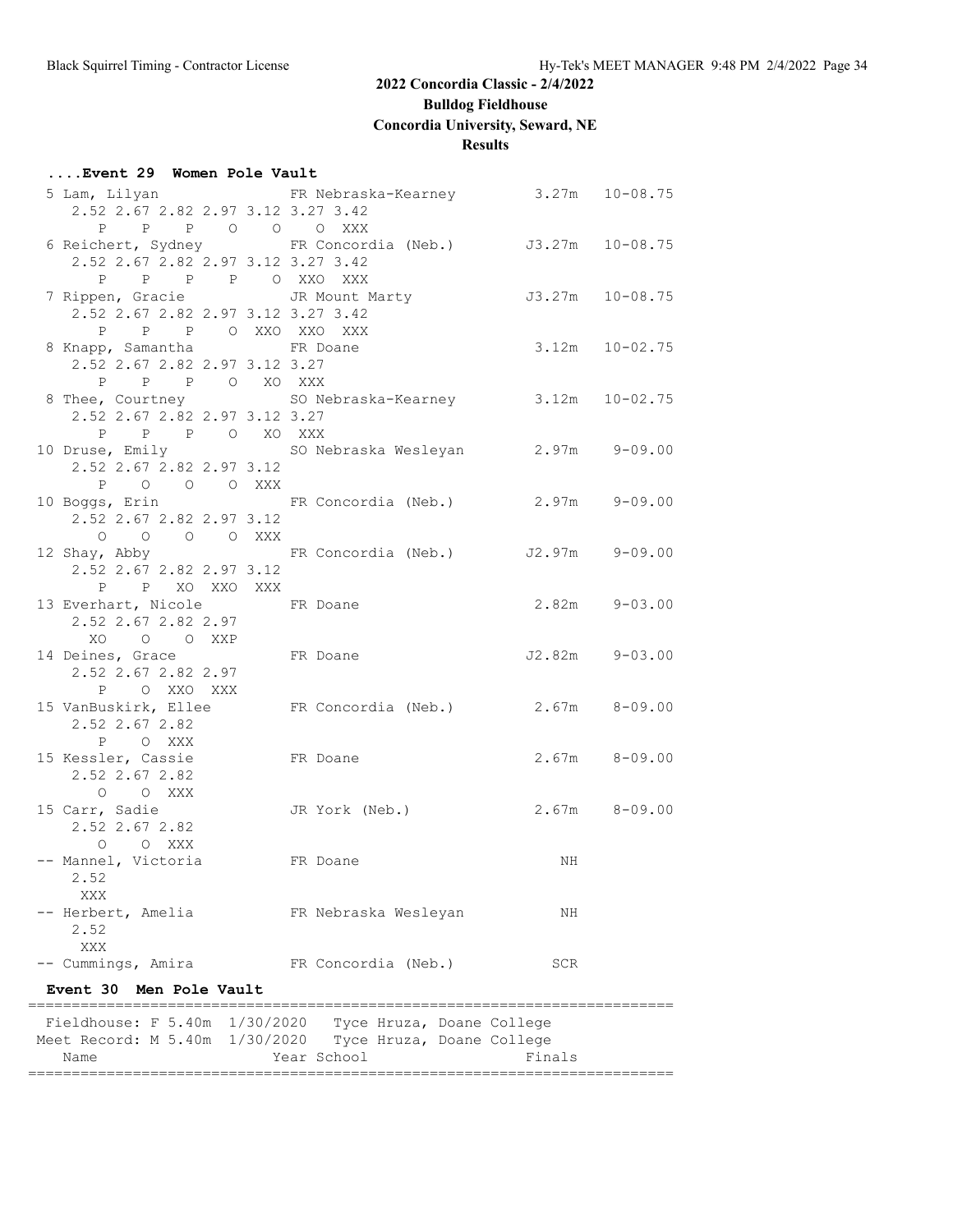**Bulldog Fieldhouse**

#### **Concordia University, Seward, NE**

#### **Results**

#### **....Event 30 Men Pole Vault**

|                                                                                |   | 1 Spencer, Justin JR Nebraska-Kearney 4.65m 15-03.00<br>3.45 3.60 3.75 3.90 4.05 4.20 4.35 4.50 4.65 4.75 |                 |    |
|--------------------------------------------------------------------------------|---|-----------------------------------------------------------------------------------------------------------|-----------------|----|
|                                                                                |   | P P P P P P XXO XO O XXX                                                                                  |                 |    |
|                                                                                |   | 2 Homan, Alex FR Nebraska-Kearney J4.65m 15-03.00                                                         |                 |    |
|                                                                                |   | 3.45 3.60 3.75 3.90 4.05 4.20 4.35 4.50 4.65 4.75                                                         |                 |    |
|                                                                                |   |                                                                                                           |                 |    |
|                                                                                |   | 3 Banks, Kyler JR Nebraska-Kearney                                                                        | J4.65m 15-03.00 |    |
|                                                                                |   | 3.45 3.60 3.75 3.90 4.05 4.20 4.35 4.50 4.65 4.75                                                         |                 |    |
|                                                                                |   | P P P P P P P O O XXO XXX                                                                                 |                 |    |
|                                                                                |   | 3 Berry, Chase SO Concordia (Neb.)                                                                        | J4.65m 15-03.00 |    |
|                                                                                |   | 3.45 3.60 3.75 3.90 4.05 4.20 4.35 4.50 4.65 4.75                                                         |                 |    |
|                                                                                |   |                                                                                                           |                 |    |
|                                                                                |   | P P P P P P P P XXO XXX<br>5 Bruggeman, Noah JR Nebraska-Kearney 4.35m 14-03.25                           |                 |    |
| 3.45 3.60 3.75 3.90 4.05 4.20 4.35 4.50                                        |   |                                                                                                           |                 |    |
|                                                                                |   | P P P P P XO XO XXX                                                                                       |                 |    |
|                                                                                |   | 6 Cool, Drennan FR Nebraska-Kearney 4.20m 13-09.25                                                        |                 |    |
| 3.45 3.60 3.75 3.90 4.05 4.20 4.35                                             |   |                                                                                                           |                 |    |
|                                                                                |   |                                                                                                           |                 |    |
|                                                                                |   | 7 Schleis, Mason TR Mount Marty 54.20m 13-09.25                                                           |                 |    |
| 3.45 3.60 3.75 3.90 4.05 4.20 4.35                                             |   |                                                                                                           |                 |    |
| $\begin{tabular}{lllllllllll} P & P & P & O & XO & XXO & XXX \\ \end{tabular}$ |   |                                                                                                           |                 |    |
|                                                                                |   | 8 Wiebelhaus, Seth SR Mount Marty 4.05m 13-03.50                                                          |                 |    |
| 3.45 3.60 3.75 3.90 4.05 4.20                                                  |   |                                                                                                           |                 |    |
| P O O O XO XXX                                                                 |   |                                                                                                           |                 |    |
|                                                                                |   | 9 Garrison, Drew FR Doane 3.90m 12-09.50                                                                  |                 |    |
| 3.45 3.60 3.75 3.90 4.05                                                       |   |                                                                                                           |                 |    |
| $O$ $O$ $O$ $O$ $XXX$                                                          |   |                                                                                                           |                 |    |
|                                                                                |   | 10 Belden, Jarod SO York (Neb.) 3.60m 11-09.75                                                            |                 |    |
| 3.45 3.60 3.75                                                                 |   |                                                                                                           |                 |    |
|                                                                                |   |                                                                                                           |                 |    |
|                                                                                |   | 0 0 XXX<br>11 Rylant, Chris SO Nebraska Wesleyan J3.60m 11-09.75<br>3 45 3.60 3.75                        |                 |    |
| O XO XXX                                                                       |   |                                                                                                           |                 |    |
|                                                                                |   | 12 Stadler, Grant CDR Concordia (Neb.) 3.45m 11-03.75                                                     |                 |    |
| 3.45 3.60                                                                      |   |                                                                                                           |                 |    |
| O XXX                                                                          |   |                                                                                                           |                 |    |
|                                                                                |   |                                                                                                           |                 |    |
| 3.45 3.60 3.75 3.90 4.05 4.20 4.35 4.50                                        |   |                                                                                                           |                 |    |
|                                                                                |   | P P P P P P P XXX                                                                                         |                 |    |
| -- Pulliam, Mike SO Doane                                                      |   |                                                                                                           | NH              |    |
| 3.45 3.60 3.75 3.90 4.05 4.20 4.35                                             |   |                                                                                                           |                 |    |
| P<br>$P \qquad \qquad$<br>$\mathbb{P}$                                         | Ρ | P XXX<br>P                                                                                                |                 |    |
| -- Neufeld, Austin                                                             |   | JR Nebraska Wesleyan                                                                                      | DNS             |    |
| -- Knisley, Lane                                                               |   | JR Hastings                                                                                               | DNS             |    |
| -- Zohner, Zach                                                                |   | FR Concordia (Neb.)                                                                                       | SCR             |    |
|                                                                                |   |                                                                                                           |                 |    |
| Event 31 Women Long Jump                                                       |   |                                                                                                           |                 |    |
| Fieldhouse: F 5.96m 1/19/2018                                                  |   | Shantinique Cunningham, Hastings College                                                                  |                 |    |
| Meet Record: M 5.80m 2/5/2021                                                  |   | Karsen Sears, Hasting College                                                                             |                 |    |
| Name                                                                           |   | Year School                                                                                               | Finals          | H# |
|                                                                                |   |                                                                                                           |                 |    |

1 Sears, Karsen JR Hastings 5.84mM 19-02.00 3

FOUL 5.84m FOUL 5.60m 5.65m FOUL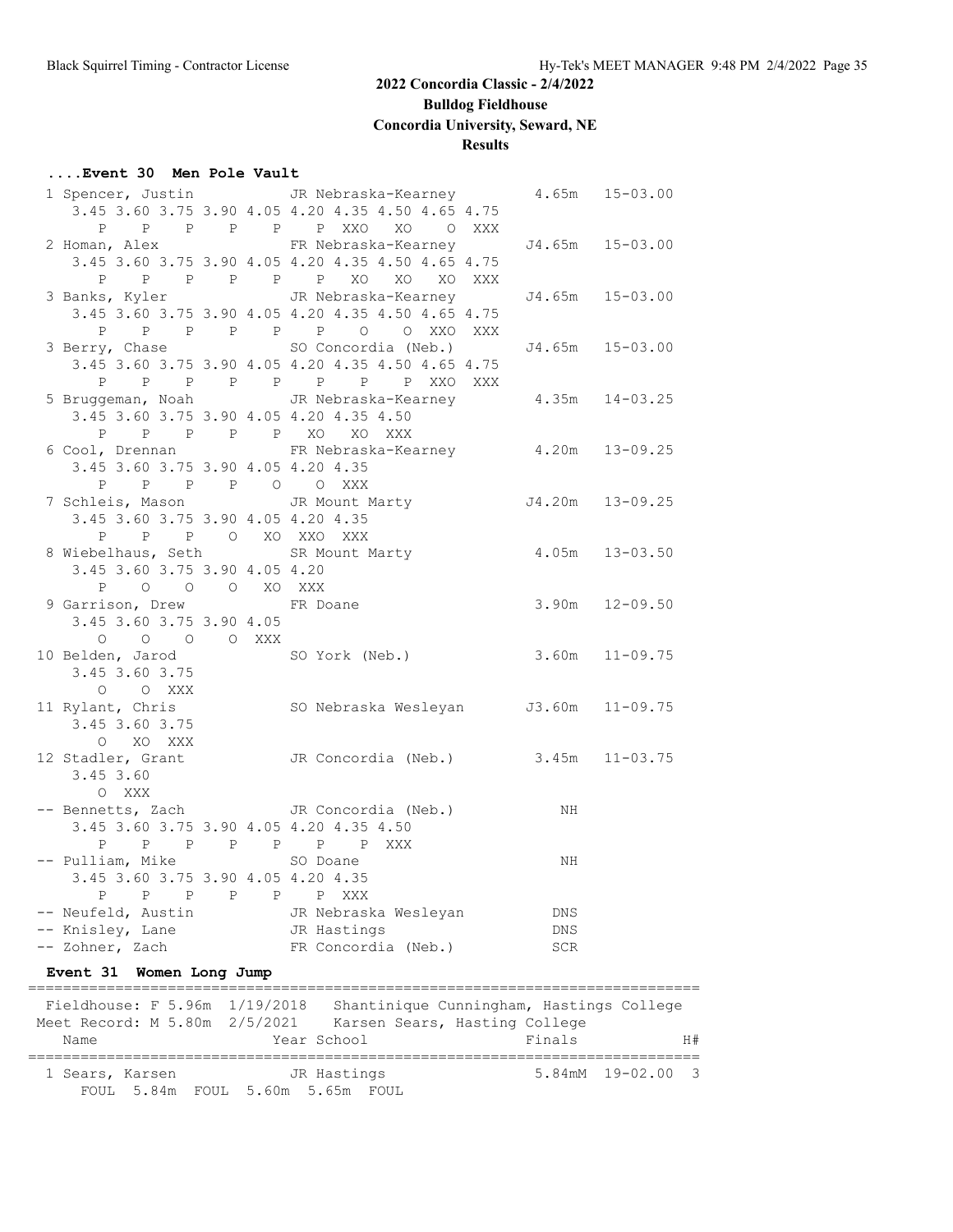## **Bulldog Fieldhouse**

**Concordia University, Seward, NE**

#### **Results**

|  |  |  |  |  | Event 31 Women Long Jump |  |  |
|--|--|--|--|--|--------------------------|--|--|
|--|--|--|--|--|--------------------------|--|--|

| 2 Tamayo, Lauren <a> JR<br/> Hastings</a>                                     |                             | 5.59m  | $18 - 04.25$ 3       |              |
|-------------------------------------------------------------------------------|-----------------------------|--------|----------------------|--------------|
| 5.58m 5.59m 5.57m                                                             |                             |        |                      |              |
| 3 Maessner, Daisy Contract JR Hastings                                        |                             | 5.54m  | $18 - 02.25$ 3       |              |
| 5.44m 5.42m 5.37m 5.54m 5.39m PASS<br>4 Adams, Lindsay                        | FR Doane                    | 5.50m  | $18 - 00.50$         | 3            |
| 5.16m 5.22m 5.50m 5.43m 5.46m 5.43m                                           |                             |        |                      |              |
| 5 Cornell, Claire                                                             | JR Nebraska-Kearney J5.50m  |        | $18 - 00.50$ 3       |              |
| 5.50m 5.27m 5.31m 5.40m FOUL 5.29m                                            |                             |        |                      |              |
| 6 Harms, Nicole                                                               | SO Doane                    | 5.47m  | $17 - 11.50$ 3       |              |
| 5.15m 5.13m 5.47m 5.14m FOUL 5.37m                                            |                             |        |                      |              |
| 7 Diamond, Gabby                                                              | SR Concordia (Neb.)         | 5.41m  | $17 - 09.00$ 2       |              |
| 5.24m 5.31m 5.19m 5.41m 5.17m 5.26m                                           |                             |        |                      |              |
| 8 Mueller, Grace                                                              | FR Nebraska Wesleyan        | 5.33m  | $17 - 06.00$ 2       |              |
| FOUL 5.23m 5.33m FOUL FOUL 5.25m                                              |                             |        |                      |              |
| 9 Diggins, Olivia FR Doane                                                    |                             | 5.25m  | $17 - 02.75$         | 3            |
| 5.04m 5.25m 5.04m 4.94m 5.02m FOUL                                            |                             |        |                      |              |
| 10 Severt, Katie SO Concordia (Neb.)<br>5.19m 5.13m 5.19m                     |                             | 5.19m  | $17 - 00.50$ 3       |              |
| 11 George, Ashinee                                                            | SO Mount Marty              | 5.14m  | $16 - 10.50$ 2       |              |
| 5.14m  4.63m  4.80m                                                           |                             |        |                      |              |
| 12 Poulson, Zailee                                                            | FR Hastings                 | 5.08m  | $16 - 08.00$ 2       |              |
| 5.08m  4.97m  5.01m                                                           |                             |        |                      |              |
| 13 Geary, Breanne                                                             | SO Nebraska Wesleyan J5.08m |        | $16 - 08.00$ 3       |              |
| 5.08m  4.65m  4.86m                                                           |                             |        |                      |              |
| 14 Fontana, Abby                                                              | FR Doane                    | 5.01m  | $16 - 05.25$ 2       |              |
| 4.79m  4.33m  5.01m                                                           |                             |        |                      |              |
| 15 Cuff, Ikeah                                                                | SO Hastings                 | 4.96m  | $16 - 03.25$ 3       |              |
| FOUL 4.90m 4.96m                                                              |                             |        |                      |              |
| 16 Batenhorst, Elena<br>4.64m 4.74m 4.85m                                     | FR Concordia (Neb.) 4.85m   |        | $15 - 11.00$ 1       |              |
| 17 Dillan, Kamrie                                                             | FR York (Neb.)              | 4.82m  | $15 - 09.75$ 1       |              |
| 4.60m  4.82m  4.69m                                                           |                             |        |                      |              |
| 18 Salters, Isabelle                                                          | FR Concordia (Neb.)         | 4.80m  | $15 - 09.00$ 2       |              |
| 4.80m  4.57m  4.55m                                                           |                             |        |                      |              |
| 19 Dinkler, Makayla                                                           | FR York (Neb.)              | 4.79m  | $15 - 08.75$ 2       |              |
| 4.79m  4.67m  4.71m                                                           |                             |        |                      |              |
| 20 Hayes, Trisha                                                              | SO Nebraska Wesleyan        | 4.69m  | $15 - 04.75$ 2       |              |
| 4.60m  4.65m  4.69m                                                           |                             |        |                      |              |
| 21 Berry, Raylee                                                              | SO York (Neb.)              |        | $4.68m$ $15-04.25$ 1 |              |
| 4.48m 4.68m 4.58m<br>22 Omodayo, Florence FR Southwestern CC 4.64m 15-02.75 1 |                             |        |                      |              |
| 4.23m  4.46m  4.64m                                                           |                             |        |                      |              |
| 23 Adam, Ashlyn                                                               | FR Doane                    | 4.53m  | $14 - 10.50$         | $\mathbf{1}$ |
| 4.53m  4.31m  4.29m                                                           |                             |        |                      |              |
| 24 Garner, Makayla                                                            | FR Missouri Valley          | J4.53m | $14 - 10.50$         | 2            |
| 4.23m FOUL 4.53m                                                              |                             |        |                      |              |
| 25 Osterson, Brianna                                                          | FR Southwestern CC          | 4.51m  | $14 - 09.75$         | $\mathbf{1}$ |
| FOUL FOUL 4.51m                                                               |                             |        |                      |              |
| 26 Doren, Maddison                                                            | FR Mount Marty              | 4.45m  | $14 - 07.25$         | 1            |
| FOUL 4.45m 4.29m                                                              |                             |        |                      |              |
| 27 Corneliusen, Greta                                                         | FR Concordia (Neb.)         | 4.43m  | $14 - 06.50$         | $\mathbf{1}$ |
| 4.14m  4.29m  4.43m                                                           |                             |        |                      |              |
| 28 Lambrecht, Averie<br>4.28m  4.34m  FOUL                                    | FR Concordia (Neb.)         | 4.34m  | $14 - 03.00$         | 2            |
|                                                                               |                             |        |                      |              |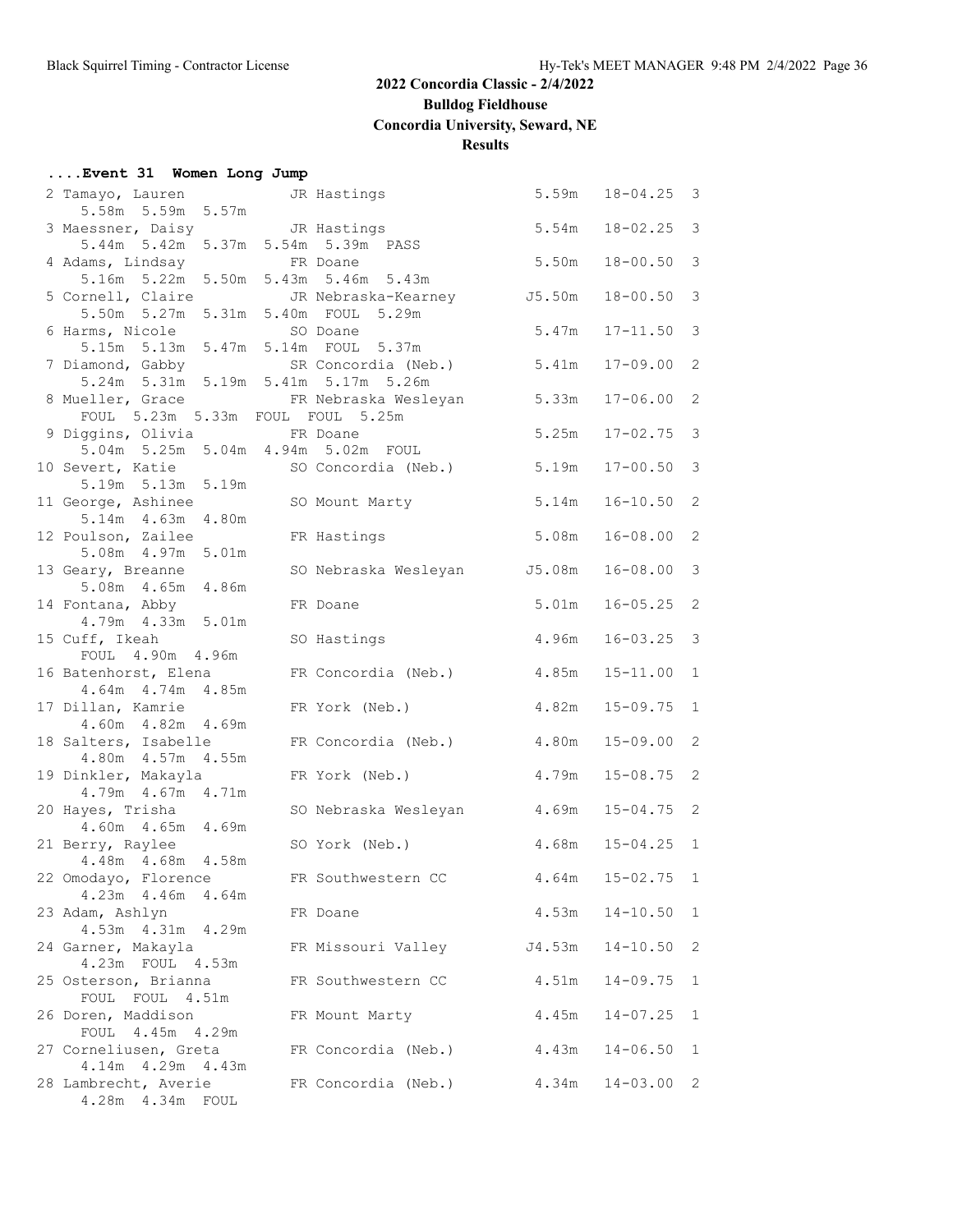**Bulldog Fieldhouse**

**Concordia University, Seward, NE**

#### **Results**

#### **....Event 31 Women Long Jump**

 29 Nielsen, Brooklyn FR Mount Marty 4.25m 13-11.50 1 4.25m 4.14m 4.19m

**Event 32 Men Long Jump**

| vent of men bong camp                                     |                                                                |                         |              |
|-----------------------------------------------------------|----------------------------------------------------------------|-------------------------|--------------|
|                                                           | Fieldhouse: F 7.54m 12/5/2020 James Gilbert, Northwestern      |                         |              |
|                                                           | Meet Record: M 7.43m 1/28/2012 Ronnie Taylor, Hastings College |                         |              |
|                                                           |                                                                |                         | H#           |
|                                                           |                                                                |                         |              |
|                                                           | 1 Schleis, Mason TR Mount Marty 6.81m 22-04.25 2               |                         |              |
| FOUL FOUL 6.81m FOUL 6.39m FOUL                           |                                                                |                         |              |
| 2 Arcos, David SO Doane                                   |                                                                | $6.59m$ $21-07.50$ 2    |              |
| 6.43m 6.46m 6.59m 6.15m FOUL FOUL                         |                                                                |                         |              |
| 3 Berry, Clayton                                          | FR Doane                                                       | $6.57m$ $21-06.75$      | 2            |
| FOUL FOUL 6.16m 6.41m 6.56m 6.57m                         |                                                                |                         |              |
| 4 Krejci, John                                            | SO Doane                                                       | 6.54m<br>$21 - 05.50$   | 2            |
| 6.51m FOUL 6.54m 6.31m 6.49m 6.47m                        |                                                                |                         |              |
| 5 Winter, Matt                                            |                                                                | $21 - 04.75$ 2          |              |
| 6.43m FOUL FOUL FOUL 6.52m 6.25m                          |                                                                |                         |              |
| 6 Rathe, Joel                                             | FR Concordia (Neb.)                                            | 6.50m<br>$21 - 04.00$ 2 |              |
| 6.50m FOUL 6.17m 6.26m 6.13m FOUL                         |                                                                |                         |              |
| 7 Mayer, Nolan                                            | FR Doane                                                       | 6.40m<br>$21 - 00.00$   | 2            |
| 6.32m FOUL 6.39m 6.40m 5.93m 6.00m                        |                                                                |                         |              |
| 8 Davis, Luke                                             | FR Doane                                                       | 6.39m<br>$20 - 11.75$   | 2            |
| FOUL FOUL 6.34m 6.28m FOUL 6.39m                          |                                                                |                         |              |
| 9 Moore, Jadae FR Doane<br>6.34m FOUL FOUL FOUL FOUL FOUL |                                                                | 6.34m<br>$20 - 09.75$   | 2            |
|                                                           |                                                                |                         |              |
| 10 Boldt, Sam                                             | FR Doane                                                       | 6.14m<br>$20 - 01.75$   | 2            |
| $6.14m$ $6.13m$ $FOUL$                                    |                                                                |                         |              |
| 11 Schmitt, Dalton                                        | JR Nebraska Wesleyan 6.10m                                     | $20 - 00.25$ 1          |              |
| 5.55m 6.08m 6.10m                                         |                                                                |                         |              |
| 12 Case, Matthew                                          | SO Doane                                                       | 5.97m<br>19-07.00       | 1            |
| 5.97m 5.78m 5.41m                                         |                                                                |                         |              |
| 13 Berggren, Aiden                                        | FR Nebraska Wesleyan J5.97m                                    | $19 - 07.00$            | $\mathbf{1}$ |
| 5.44m 5.65m 5.97m                                         |                                                                |                         |              |
| 14 Stevenson, Kaleel                                      | FR York (Neb.)                                                 | 5.93m<br>$19 - 05.50$   | $\mathbf{1}$ |
| 5.88m 5.93m 5.66m                                         |                                                                |                         |              |
| 15 Glines, Jacob                                          | FR Concordia (Neb.) J5.93m                                     | $19 - 05.50$            | $\mathbf{1}$ |
| 5.70m 5.58m 5.93m                                         |                                                                |                         |              |
| 16 Murray, Sean                                           | SO Doane                                                       | 5.90m<br>$19 - 04.25$   | $\mathbf{1}$ |
| 5.44m 5.55m 5.90m                                         |                                                                |                         |              |
| 17 Winger, Alexander                                      | SO Benedictine (Kan.) 5.89m                                    | $19 - 04.00$ 1          |              |
| FOUL 5.89m FOUL                                           |                                                                |                         |              |
|                                                           | 18 Heckinlively, Jace 6 FR Nebraska Wesleyan 5.72m 18-09.25 1  |                         |              |
| 5.72m FOUL FOUL                                           |                                                                |                         |              |
| 19 Gentry, Zack                                           | JR Concordia (Neb.)                                            | 5.69m<br>$18 - 08.00$   | $\mathbf{1}$ |
| 5.50m 5.69m 5.50m                                         |                                                                |                         |              |
| 20 Fortune, Spencer                                       | FR Nebraska Wesleyan                                           | 5.59m<br>$18 - 04.25$   | $\mathbf{1}$ |
| 5.53m 5.50m 5.59m                                         |                                                                |                         |              |
| 21 Atikpohou, Kodjo                                       | SO Nebraska Wesleyan                                           | J5.59m<br>$18 - 04.25$  | 2            |
| FOUL 5.59m FOUL                                           |                                                                |                         |              |
| 22 Rice, Deiondre                                         | FR Briar Cliff                                                 | 5.15m<br>$16 - 10.75$   | 1            |
| FOUL 5.15m FOUL                                           |                                                                |                         |              |
| -- Hure, Roland                                           | SO Southwestern CC                                             | <b>DNS</b>              | $\mathbf{2}$ |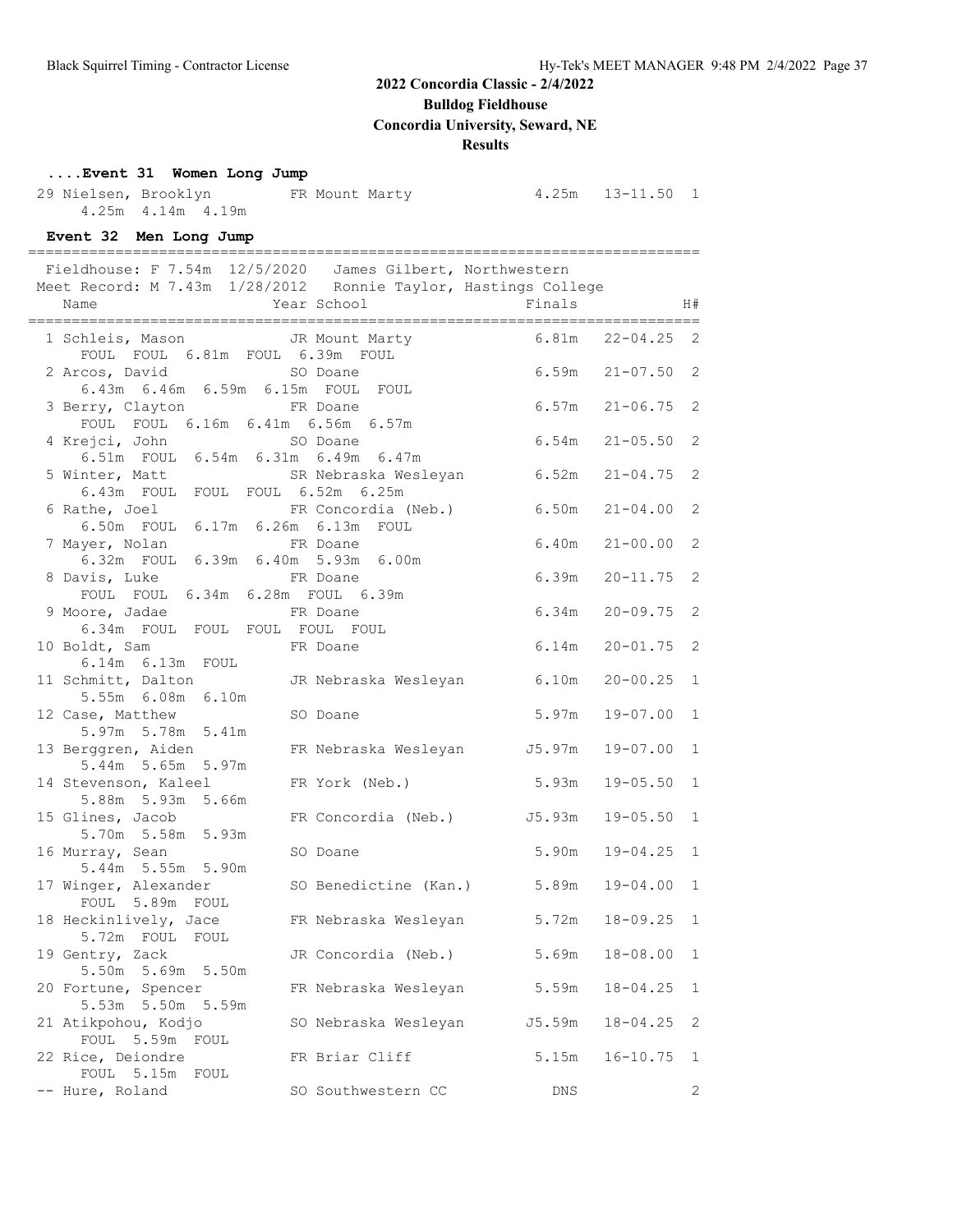## **2022 Concordia Classic - 2/4/2022 Bulldog Fieldhouse Concordia University, Seward, NE**

#### **Results**

#### **....Event 32 Men Long Jump**

| -- Schmidt, Cole    | JR Hastings    | DNS        | 2            |
|---------------------|----------------|------------|--------------|
| -- Anderson, Damond | SR Briar Cliff | DNS.       | 1            |
| -- Howard, Deontae  | FR Mount Marty | <b>DNS</b> | $\mathbf{1}$ |
| -- Ned, Alex        | SO Hastings    | DNS        | $\mathbf{1}$ |

#### **Event 33 Women Triple Jump**

| Fieldhouse: F 12.47m 2/12/2011<br>Meet Record: M 12.07m 1/31/2015<br>Name | Year School | Tara Korshoj, Unattached<br>Ashley Stanford, Sterling College | Finals |                       | H# |
|---------------------------------------------------------------------------|-------------|---------------------------------------------------------------|--------|-----------------------|----|
| 1 Maessner, Daisy                                                         |             | JR Hastings<br>10.89m 11.12m 11.61m 11.27m PASS 11.41m        |        | $11.61m$ $38-01.25$ 2 |    |
| 2 Mueller, Grace                                                          |             | FR Nebraska Weslevan                                          |        | $10.92m$ $35-10.00$ 1 |    |

| 2 Mueller, Grace 6 Mebraska Wesleyan 10.92m 35-10.00 1                                         |                                               |        |                       |   |
|------------------------------------------------------------------------------------------------|-----------------------------------------------|--------|-----------------------|---|
|                                                                                                | 10.46m FOUL 10.66m 10.74m 10.92m FOUL         |        |                       |   |
| 3 Sayler, Isabel JR Briar Cliff 10.78m 35-04.50 2<br>10.44m 10.57m 10.74m 10.65m 10.78m 10.60m |                                               |        |                       |   |
|                                                                                                |                                               |        |                       |   |
| 4 Diggins, Olivia FR Doane<br>10.47m 10.66m 10.57m 10.13m 10.60m 10.36m                        |                                               |        | $10.66m$ $34-11.75$ 2 |   |
|                                                                                                |                                               |        |                       |   |
| 5 Theiler, Lauren SR Doane                                                                     |                                               |        | $10.59m$ $34-09.00$ 2 |   |
| 10.12m  10.59m  FOUL  10.31m  10.53m  FOUL                                                     |                                               |        |                       |   |
| 6 Thomas, Addie KR Nebraska Wesleyan                                                           |                                               |        | J10.59m 34-09.00 2    |   |
| FOUL 10.40m 10.59m 10.29m 10.35m 10.20m                                                        |                                               |        |                       |   |
| 7 Greenfield, Toni 6. FR Nebraska-Kearney 10.38m 34-00.75 2                                    |                                               |        |                       |   |
|                                                                                                | 10.38m  10.15m  10.03m  10.09m  10.13m  9.68m |        |                       |   |
| 8 Miller, Haley GR Doane                                                                       |                                               | 10.23m | $33 - 06.75$ 2        |   |
| 10.23m FOUL FOUL 9.70m FOUL 10.04m                                                             |                                               |        |                       |   |
| 9 Lambrecht, Averie FR Concordia (Neb.) 10.04m 32-11.25 2                                      |                                               |        |                       |   |
| 10.04m FOUL FOUL FOUL 9.76m 9.86m                                                              |                                               |        |                       |   |
| 10 Burtzlaff, Lexa FR Mount Marty 9.98m                                                        |                                               |        | $32 - 09.00$ 2        |   |
| FOUL 9.98m FOUL                                                                                |                                               |        |                       |   |
| 11 Cuff, Ikeah (SO Hastings (1997) 9.91m 32-06.25 1                                            |                                               |        |                       |   |
| 9.81m 9.77m 9.91m                                                                              |                                               |        |                       |   |
| 12 Corneliusen, Greta FR Concordia (Neb.) 9.75m                                                |                                               |        | $32 - 00.00$ 1        |   |
| FOUL FOUL 9.75m                                                                                |                                               |        |                       |   |
| 13 Joyner, Jordan FR Doane                                                                     | 9.74m                                         |        | $31 - 11.50$ 1        |   |
| 9.56m 9.74m 9.72m                                                                              |                                               |        |                       |   |
| 14 Lloyd, Jada                                                                                 | $J9.74m$ $31-11.50$ 1<br>SO Doane             |        |                       |   |
| FOUL 9.74m 9.22m                                                                               |                                               |        |                       |   |
| 15 Betancur, Aleksey 50 Nebraska Wesleyan 9.59m                                                |                                               |        | $31 - 05.75$ 1        |   |
| 9.59m FOUL 9.39m                                                                               |                                               |        |                       |   |
| 16 Chu, Tiena                                                                                  | FR Hastings 9.57m 31-04.75 1                  |        |                       |   |
| $9.57m$ $9.47m$ $9.44m$                                                                        |                                               |        |                       |   |
| -- Omodayo, Florence FR Southwestern CC DNS                                                    |                                               |        |                       | 1 |

#### **Event 34 Men Triple Jump**

| Fieldhouse: F 16.01m 2/21/2015  |                                     | Augustus Cowan, Briar Cliff |                     |
|---------------------------------|-------------------------------------|-----------------------------|---------------------|
| Meet Record: M 15.21m 1/27/2013 |                                     | Mauro Parnell, Doane Colleq |                     |
| Name                            | Year School                         | Finals                      |                     |
|                                 |                                     |                             |                     |
| 1 McClay, Juba                  | JR Hastings                         |                             | $14.14m$ $46-04.75$ |
|                                 | 14.14m 14.04m FOUL FOUL 13.91m FOUL |                             |                     |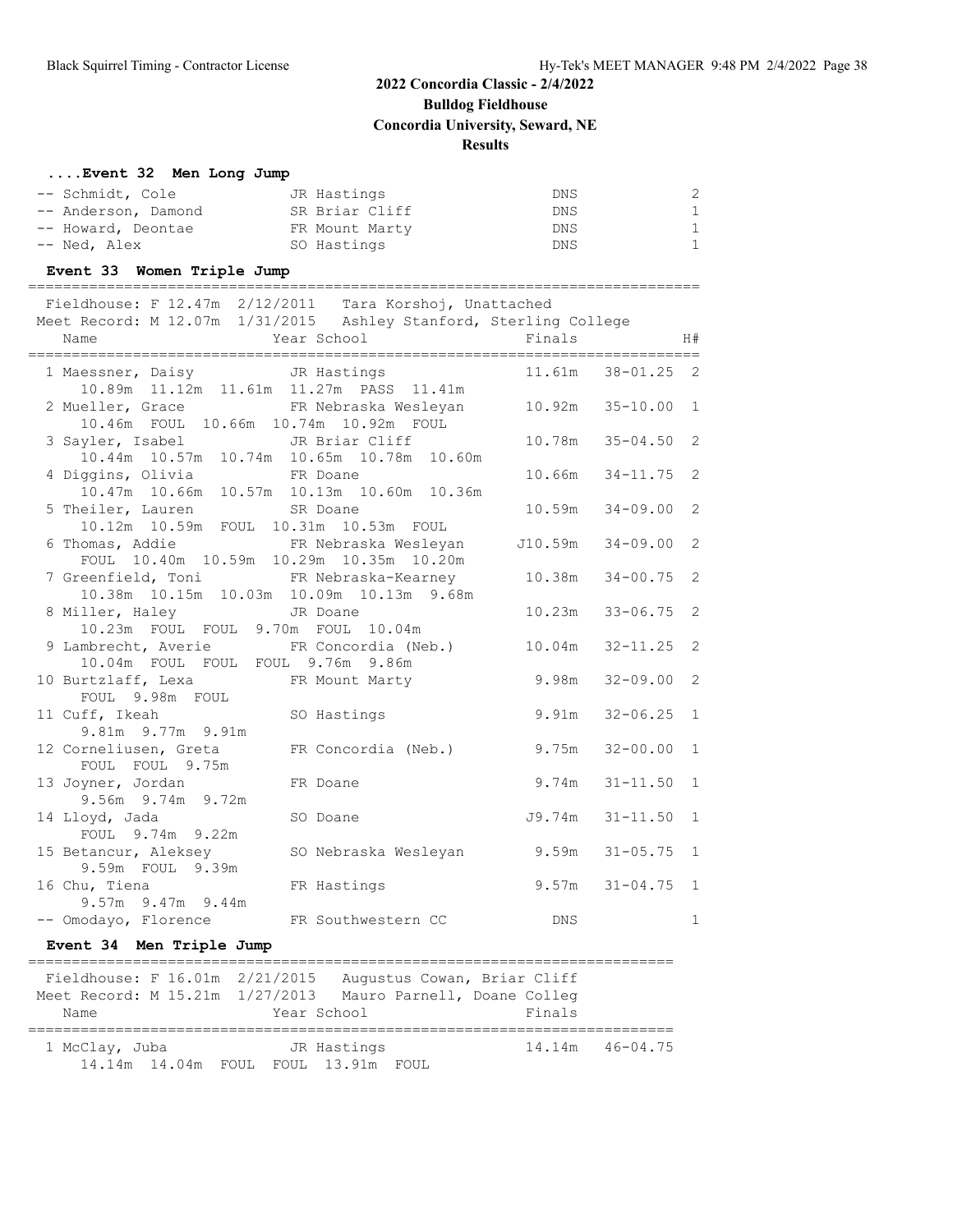## **Bulldog Fieldhouse**

**Concordia University, Seward, NE**

#### **Results**

#### **....Event 34 Men Triple Jump**

| 2 Lauenroth, Vince 50 Doane                      |                                                                        |        | $13.55m$ $44-05.50$                |
|--------------------------------------------------|------------------------------------------------------------------------|--------|------------------------------------|
| FOUL 12.64m 13.39m 13.29m FOUL 13.55m            |                                                                        |        |                                    |
|                                                  | 3 Morris, Joshua           JR Benedictine (Kan.)     13.49m   44-03.25 |        |                                    |
| FOUL FOUL 13.23m FOUL FOUL 13.49m                |                                                                        |        |                                    |
| 4 Moxey, Cordale FR Doane                        |                                                                        |        | $13.36m$ $43-10.00$                |
| FOUL FOUL 12.45m 13.36m 13.22m FOUL              |                                                                        |        |                                    |
| 5 Kastanek, Blake JR Doane                       |                                                                        |        | $13.33m$ $43-09.00$                |
|                                                  | 12.73m 13.21m 13.07m 13.33m 13.31m 13.21m                              |        |                                    |
| 6 Himmelberg, John SO Doane                      |                                                                        | 12.92m | 42-04.75                           |
| 12.92m FOUL FOUL FOUL FOUL FOUL                  |                                                                        |        |                                    |
| 7 Brandt, Trystan SR Doane                       |                                                                        | 12.62m | $41 - 05.00$                       |
| FOUL 12.00m 12.62m 12.54m FOUL FOUL              |                                                                        |        |                                    |
|                                                  | 8 Schmitt, Dalton JR Nebraska Wesleyan 12.26m 40-02.75                 |        |                                    |
| FOUL FOUL FOUL 12.26m FOUL FOUL                  |                                                                        |        |                                    |
| 9 Rice, Deiondre FR Briar Cliff                  |                                                                        |        | 11.98m 39-03.75 withdrew from comp |
| 11.98m FOUL PASS                                 |                                                                        |        |                                    |
| -- Fortune, Spencer         FR Nebraska Wesleyan |                                                                        | FOUL   |                                    |
| FOUL FOUL FOUL                                   |                                                                        |        |                                    |

#### **Event 35 Women Shot Put**

=============================================================================

|                                                                                                                        | Fieldhouse: F 16.62m 2/12/2016 Sara Wells, Unattached          |         |                |               |
|------------------------------------------------------------------------------------------------------------------------|----------------------------------------------------------------|---------|----------------|---------------|
|                                                                                                                        | Meet Record: M 14.81m 2/1/2014 Jennifer Maag, Hastings College |         |                |               |
|                                                                                                                        |                                                                |         |                |               |
| 13.45m 13.19m FOUL 12.91m 12.59m FOUL                                                                                  | 1 Snyder, Cassidy GR Nebraska-Kearney 13.45m 44-01.50 3        |         |                |               |
|                                                                                                                        | 2 Anderson, Jordyn JR Concordia (Neb.) 13.19m 43-03.25 3       |         |                |               |
| 12.11m  12.67m  FOUL  12.96m  12.74m  13.19m<br>3 Wagner, Hope 50 Briar Cliff<br>12.51m 12.24m 13.11m FOUL 12.73m FOUL |                                                                | 13.11m  | $43 - 00.25$ 3 |               |
| 12.44m  13.03m  11.97m  FOUL  12.66m  FOUL                                                                             | 4 Gerber, Abigail 6 FR Concordia (Neb.)                        | 13.03m  | $42 - 09.00$   | $\mathbf{3}$  |
| 5 Skala, Allison JR Doane<br>11.90m  12.44m  12.50m  FOUL  12.91m  FOUL                                                |                                                                | 12.91m  | $42 - 04.25$ 3 |               |
| 6 Owings, Alli                 SO Concordia (Neb.)<br>12.89m FOUL FOUL FOUL FOUL FOUL                                  |                                                                | 12.89m  | $42 - 03.50$ 3 |               |
| 7 Sylvester, Karly TR Nebraska-Kearney<br>11.80m  12.78m  12.42m  12.11m  11.74m  FOUL                                 |                                                                | 12.78m  | $41 - 11.25$   | $\mathcal{S}$ |
| 8 Luehr, Elle FR Concordia (Neb.)                                                                                      | 12.19m  11.46m  11.96m  12.22m  12.11m  11.94m                 | 12.22m  | $40 - 01.25$ 3 |               |
| FOUL 11.93m 11.95m FOUL FOUL FOUL                                                                                      | 9 Pokorney, Kamryn       FR Concordia (Neb.)       11.95m      |         | $39 - 02.50$   | $\mathbf{3}$  |
| 10 VanLaningham, Katie JR Doane<br>FOUL FOUL 11.95m FOUL FOUL 11.88m                                                   |                                                                | J11.95m | $39 - 02.50$   | $\mathbf{3}$  |
| 11.11m  11.77m  FOUL                                                                                                   | 11 Torres, Emali 6. FR Nebraska Wesleyan 11.77m                |         | $38 - 07.50$ 2 |               |
| 12 Eden, Jessa SO Hastings<br>11.63m FOUL FOUL                                                                         |                                                                | 11.63m  | $38 - 02.00$ 2 |               |
| 13 Tyler, Asia<br>11.59m FOUL FOUL                                                                                     | FR Hastings                                                    | 11.59m  | $38 - 00.25$ 2 |               |
| 11.57m FOUL FOUL                                                                                                       | 14 Painter, Erin FR Concordia (Neb.) 11.57m                    |         | $37 - 11.50$ 2 |               |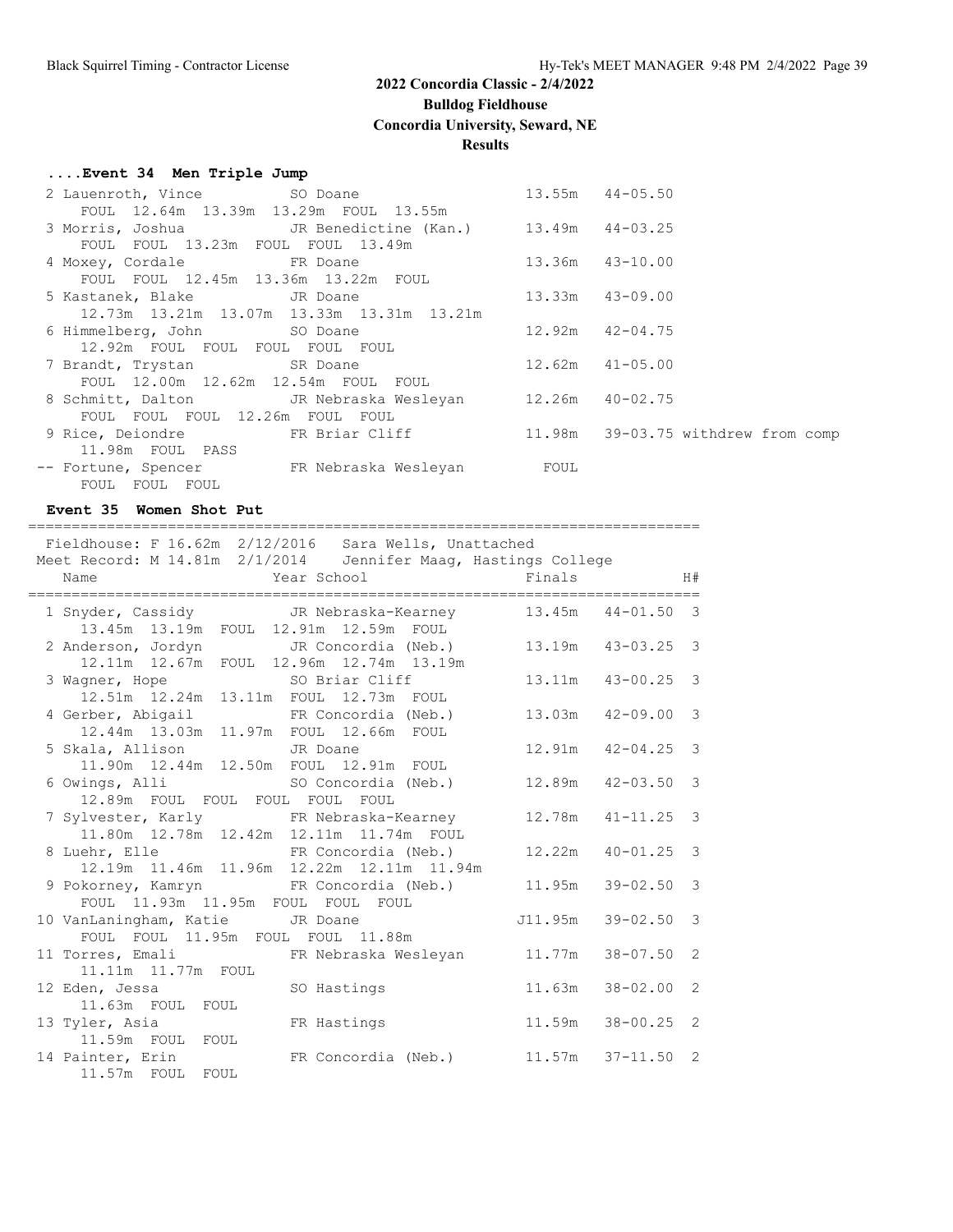**Bulldog Fieldhouse**

**Concordia University, Seward, NE**

#### **Results**

#### **....Event 35 Women Shot Put**

| 15 Mach, Alexis<br>FOUL 11.00m 11.47m    | FR Doane       |                        |      | $11.47m$ $37-07.75$ 2 |              |
|------------------------------------------|----------------|------------------------|------|-----------------------|--------------|
| 16 Smith, Mackenzie                      |                | FR Nebraska-Kearney    |      | $11.43m$ $37-06.00$   | 2            |
| FOUL FOUL 11.43m<br>17 Dominguez, Amber  |                | JR York (Neb.)         |      | 11.22m 36-09.75       | 2            |
| FOUL 11.22m 11.09m                       |                |                        |      |                       |              |
| 18 Venteicher, Molly<br>FOUL 11.19m FOUL |                | FR Southwestern CC     |      | 11.19m 36-08.50       | 2            |
| 19 Mitchell, Madi<br>11.17m FOUL FOUL    |                | FR Nebraska Wesleyan   |      | 11.17m 36-07.75       | 1            |
| -- Zaiger, Elizabeth<br>FOUL FOUL FOUL   | FR York (Neb.) |                        | FOUL |                       | 1            |
| -- Meinke, Abby                          |                | FR Nebraska-Kearney    | FOUL |                       | 2            |
| FOUL FOUL FOUL                           |                |                        |      |                       |              |
| -- Caspersen, Claire                     |                | FR St. Mary (Neb.)     | FOUL |                       | 3            |
| FOUL FOUL FOUL                           |                |                        |      |                       |              |
| -- Hite, Hannah                          |                | FR St. Mary (Neb.)     | FOUL |                       | 1            |
| FOUL FOUL FOUL                           |                |                        |      |                       |              |
| -- Chairez, Karla<br>FOUL FOUL FOUL      | FR York (Neb.) |                        | FOUL |                       | $\mathbf{1}$ |
|                                          |                | FR Briar Cliff         | FOUL |                       | 1            |
| -- lamparek, megan<br>FOUL FOUL FOUL     |                |                        |      |                       |              |
| -- Decker, Emma                          |                | FR Southwestern CC     | FOUL |                       | 1            |
| FOUL FOUL FOUL                           |                |                        |      |                       |              |
| -- Clarke, Aliah                         |                | FR Nebraska Wesleyan   | FOUL |                       | $\mathbf{1}$ |
| FOUL FOUL FOUL                           |                |                        |      |                       |              |
| -- Horstman, Anne                        |                | FR Briar Cliff         | FOUL |                       | 1            |
| FOUL FOUL FOUL                           |                |                        |      |                       |              |
| -- Lindgren, Sara                        |                | FR Nebraska Wesleyan   | FOUL |                       | 1            |
| FOUL FOUL FOUL                           |                |                        |      |                       |              |
| -- Wohlgemuth, Abi                       |                | FR Concordia (Neb.)    | FOUL |                       | 2            |
| FOUL FOUL FOUL                           |                |                        |      |                       |              |
| -- Riggle, Faith<br>FOUL FOUL FOUL       |                | FR Concordia (Neb.)    | FOUL |                       | 2            |
| -- Anderson, Kiara                       | SO Hastings    |                        | FOUL |                       | 3            |
| FOUL FOUL FOUL                           |                |                        |      |                       |              |
| -- Pine, Cassandra                       | SO Hastings    |                        | FOUL |                       | 2            |
| FOUL FOUL FOUL                           |                |                        |      |                       |              |
| -- Gookin, Madison                       | SO York (Neb.) |                        | FOUL |                       | 2            |
| FOUL FOUL FOUL                           |                |                        |      |                       |              |
| -- Thomas, Alyvia                        | FR Doane       |                        | FOUL |                       | 1            |
| FOUL FOUL<br>FOUL                        |                |                        |      |                       |              |
| -- Utter, Ascha                          | FR York (Neb.) |                        | FOUL |                       | 1            |
| FOUL FOUL<br>FOUL                        |                |                        |      |                       |              |
| -- McGowan, Lyndsey                      |                | FR Briar Cliff         | DNS  |                       | ı.           |
| -- Baucom, Alivia                        | FR Doane       |                        | DNS  |                       | 3            |
| -- Namuth, Delanie                       | FR York (Neb.) |                        | DNS  |                       | 1            |
| -- Zars, Elle                            |                | FR MidAmerica Nazarene | SCR  |                       |              |
| -- Blosser, Caley                        |                | FR MidAmerica Nazarene | SCR  |                       |              |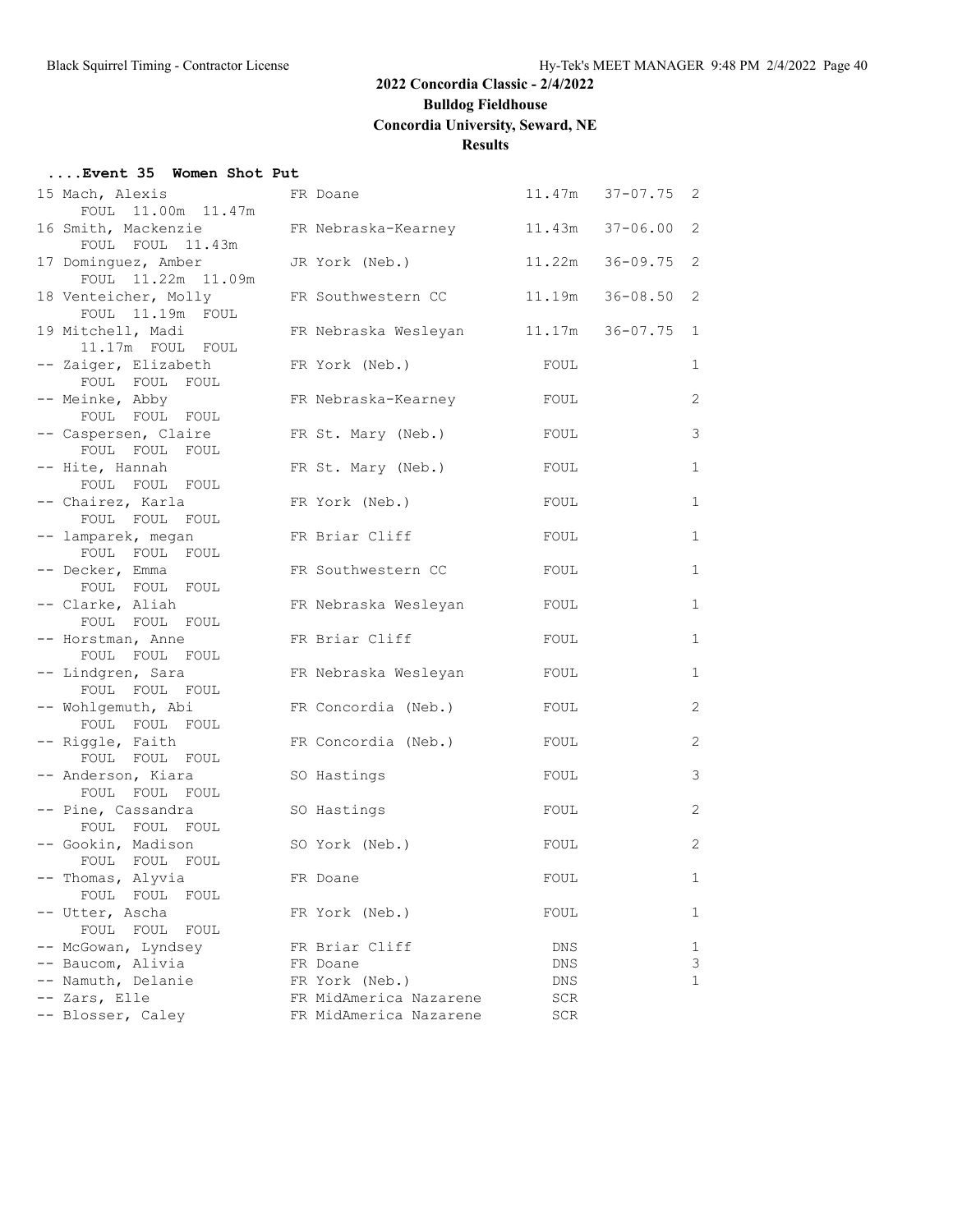**Bulldog Fieldhouse**

**Concordia University, Seward, NE**

#### **Results**

#### **Event 36 Men Shot Put**

|                 |                                                            | Fieldhouse: F 18.62m 1/29/2011 Cody Hunt, Chadron State                                              |            |                |              |
|-----------------|------------------------------------------------------------|------------------------------------------------------------------------------------------------------|------------|----------------|--------------|
|                 |                                                            | Meet Record: M 18.62m 1/29/2011 Cody Hunt, Chadron State                                             |            |                |              |
| Name            |                                                            | Year School                                                                                          | Finals     |                | H#           |
|                 |                                                            | 1 Berggren, Ross JR Nebraska-Kearney<br>15.50m 15.69m FOUL FOUL 15.78m 16.00m<br>JR Nebraska-Kearney | 16.00m     | $52 - 06.00$ 2 |              |
|                 | 2 Goracke, Alex                                            | SO Nebraska-Kearney<br>14.99m  15.11m  15.52m  15.15m  15.33m  FOUL                                  | 15.52m     | $50 - 11.00$ 2 |              |
| 3 Ott, Kyle     | 14.62m  14.61m  FOUL  FOUL  15.13m  14.52m                 | JR Nebraska Wesleyan                                                                                 | 15.13m     | $49 - 07.75$ 2 |              |
|                 | 4 Lenz, Eric                                               | FR Nebraska Wesleyan<br>14.50m  14.41m  13.81m  14.09m  FOUL  14.26m                                 | 14.50m     | $47 - 07.00$   | $\mathbf{1}$ |
|                 | 5 Jackson, Alphonse                                        | FR York (Neb.)<br>13.79m  13.45m  14.32m  13.87m  13.66m  14.06m                                     | 14.32m     | $46 - 11.75$   | 2            |
|                 | 6 Semedo, Darien                                           | FR Concordia (Neb.)<br>13.32m 13.64m 14.04m FOUL 14.00m FOUL                                         | 14.04m     | $46 - 00.75$   | 2            |
|                 | 7 Dickey, Trey<br>13.59m FOUL FOUL 13.78m FOUL 13.63m      | FR Doane                                                                                             | 13.78m     | $45 - 02.50$   | 2            |
|                 | 8 Stieb, Zachary                                           | SO Doane<br>13.04m FOUL FOUL 13.14m 13.17m 13.22m                                                    | 13.22m     | $43 - 04.50$   | 2            |
|                 | 9 Hudson, Patrick<br>12.98m FOUL 13.22m 13.01m 12.94m FOUL | SO Hastings                                                                                          | J13.22m    | $43 - 04.50$ 2 |              |
|                 | 10 Wilcox, Connor<br>FOUL 12.86m FOUL                      | SO Nebraska Wesleyan 12.86m                                                                          |            | $42 - 02.25$   | $\mathbf{1}$ |
|                 | 11 Walford, Tyler<br>12.49m  12.41m  FOUL                  | FR Concordia (Neb.) 12.49m                                                                           |            | $40 - 11.75$   | $\mathbf{1}$ |
|                 | 12 Songster, Briggs<br>FOUL 12.44m FOUL                    | FR Doane                                                                                             | 12.44m     | $40 - 09.75$   | $\mathbf{1}$ |
|                 | 13 Prohaska, Evan<br>12.29m FOUL 12.26m                    | FR Nebraska-Kearney 12.29m                                                                           |            | $40 - 04.00$   | $\mathbf{1}$ |
|                 | -- Chesnik, Ryan                                           | FR Nebraska Wesleyan                                                                                 | FOUL       |                | $\mathbf{1}$ |
|                 | FOUL FOUL FOUL<br>-- Asche, Connor                         | FR Concordia (Neb.)                                                                                  | FOUL       |                | 2            |
|                 | FOUL FOUL FOUL<br>-- Kreutzer, Peter                       | FR Concordia (Neb.)                                                                                  | FOUL       |                | $\mathbf{1}$ |
|                 | FOUL FOUL FOUL<br>-- Martin, Lakey                         | SO Briar Cliff                                                                                       | FOUL       |                | 2            |
|                 | FOUL FOUL FOUL<br>-- Urbonavicius, Luke                    | SO Doane                                                                                             | FOUL       |                | $\mathbf{1}$ |
|                 | FOUL FOUL FOUL<br>-- Garcia, Angel                         | FR Hastings                                                                                          | FOUL       |                | $\mathbf{1}$ |
|                 | FOUL FOUL FOUL<br>-- Gray, Nicolas                         | FR Doane                                                                                             | FOUL       |                | 1            |
| -- Knapp, Seth  | FOUL FOUL<br>FOUL                                          | JR Nebraska Wesleyan                                                                                 | DNS        |                | 1            |
|                 | -- Cogswell, Conner                                        | JR York (Neb.)                                                                                       | DNS        |                | $\mathbf{1}$ |
|                 | -- Villars, Justin                                         | SR Hastings                                                                                          | DNS        |                | 2            |
|                 | -- Kinnaman, Byrnden                                       | SR Briar Cliff                                                                                       | <b>DNS</b> |                | 2            |
|                 | -- Hiebert, Gage                                           | FR MidAmerica Nazarene                                                                               | SCR        |                |              |
| -- Scow, Turner |                                                            | FR Nebraska-Kearney                                                                                  | SCR        |                |              |
|                 | -- Hufker, Mitchell                                        | SO MidAmerica Nazarene                                                                               | SCR        |                |              |
| -- Allen, Nick  |                                                            | SO MidAmerica Nazarene                                                                               | SCR        |                |              |
|                 | -- Barbee, Kaleb                                           | FR MidAmerica Nazarene                                                                               | SCR        |                |              |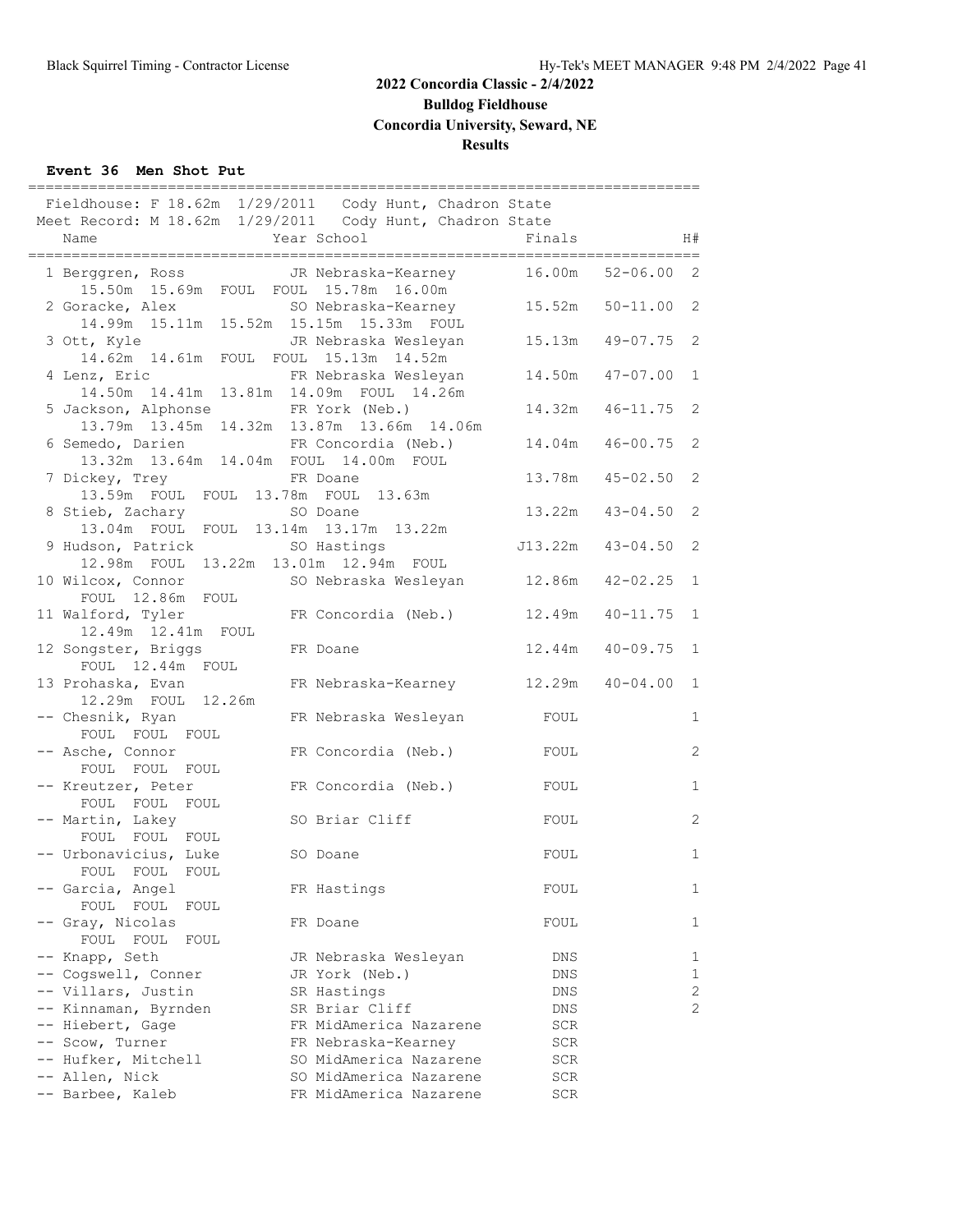**Bulldog Fieldhouse**

**Concordia University, Seward, NE**

#### **Results**

## **Event 37 Women Weight Throw**

|                                                                                     | Fieldhouse: F 20.19m 2/12/2016 Carly Fehringer, Unattached                        |                     |                     |                |
|-------------------------------------------------------------------------------------|-----------------------------------------------------------------------------------|---------------------|---------------------|----------------|
|                                                                                     | Meet Record: M 19.13m 1/30/2020 Adrianna Shaw, Concordia Univ                     |                     |                     |                |
| Name                                                                                | Year School                                                                       | Finals              |                     | H#             |
| 1 Anderson, Kiara 60 SO Hastings                                                    | 17.28m  FOUL  16.41m  FOUL  17.20m  FOUL                                          |                     | 17.28m  56-08.50  3 |                |
| 2 Snyder, Cassidy<br>16.55m  16.04m  15.66m  FOUL  FOUL                             | JR Nebraska-Kearney 16.55m 54-03.75 3<br>15.99m                                   |                     |                     |                |
| 3 Baucom, Alivia<br>16.32m FOUL 15.79m 15.30m FOUL FOUL                             | FR Doane                                                                          | 16.32m              | $53 - 06.50$ 2      |                |
| 4 Wohlgemuth, Abi FR Concordia (Neb.)<br>15.48m  16.07m  FOUL  15.23m  16.11m  FOUL |                                                                                   | $16.11m$ $52-10.25$ |                     | 3              |
| 15.29m FOUL 14.74m FOUL 16.00m FOUL                                                 | 5 Meinke, Abby           FR Nebraska-Kearney         16.00m                       |                     | $52 - 06.00$        | 2              |
| 6 Gerber, Abigail FR Concordia (Neb.)<br>FOUL 15.67m 14.76m 15.73m 15.95m FOUL      |                                                                                   | 15.95m              | $52 - 04.00$        | 3              |
| 7 Anderson, Jordyn JR Concordia (Neb.)<br>14.40m  15.56m  15.60m  FOUL  FOUL  FOUL  |                                                                                   | 15.60m              | $51 - 02.25$        | 3              |
| 15.58m FOUL FOUL FOUL FOUL FOUL                                                     | 8 Painter, Erin           FR Concordia (Neb.)         15.58m                      |                     | $51 - 01.50$        | 3              |
| 9 Pine, Cassandra<br>FOUL 15.41m 14.80m FOUL FOUL FOUL                              | SO Hastings                                                                       | 15.41m              | $50 - 06.75$ 3      |                |
| 15.04m  14.94m  15.11m                                                              | 10 Smith, Mackenzie FR Nebraska-Kearney 15.11m 49-07.00                           |                     |                     | 3              |
| 11 Utter, Ascha                       FR York (Neb.)<br>14.92m 15.06m 14.88m        |                                                                                   | 15.06m              | $49 - 05.00$        | 2              |
| 14.10m  14.99m  FOUL                                                                | 12 Buschow, Olivia SO Concordia (Neb.) 14.99m 49-02.25                            |                     |                     | 3              |
| 13 Pokorney, Kamryn<br>14.95m FOUL FOUL                                             | FR Concordia (Neb.)                                                               | $14.95m$ $49-00.75$ |                     | 2              |
| 14 Dominguez, Amber<br>FOUL 14.94m 14.43m                                           | JR York (Neb.)                                                                    | 14.94m              | $49 - 00.25$        | 2              |
| 15 Stenson, Joey<br>FOUL 13.97m 14.92m                                              | JR Doane                                                                          |                     | 14.92m  48-11.50  3 |                |
| 16 Fuller, Macy<br>FOUL 14.91m FOUL                                                 | FR Doane                                                                          |                     | 14.91m 48-11.00     | 3              |
| 17 Eden, Jessa<br>FOUL 14.72m FOUL                                                  | SO Hastings                                                                       | 14.72m 48-03.50     |                     | 2              |
| 14.35m 14.65m 14.38m                                                                | 18 Owings, Alli                 SO Concordia (Neb.)         14.65m   48-00.75   2 |                     |                     |                |
| 19 Brase, Madison<br>FOUL 14.48m<br>FOUL                                            | JR Nebraska Wesleyan                                                              | 14.48m              | $47 - 06.25$        | 3              |
| 20 Agena, Emily<br>FOUL 14.07m FOUL                                                 | SO Concordia (Neb.)                                                               | 14.07m              | $46 - 02.00$        | 2              |
| 21 Sylvester, Karly<br>13.97m FOUL FOUL                                             | FR Nebraska-Kearney                                                               | 13.97m              | $45 - 10.00$        | 2              |
| -- Chairez, Karla<br>FOUL FOUL FOUL                                                 | FR York (Neb.)                                                                    | FOUL                |                     | 1              |
| -- Namuth, Delanie<br>FOUL FOUL FOUL                                                | FR York (Neb.)                                                                    | FOUL                |                     | 1              |
| -- Gookin, Madison<br>FOUL FOUL<br>FOUL                                             | SO York (Neb.)                                                                    | FOUL                |                     | $\overline{2}$ |
| -- Zaiger, Elizabeth<br>FOUL FOUL<br>FOUL                                           | FR York (Neb.)                                                                    | FOUL                |                     | 1              |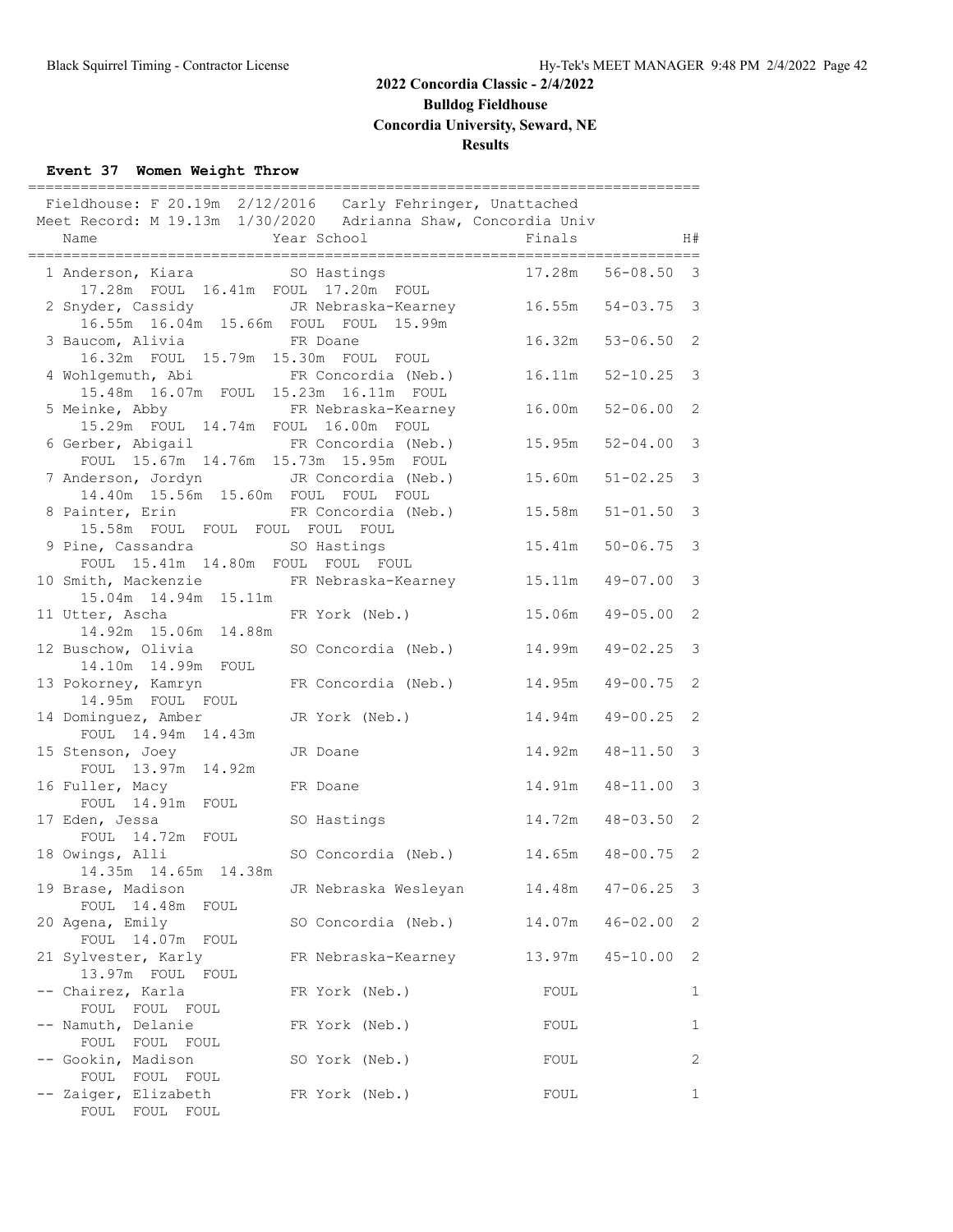## **2022 Concordia Classic - 2/4/2022 Bulldog Fieldhouse Concordia University, Seward, NE**

## **Results**

#### **....Event 37 Women Weight Throw**

| -- Decker, Emma        | FR Southwestern CC     | FOUL       | $\mathbf{1}$ |
|------------------------|------------------------|------------|--------------|
| FOUL FOUL FOUL         |                        |            |              |
| -- Staab, Brooklyn     | FR Nebraska-Kearney    | FOUL       | $\mathbf{1}$ |
| FOUL FOUL FOUL         |                        |            |              |
| -- Venteicher, Molly   | FR Southwestern CC     | FOUL       | $\mathbf{1}$ |
| FOUL FOUL FOUL         |                        |            |              |
| -- Clarke, Aliah       | FR Nebraska Wesleyan   | FOUL       | $\mathbf{1}$ |
| FOUL FOUL FOUL         |                        |            |              |
| -- Mach, Alexis        | FR Doane               | FOUL       | $\mathbf{1}$ |
| FOUL FOUL FOUL         |                        |            |              |
| -- Bull, Samantha      | FR Doane               | FOUL       | 2            |
| FOUL FOUL FOUL         |                        |            |              |
| -- Torres, Emali       | FR Nebraska Wesleyan   | FOUL       | $\mathbf{1}$ |
| FOUL FOUL FOUL         |                        |            |              |
| -- Mitchell, Madi      | FR Nebraska Wesleyan   | FOUL       | $\mathbf{1}$ |
| FOUL FOUL FOUL         |                        |            |              |
| -- Lindgren, Sara      | FR Nebraska Wesleyan   | FOUL       | $\mathbf{1}$ |
| FOUL FOUL FOUL         |                        |            |              |
| -- Decker, Avery       | SO Nebraska Wesleyan   | FOUL       | $\mathbf{1}$ |
| FOUL FOUL FOUL         |                        |            |              |
| -- Ferrell, Mackenzie  | JR Concordia (Neb.)    | FOUL       | 2            |
| FOUL FOUL FOUL         |                        |            |              |
| -- Thomas, Alyvia      | FR Doane               | FOUL       | $\mathbf{1}$ |
| FOUL FOUL FOUL         |                        |            |              |
| -- VanLaningham, Katie | JR Doane               | FOUL       | 2            |
| FOUL FOUL FOUL         |                        |            |              |
| -- Riggle, Faith       | FR Concordia (Neb.)    | DNS        | 1            |
| -- Skala, Allison      | JR Doane               | DNS        | 3            |
| -- Zars, Elle          | FR MidAmerica Nazarene | <b>SCR</b> |              |
| -- Blosser, Caley      | FR MidAmerica Nazarene | <b>SCR</b> |              |

#### **Event 38 Men Weight Throw**

| Fieldhouse: F 21.49m 2/13/2021 Jacob Cornelio, Concordia University<br>Meet Record: M 20.36m 1/29/2017 Cody Boellstorff, Concordia Univ<br><b>Example 2</b> Year School <b>Example 2</b> Finals<br>Name |                       | H# |
|---------------------------------------------------------------------------------------------------------------------------------------------------------------------------------------------------------|-----------------------|----|
| 1 Schuller, Andrew       JR Nebraska-Kearney<br>FOUL 17.38m 18.38m FOUL 18.32m 18.16m                                                                                                                   | 18.38m 60-03.75 3     |    |
| 2 Goracke, Alex 59 SO Nebraska-Kearney 18.22m 59-09.50 3<br>17.53m 18.22m FOUL FOUL FOUL 17.96m                                                                                                         |                       |    |
| 3 Wiggins, Connor TR Nebraska-Kearney<br>FOUL 16.83m 17.32m 17.52m FOUL 18.04m                                                                                                                          | 18.04m 59-02.25 3     |    |
| 4 Prohaska, Evan FR Nebraska-Kearney 17.79m 58-04.50 3<br>16.56m 17.24m 17.79m FOUL FOUL FOUL                                                                                                           |                       |    |
| 5 Summers, Tyler SR Hastings<br>16.56m  17.16m  17.30m  17.11m  FOUL  FOUL                                                                                                                              | 17.30m 56-09.25 3     |    |
| 6 Berggren, Ross GR Nebraska-Kearney<br>16.49m 16.63m FOUL 16.26m 16.64m 16.92m                                                                                                                         | $16.92m$ $55-06.25$ 3 |    |
| JR Nebraska Wesleyan<br>7 Ott, Kyle<br>FOUL 15.54m 16.34m 16.80m 16.79m 16.38m                                                                                                                          | 16.80m 55-01.50 2     |    |
| 8 Lothrop, Jaedon FR Doane<br>FOUL 16.35m FOUL 16.63m FOUL FOUL                                                                                                                                         | $16.63m$ $54-06.75$ 2 |    |